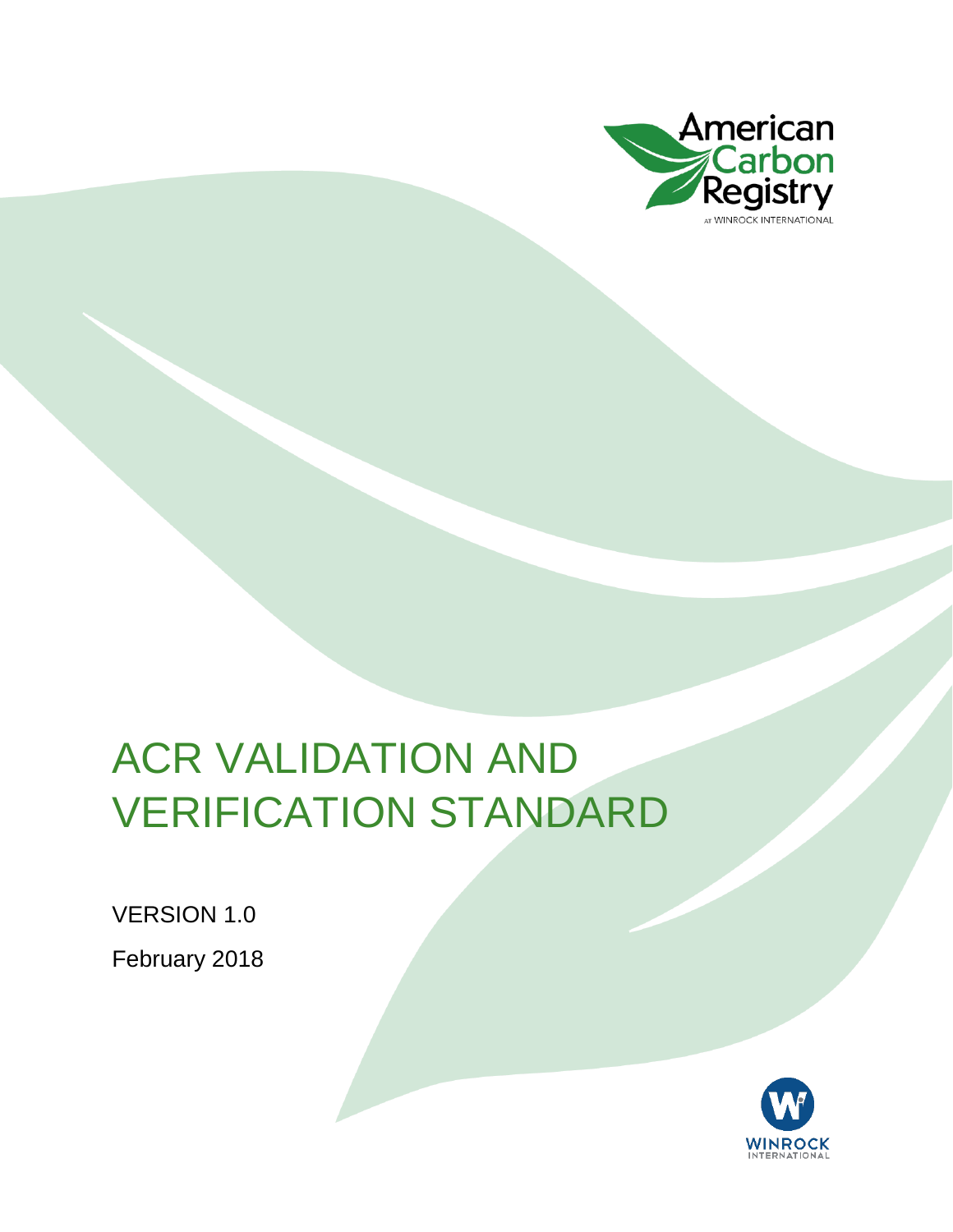#### ACR VALIDATION AND VERIFICATION STANDARD

VERSION 1.0 February 2018

American Carbon Registry®

#### **WASHINGTON DC OFFICE**

c/o Winrock International 2121 Crystal Drive, Suite 500 Arlington, Virginia 22202 USA ph +1 703 302 6500

#### **CALIFORNIA OFFICE**

800 J Street, Suite 539 Sacramento, California 95814 USA

ACR@winrock.org [americancarbonregistry.org](http://americancarbonregistry.org/)

#### ABOUT AMERICAN CARBON REGISTRY® (ACR)

A leading carbon offset program founded in 1996 as the first private voluntary GHG registry in the world, ACR operates in the voluntary and regulated carbon markets. ACR has unparalleled experience in the development of environmentally rigorous, science-based offset methodologies as well as operational experience in the oversight of offset project verification, registration, offset issuance, and retirement reporting through its online registry system.

© 2018 American Carbon Registry at Winrock International. All rights reserved. No part of this publication may be reproduced, displayed, modified or distributed without express written permission of the American Carbon Registry. The sole permitted use of the publication is for the registration of projects on the American Carbon Registry. For requests to license the publication or any part thereof for a different use, write to the Washington DC address listed above.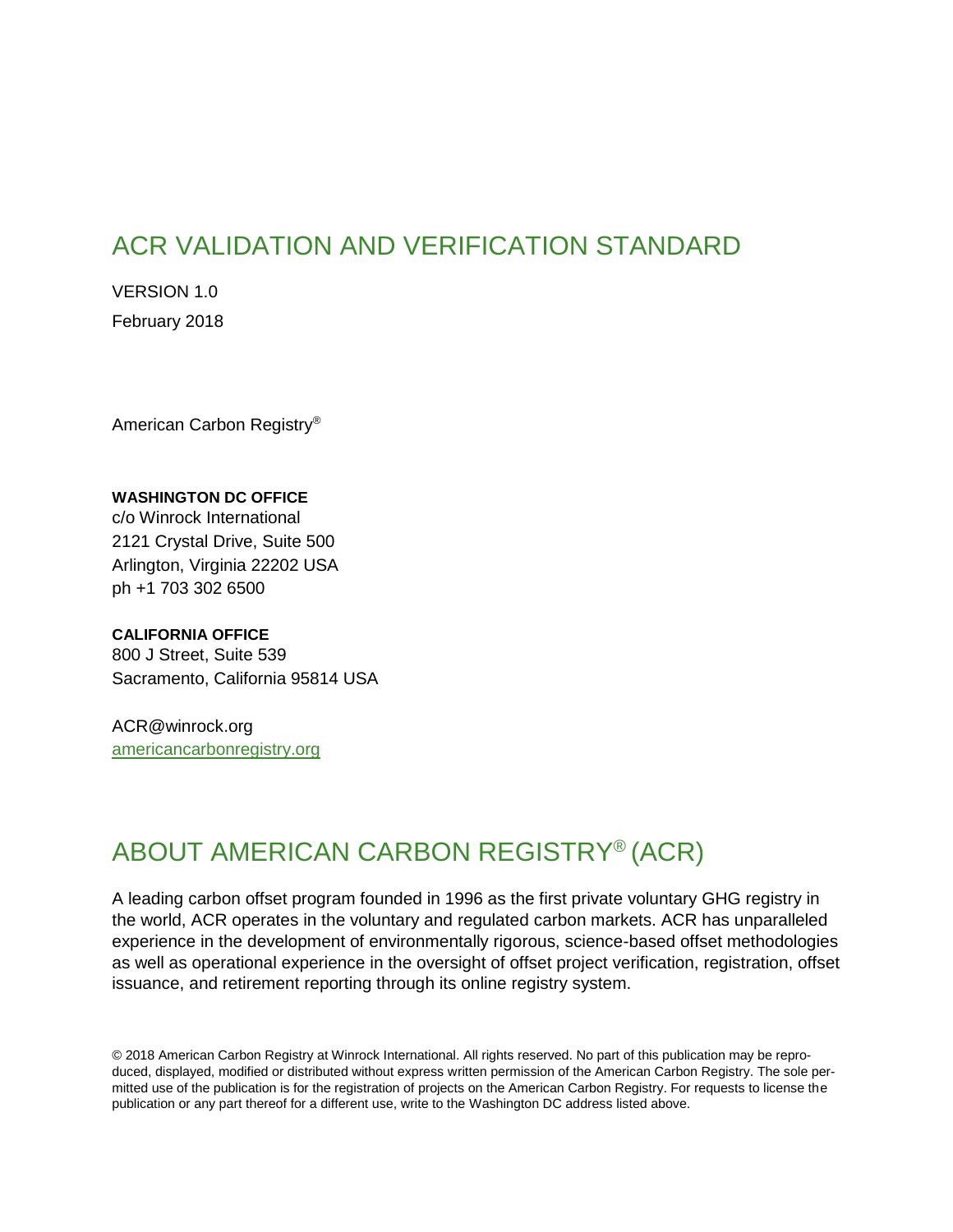

### <span id="page-2-0"></span>ACRONYMS

| <b>ACR</b>        | American Carbon Registry®                      |
|-------------------|------------------------------------------------|
| <b>AFOLU</b>      | Agriculture, Forestry, and Other Land Use      |
| <b>ANSI</b>       | American National Standards Institute          |
| <b>ARB</b>        | Air Resources Board (California)               |
| <b>CDM</b>        | Clean Development Mechanism                    |
| CH <sub>4</sub>   | Methane                                        |
| CO <sub>2</sub>   | carbon dioxide                                 |
| CO <sub>2</sub> e | carbon dioxide equivalent                      |
| <b>DOE</b>        | <b>Designated Operational Entity</b>           |
| ERT               | <b>Emission Reduction Ton</b>                  |
| <b>GHG</b>        | greenhouse gas                                 |
| <b>GIS</b>        | Geographic Information System                  |
| <b>ISO</b>        | International Organization for Standardization |
| <b>OPR</b>        | <b>Offset Project Registry</b>                 |
| <b>IPCC</b>       | Intergovernmental Panel on Climate Change      |
| N <sub>2</sub> O  | nitrous oxide                                  |
| <b>PDA</b>        | Programmatic Development Approach              |
| <b>PFC</b>        | Perfluorocarbon                                |
| QA/QC             | quality assurance/quality control              |
| <b>SSRs</b>       | sources, sinks, and reservoirs                 |
| <b>VVB</b>        | Validation/Verification Body                   |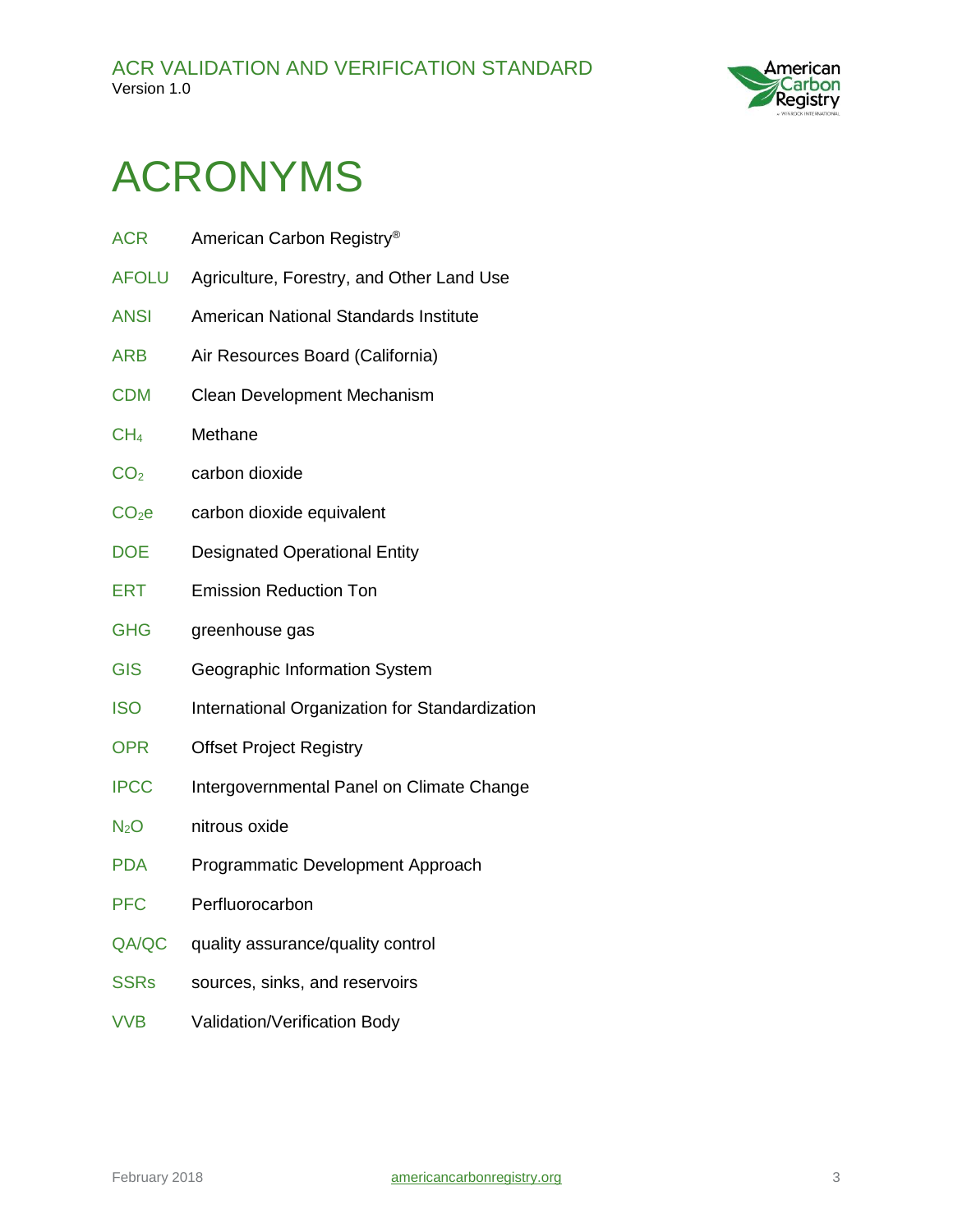

# <span id="page-3-0"></span>**CONTENTS**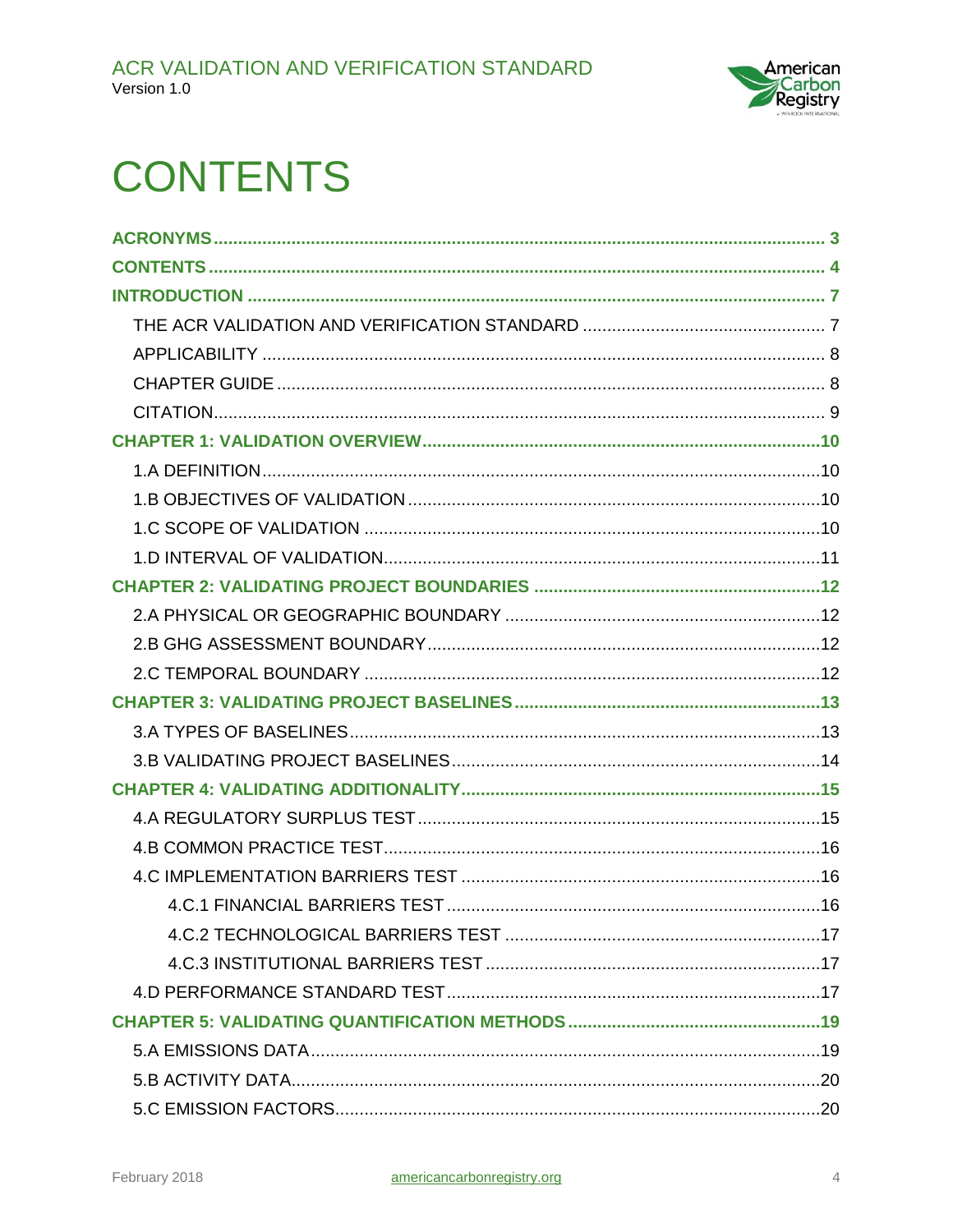

| 6.H DOUBLE ISSUANCE, DOUBLE SELLING, AND DOUBLE USE OF OFFSETS25 |  |
|------------------------------------------------------------------|--|
|                                                                  |  |
|                                                                  |  |
|                                                                  |  |
|                                                                  |  |
|                                                                  |  |
|                                                                  |  |
|                                                                  |  |
|                                                                  |  |
|                                                                  |  |
|                                                                  |  |
|                                                                  |  |
|                                                                  |  |
|                                                                  |  |
|                                                                  |  |
|                                                                  |  |
|                                                                  |  |
|                                                                  |  |
|                                                                  |  |
| 9.G VERIFICATION OF QUANTIFICATION METHODS AND DATA SOURCES 37   |  |
|                                                                  |  |
|                                                                  |  |
|                                                                  |  |
|                                                                  |  |
|                                                                  |  |
|                                                                  |  |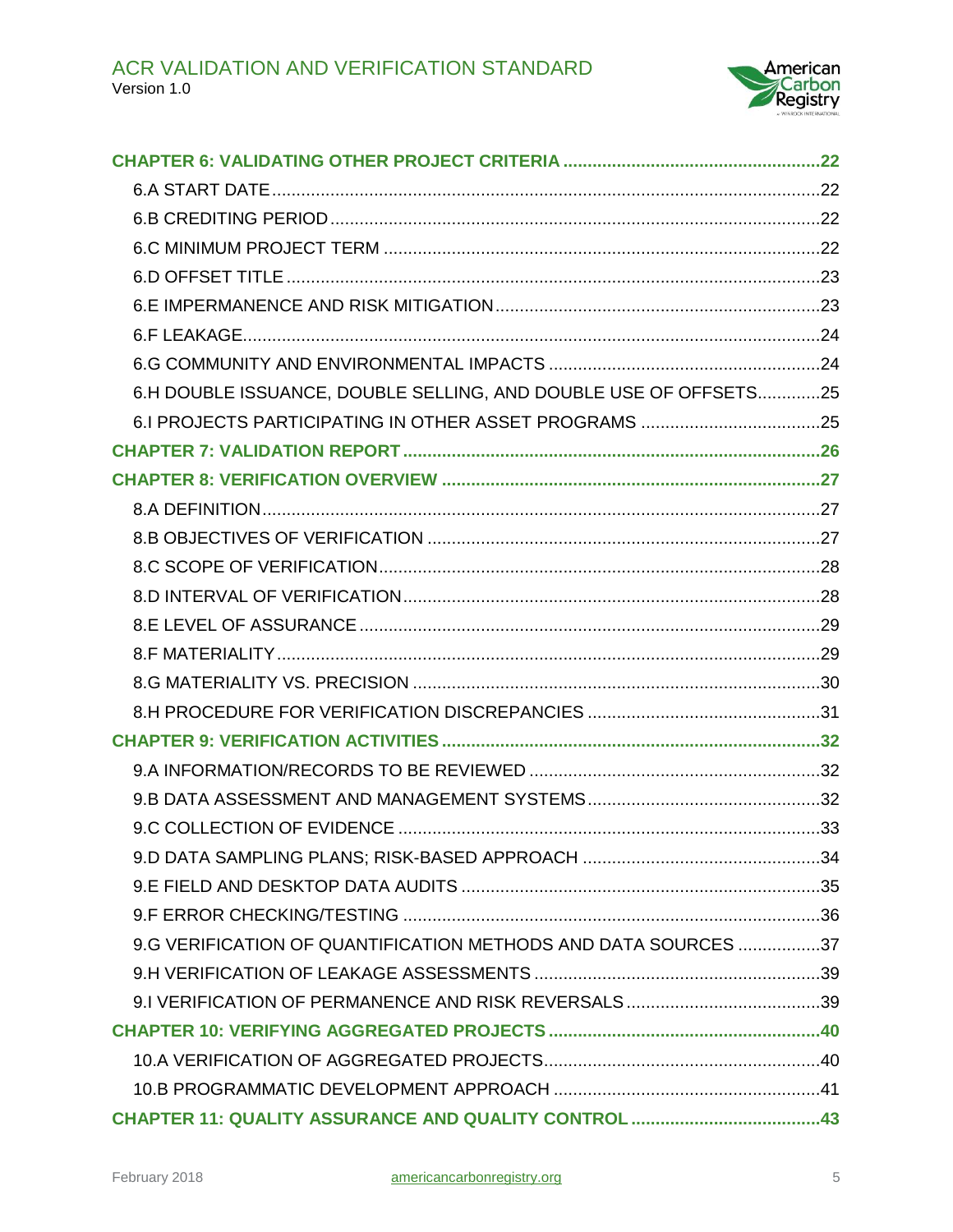

| <b>CHAPTER 12: VERIFICATION STATEMENT AND VERIFICATION REPORT47</b> |  |
|---------------------------------------------------------------------|--|
|                                                                     |  |
| 13.A REQUIREMENTS OF PROJECT VALIDATORS AND VERIFIERS49             |  |
|                                                                     |  |
|                                                                     |  |
|                                                                     |  |
|                                                                     |  |
| 13.D.2 OVERSIGHT OF DESIGNATED OPERATIONAL ENTITIES51               |  |
|                                                                     |  |
|                                                                     |  |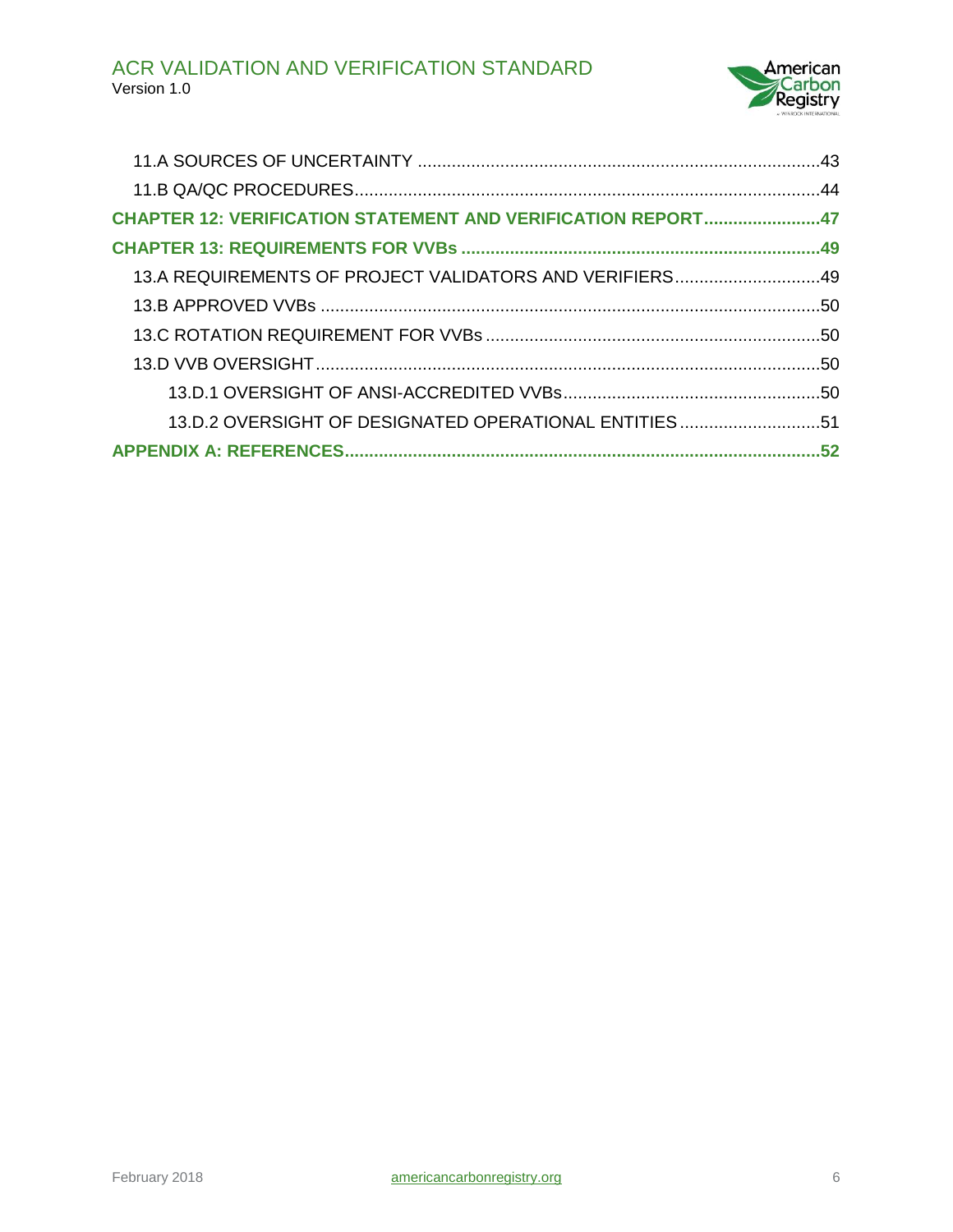

### <span id="page-6-0"></span>INTRODUCTION

The American Carbon Registry® (ACR) is a leading carbon offset program with two decades of unparalleled carbon market experience in the development of rigorous, science-based offset standards and methodologies as well as operational experience in the oversight of offset project verification, registration, offset issuance, and retirement reporting through ACR's online registry system. ACR is a nonprofit enterprise of Winrock International. Winrock works with people in the United States and around the world to empower the disadvantaged, increase economic opportunity, and sustain natural resources. Key to this mission is building capacity for climate change mitigation and adaptation and leveraging the power of environmental markets. Since the 1990s, Winrock has been a leader in developing science-based greenhouse gas (GHG) measurement and monitoring methods and protocols.

ACR was founded in 1996 as the GHG Registry by the Environmental Resources Trust, and joined Winrock in 2007. As the first private GHG registry in the world, ACR has set the bar for offset quality that is the market standard today and continues to lead carbon market innovation.

In 2012, ACR was approved by the California Air Resources Board (ARB) to serve as an Offset Project Registry (OPR) and Early Action Offset Program for the California cap-and-trade market. ACR's work as a California OPR is governed by the California cap-and-trade regulation and compliance offset protocols approved by the ARB.<sup>1</sup> The ACR Standard and the ACR Validation and Verification Standard govern only the registration of projects under ACR-approved methodologies.

#### <span id="page-6-1"></span>THE ACR VALIDATION AND VERIFICATION STANDARD

This document details the required validation and verification requirements that every GHG project must undergo in order for ACR to register its GHG emission reductions/removal enhancements as serialized Emission Reduction Tons (ERTs). ACR requires both validation and verification by a competent, independent, International Organization for Standardization (ISO) 14065-accredited third party that it has approved, at intervals as specified in the ACR Standard or the ACR approved methodology. This document is intended to guide validation and verification bodies (VVBs), and may also be used by Project Proponents to inform their understanding of what validation and verification will entail.

This document addresses only the validation and verification requirements for project-based GHG emission reductions and removals. It is meant to be applicable across a range of different eligible project types, rather than providing specific guidance for every type of project for which ACR has an approved methodology. Additional validation and verification guidance for specific

**<sup>1</sup>** The California cap-and-trade regulation (Subchapter 10, "Climate Change," Article 5, Sections 95801 to 96022, Title 17, California Code of Regulations) and currently approved compliance offset protocols are available at [http://www.arb.ca.gov/cc/capandtrade/capandtrade.htm.](http://www.arb.ca.gov/cc/capandtrade/capandtrade.htm)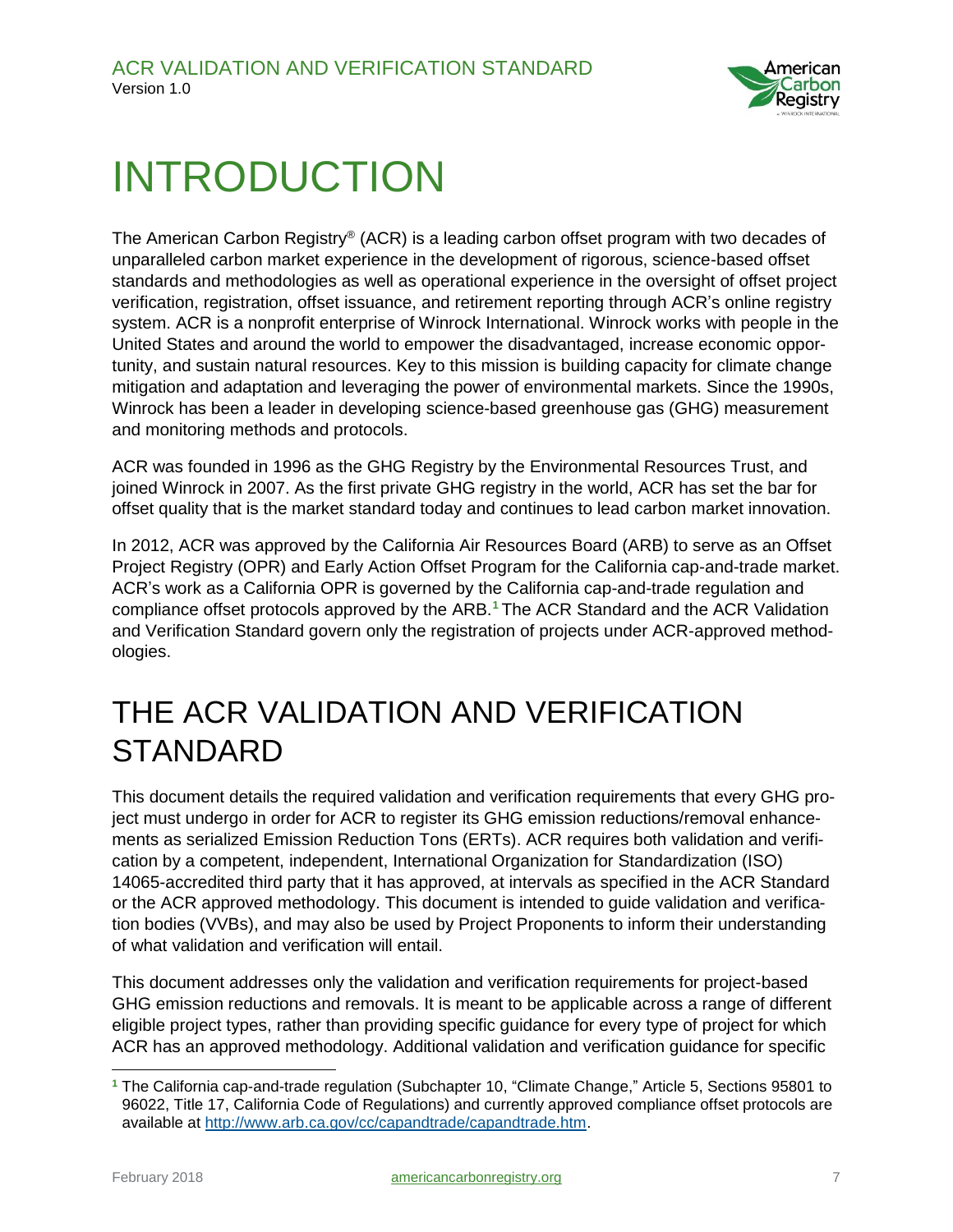

project types is given in the relevant methodologies and guidance documents (if applicable). Definitions of terms used in this document can be found in the ACR Standard.

Last, please note that this document does not address requirements for verification of projects developed using the ARB compliance offset protocols and submitted for OPR listing on ACR. Requirements for verification of compliance offset projects are given in the Final Regulation Order: California Cap on Greenhouse Gas Emissions and Market-Based Compliance Mechanisms (Subchapter 10, "Climate Change," Article 5, Sections 95801 to 96022, Title 17, California Code of Regulations) and in the relevant ARB Compliance Offset Protocols.**<sup>2</sup>** Verifiers of California compliance offset projects must be accredited by ARB.

#### <span id="page-7-0"></span>APPLICABILITY

ACR-approved VVBs conducting validations and/or verifications on behalf of ACR shall include this document in addition to the ACR Standard and an ACR-approved methodology as audit criteria.

The ACR Validation and Verification Standard Version 1.0 supersedes the ACR Validation and Verification Guideline, Version 1.1 (June 2012), and must be used as criteria for any project validation or verification commencing after March 1, 2018.

Project Proponents and other interested parties should refer to [www.americancarbonregistry.org](http://www.americancarbonregistry.org/) for the latest version of the ACR Standard, methodologies, tools, document templates, and other guidance.

#### <span id="page-7-1"></span>CHAPTER GUIDE

- **Chapter 1** Objectives and scoping elements for validation
- **Chapter 2** How to validate project boundaries
- **Chapter 3** How to validate project baselines
- **Chapter 4** How to validate additionality
- **Chapter 5** How to validate quantification methods
- **Chapter 6** How to validate other eligibility criteria, such as start dates and Crediting Periods
- **Chapter 7** Requirements for developing and submitting a validation report
- **Chapter 8** Objectives and scoping elements for verification

 $\overline{a}$ 

**<sup>2</sup>** See [https://www.arb.ca.gov/cc/capandtrade/offsets/offsets.htm.](https://www.arb.ca.gov/cc/capandtrade/offsets/offsets.htm)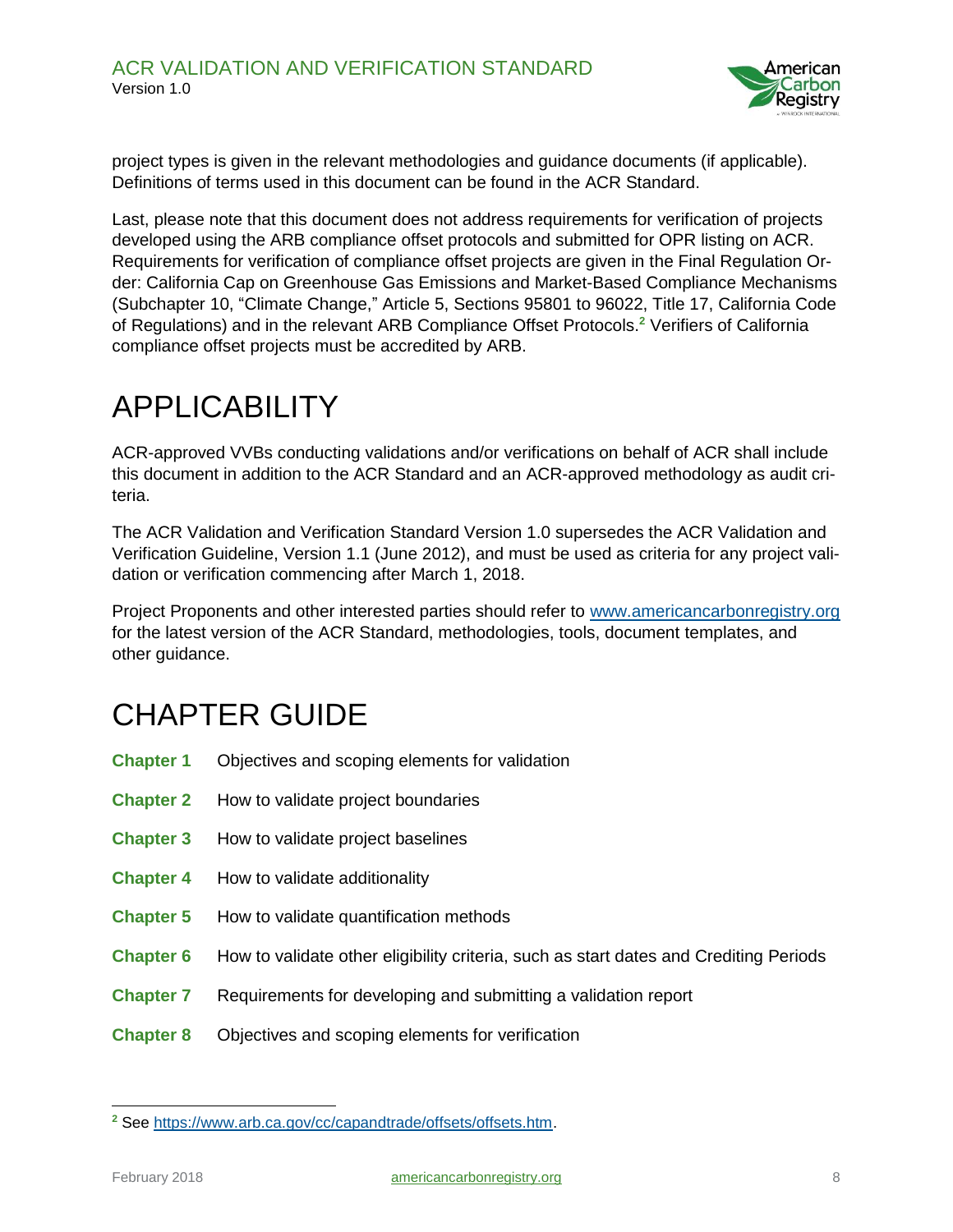

- **Chapter 9** Activities to be performed while conducting a verification
- **Chapter 10** Verification of aggregated or programmatic develop approach projects
- **Chapter 11** Requirements for quality assurance and quality control
- **Chapter 12** Requirements for developing and submitting Verification Statements and reports.
- **Chapter 13** Requirements for VVBs operating on behalf of ACR
- **Appendix A** A list of normative references on which the ACR Validation and Verification Standard is based

#### <span id="page-8-0"></span>**CITATION**

The appropriate citation for this document is American Carbon Registry (2018). The American Carbon Registry Validation and Verification Standard, version 1.0., Winrock International, Little Rock, Arkansas.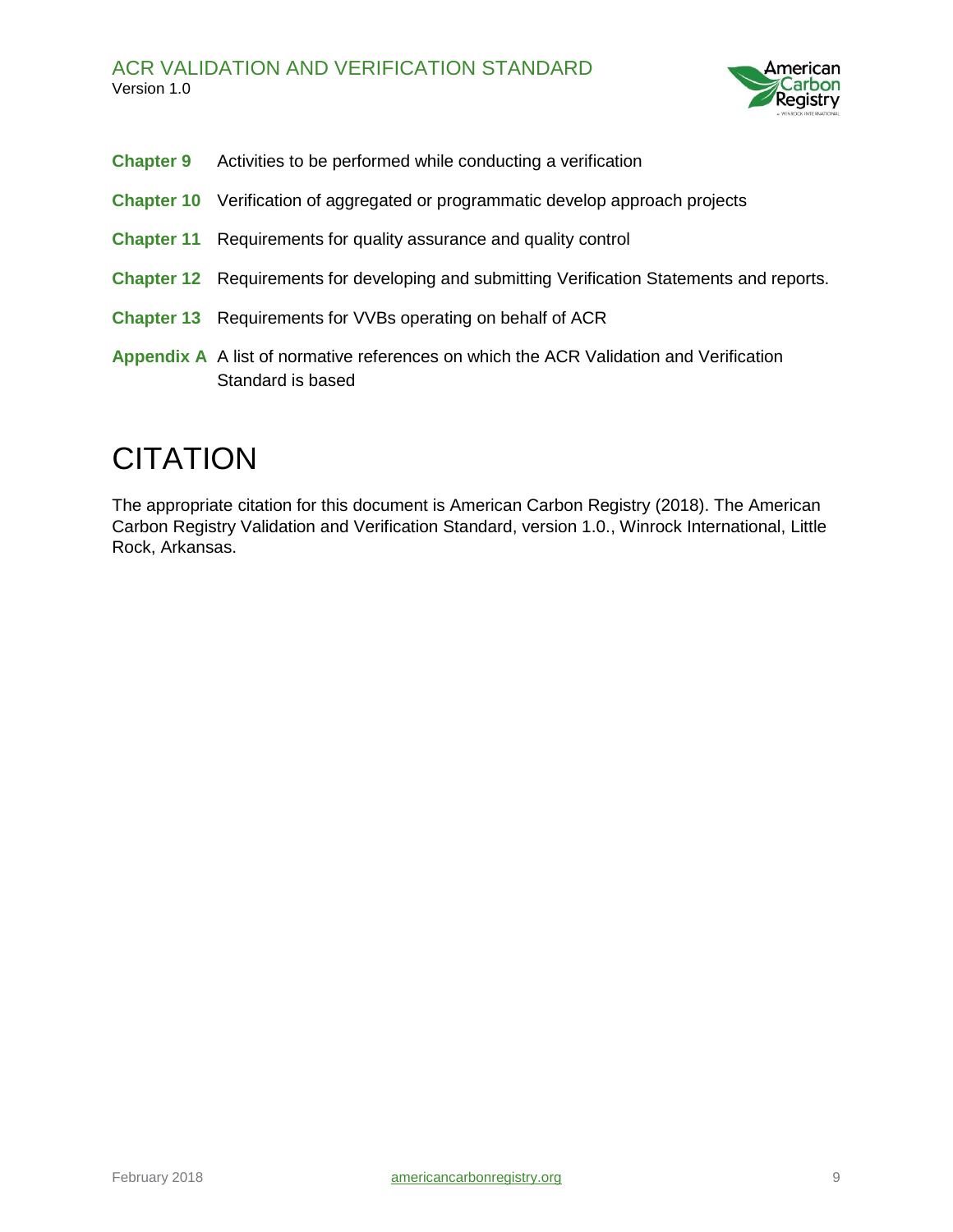

# <span id="page-9-0"></span>CHAPTER 1: VALIDATION **OVERVIEW**

This chapter summarizes the objectives and scoping elements of validation necessary to list a GHG Project Plan. ACR's validation requirements are built on the foundation of *ISO 14064- 3:2006, Greenhouse gases — Part 3: Specification with guidance for the validation and verification of greenhouse gas assertions.*

### <span id="page-9-1"></span>1.A DEFINITION

Validation is the systematic, independent, and documented process for the evaluation of a GHG Project Plan against applicable requirements of the ACR Standard, the applicable ACR-approved methodology, and any other applicable audit criteria.

#### <span id="page-9-2"></span>1.B OBJECTIVES OF VALIDATION

The overall goal of third-party validation is to review impartially and objectively a GHG Project Plan against the requirements laid out in the ACR Standard and relevant methodology. The VVB must independently evaluate the project design and planning information, based on supporting documentation and GHG validation best practices.

The objectives of validation are to evaluate:

- **O** Conformance to the ACR Standard;
- GHG emissions reduction project planning information and documentation in accordance with the applicable ACR-approved methodology, including the project description, baseline, eligibility criteria, monitoring and reporting procedures, and quality assurance/quality control (QA/QC) procedures;
- **O** Reported GHG baseline, ex ante estimated project emissions and emission reductions/removal enhancements, leakage assessment, and impermanence risk assessment and mitigation (if applicable).

The VVB shall review any relevant additional documentation provided by the Project Proponent to confirm the project's eligibility for registration on ACR.

### <span id="page-9-3"></span>1.C SCOPE OF VALIDATION

Validation shall include examination of all of the following elements of a GHG Project Plan:

**P** Project boundary and procedures for establishing the project boundary;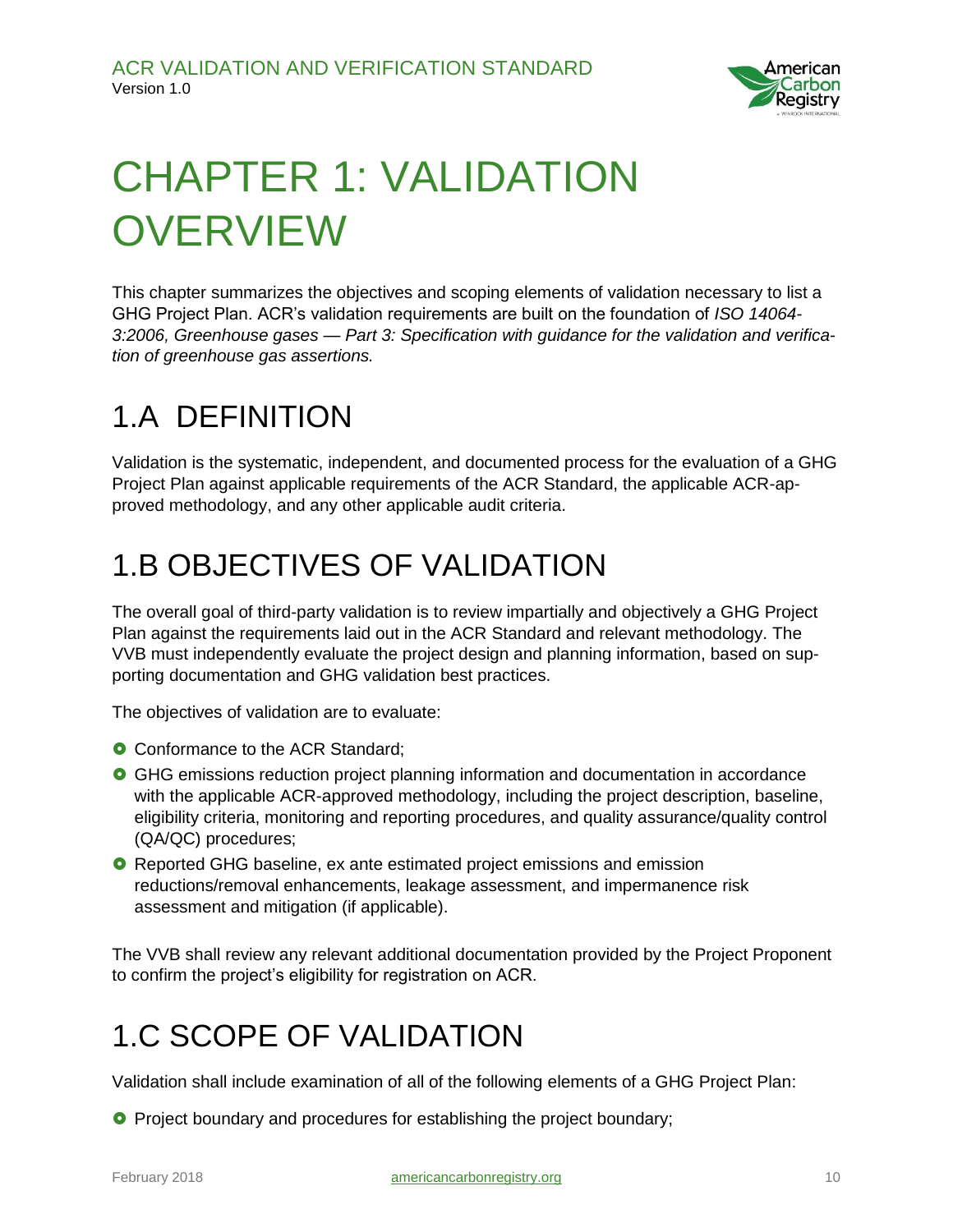#### ACR VALIDATION AND VERIFICATION STANDARD Version 1.0



- **O** Physical infrastructure, activities, technologies, and processes of the project;
- **GHGs, sources, and sinks within the project boundary;**
- **O** Temporal boundary;
- **O** Description of and justification for the baseline scenario;
- **O** Methodologies, algorithms, and calculations that will be used to generate estimates of emissions and emission reductions/removal enhancements;
- **O** Process information, source identification/counts, and operational details;
- **O** Data management systems;
- **O** QA/QC procedures;
- **O** Processes for uncertainty assessments; and
- <span id="page-10-0"></span>**O** Project-specific conformance to ACR eligibility criteria.

#### 1.D INTERVAL OF VALIDATION

The ACR Standard requires validation of the GHG Project Plan once per Crediting Period, because the Project Plan remains valid for the duration of the Crediting Period. The length of the Crediting Period for different eligible project types is given in the ACR Standard or applicable methodology.

If using a programmatic development approach, new sites will need to undergo validation prior to issuance of ERTs. Validations for new sites shall occur during full verifications that include a site visit.

Agriculture, Forestry, and Other Land Use (AFOLU) projects that are a result of avoided emissions (e.g., fertilizer management) and that register less than 500 metric tons of ERTs annually are not required to conduct site visits if a VVB can reach a reasonable level of assurance through alternative methods. If the VVB cannot reach a reasonable level of assurance without visiting the project site(s), then it shall conduct a site visit as deemed necessary.

Renewal for another Crediting Period and/or updating the GHG Project Plan to apply a revised version of the applicable methodology requires re-validation.

If a Project Proponent aborts a validation after validation services have begun but before the VVB is able to reach a conclusion with a reasonable level of assurance, the VVB shall inform ACR in writing of the status of the validation and reasons why the validation has been aborted.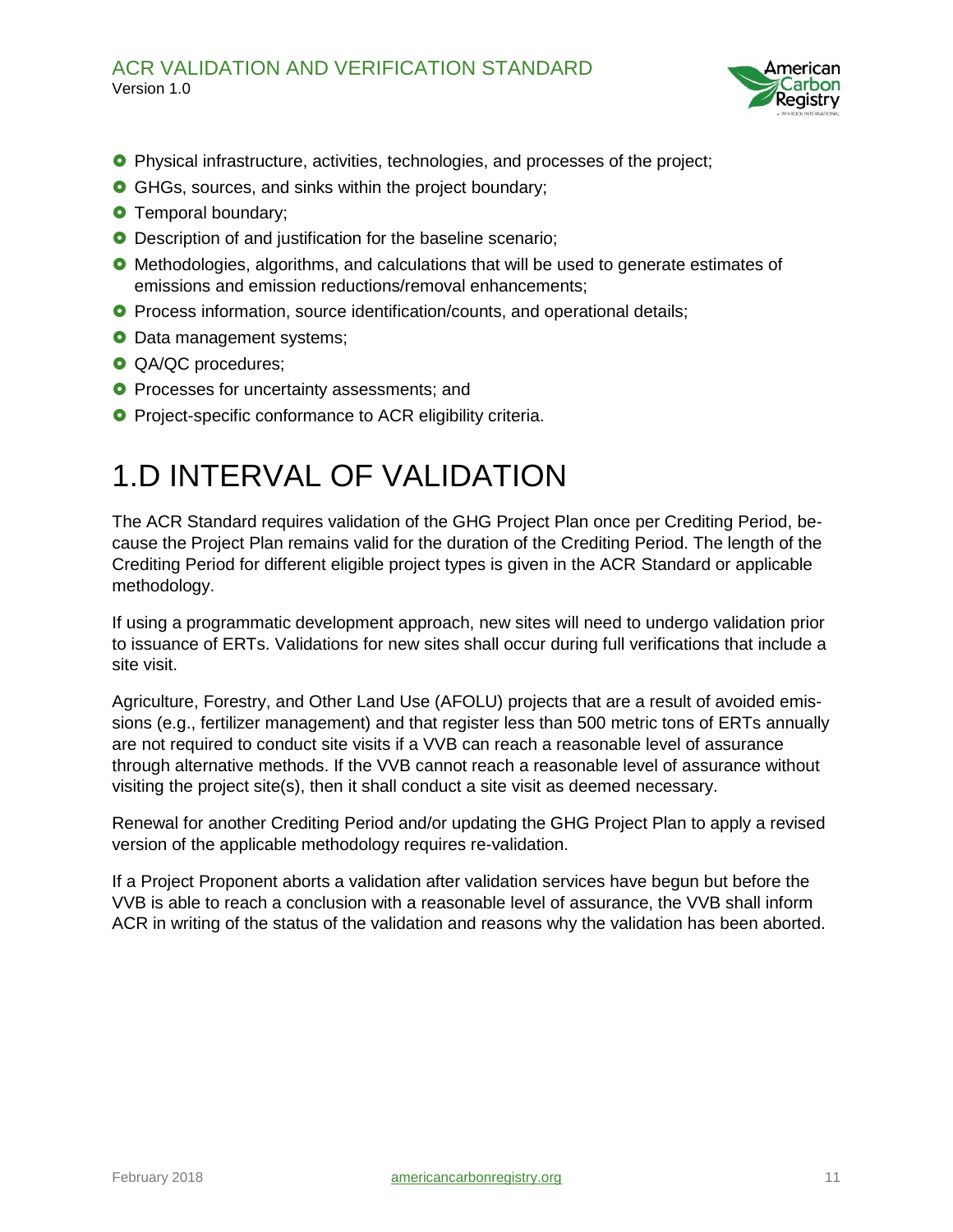

# <span id="page-11-0"></span>CHAPTER 2: VALIDATING PROJECT BOUNDARIES

The assessment of GHG project boundaries is a critical component of validation. Project boundaries must be clearly defined and transparently delineated in the GHG Project Plan. ACR defines GHG project boundaries to include the project's geographical implementation area, the types of GHG sources and sinks considered, the carbon pools considered (if applicable), and the project duration. For more information on determining and memorializing project boundaries, please refer to Chapter 2 of the ACR Standard.

#### <span id="page-11-1"></span>2.A PHYSICAL OR GEOGRAPHIC BOUNDARY

To validate project boundaries, the VVB shall confirm through a field visit, visual and/or photographic evidence, maps, Geographic Information System (GIS) files, operating logs, and/or interviews with site operations personnel the accuracy of the project boundaries as defined in the GHG Project Plan.

#### <span id="page-11-2"></span>2.B GHG ASSESSMENT BOUNDARY

Because the project boundary includes the types of GHG sources and sinks considered and the carbon pools considered (if applicable), the VVB must evaluate the rationale presented in the GHG Project Plan for the correct inclusion/exclusion of relevant GHG sources, sinks, and reservoirs (SSRs), including the justification given for excluding particular SSRs as de minimis or conservative, and confirm that this is consistent with the GHG assessment boundary section of the chosen methodology. The VVB shall confirm that the guidance in the ACR Standard and the chosen methodology have been applied regarding significance testing, de minimis exclusions, and a priori exclusions of particular SSRs.

### <span id="page-11-3"></span>2.C TEMPORAL BOUNDARY

Because the project boundary includes the project duration, the VVB must evaluate whether the Start Date, Crediting Period, and project term proposed in the GHG Project Plan are consistent with the ACR Standard, chosen methodology and evidence presented by the Project Proponent.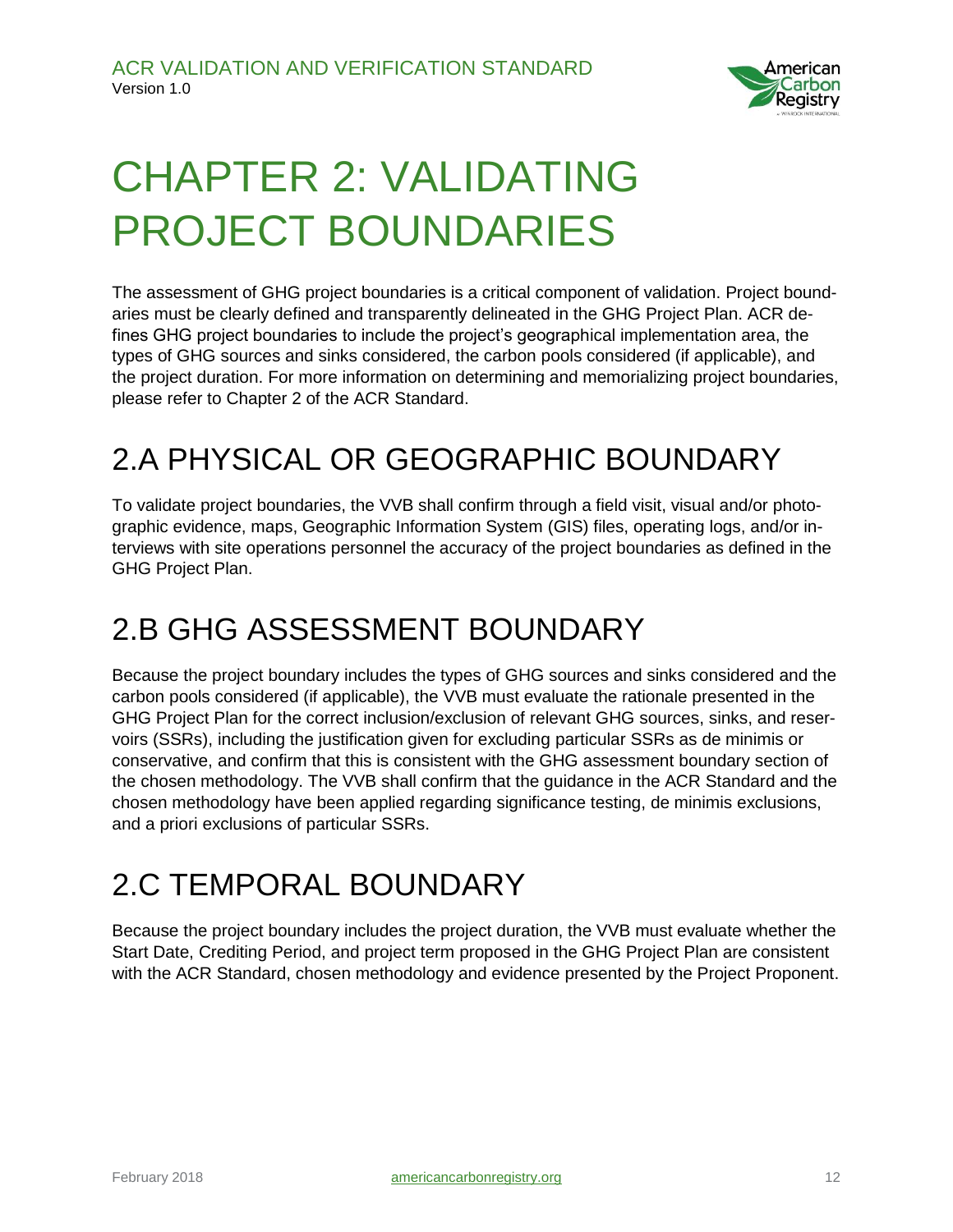

# <span id="page-12-0"></span>CHAPTER 3: VALIDATING PROJECT BASELINES

The project baseline scenario is a counterfactual scenario**<sup>3</sup>** that forecasts the likely stream of emissions expected to occur if the Project Proponent does not implement the project (i.e., the "business as usual" case).

### <span id="page-12-1"></span>3.A TYPES OF BASELINES

Conventionally, three distinct approaches have been taken for establishing GHG project baselines.**<sup>4</sup>** First, existing actual or historical emissions may be assumed to continue over the project lifetime or Crediting Period. This is termed the "retrofit" baseline, in which pre-retrofit measurements of actual emissions determine the project baseline. A retrofit project may involve the replacement of GHG emissions equipment/fuels with lower-emitting equipment/fuels, or the installation of GHG emissions reduction equipment. Baseline emissions are equal to historical actual GHG emissions prior to the installation of the GHG-reducing technology or change in practice.

Second, the baseline may reflect emissions and removals from a technology or practice that represents an economically attractive course of action, taking into account barriers to investment. This is termed a "project-specific" baseline approach. To determine a project-specific baseline, the Project Proponent evaluates barriers and net benefits associated with feasible alternative baseline scenarios, including the continuation of current activities, and identifies the baseline scenario with the lowest barriers and greatest benefits. The emissions/removals associated with this alternative become the baseline scenario against which emission reductions/removal enhancements in the project scenario are measured.

Third, baseline emissions may be assumed to be the average emissions of similar project activities undertaken in the recent past in similar social, economic, environmental, and technological circumstances, and whose performance is among the top specified percentage in their category. This is termed the "performance standard" approach. Project actions that, with respect to emission reductions or removal enhancements, or technologies or practices, achieve significantly better performance (e.g., lower emissions or higher removals per unit output) than the pre-established performance standard benchmark are considered additional or beyond that which

**<sup>3</sup>** If applied to the project area, the option also exists of monitored baselines on proxy areas.

**<sup>4</sup>** See, for example World Resources Institute/World Business Council for Sustainable Development (WRI/WBCSD) Greenhouse Gas Protocol Initiative: The GHG Protocol for Project Accounting (November 2005). [http://www.ghgprotocol.org/files/ghg\\_project\\_protocol.pdf.](http://www.ghgprotocol.org/files/ghg_project_protocol.pdf)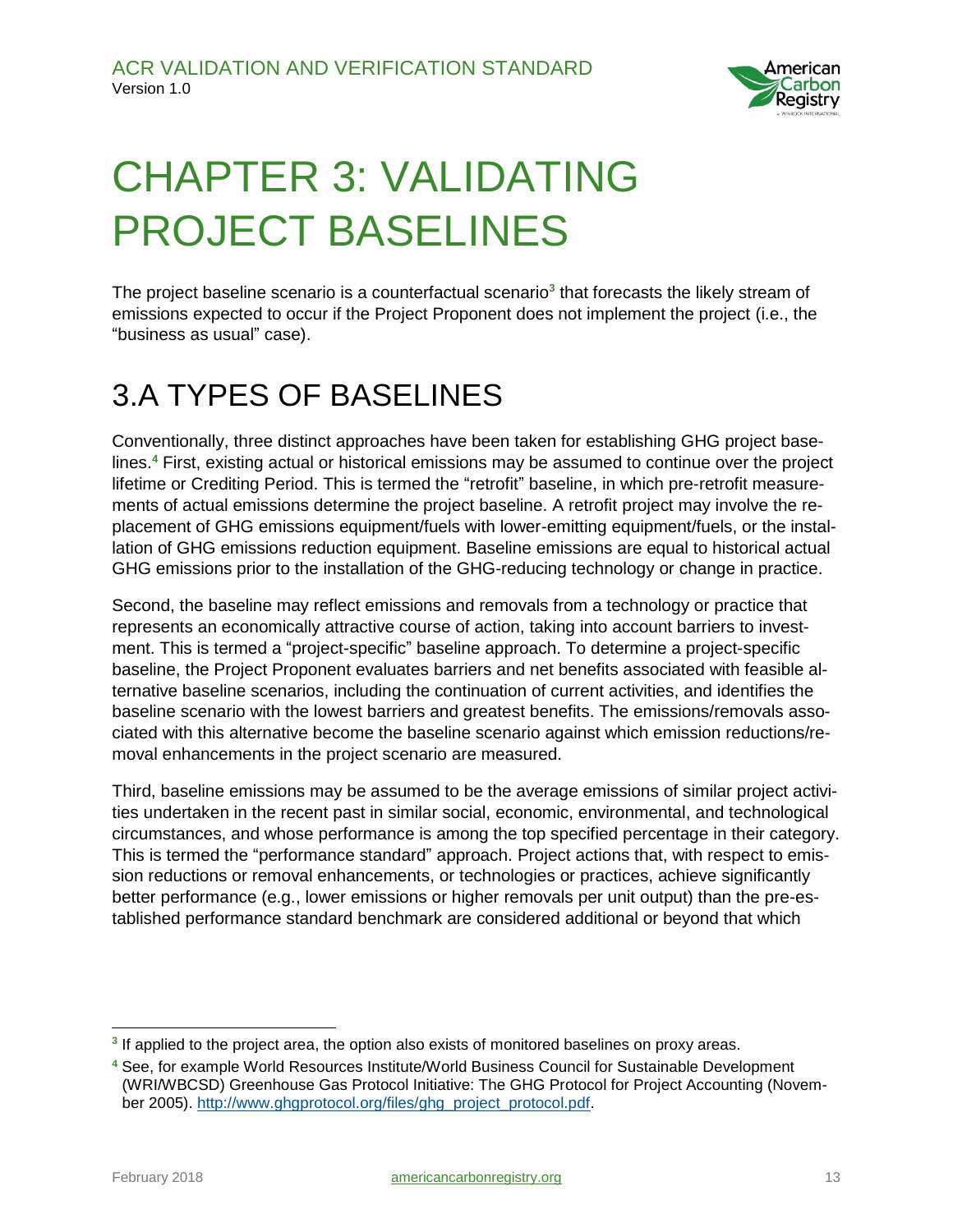

would be expected under a business-as-usual scenario.**<sup>5</sup>** Provided the project action is also surplus to regulations, all emission reductions/removal enhancements relative to the baseline are creditable under this approach.

The VVB will confirm that the type of baseline used in the GHG Project Plan correctly applies the guidance in the chosen methodology.

#### <span id="page-13-0"></span>3.B VALIDATING PROJECT BASELINES

Project Proponents shall use appropriate methodologies and tools to estimate and update project baselines. The baseline scenario remains valid for the duration of the approved Crediting Period for that project type, and must be re-assessed in order to renew the Crediting Period.

The objective of baseline validation is to check that technically sound baseline emissions have been established and subsequently applied. To establish baseline emissions, data representative of the operations and activities must be used, either from a single year or a multi-year average.

The VVB must ensure that the selected baseline scenario is one for which verifiable data are available. Documentation should include the baseline scenario selection rationale and justification, the guidance followed for baseline emissions estimation, and consistency across post-base year project emissions calculations (to provide accurate comparisons).

Validation of the project baseline should include:

- **O** The explanation provided for how the baseline scenario was selected, including assessment of alternative baseline scenarios and their associated barriers and benefits; and
- **O** Data associated with the base year chosen, and consistency in implementation of emissions estimating guidance for the baseline and project emissions.

Baseline validation may include the following activities, data, and evidence sources (as informed by the VVB's professional judgment); however not all of these are required:

- **O** Interviews with the Project Proponent to determine how baseline emissions have been quantified;
- **O** Review of sufficient documentation for any baseline emissions sources that contribute to total emissions by more than 3% to confirm that estimates have been addressed per stated measurement and monitoring plans, and that the estimations have been applied consistently and uniformly; and
- **O** Check consistency with the appropriate guidance, as well as consistency in applying the guidance across baseline and project activity reporting periods.

 **<sup>5</sup>** Adapted from EPA Climate Leaders (2009): Using Offsets to Help Climate Leaders Achieve Their GHG Reduction Goals: Climate Leaders Offset Module Overview. See [http://www.epa.gov/stateply/docu](http://www.epa.gov/stateply/documents/resources/OffsetProgramOverview.pdf)[ments/resources/OffsetProgramOverview.pdf.](http://www.epa.gov/stateply/documents/resources/OffsetProgramOverview.pdf)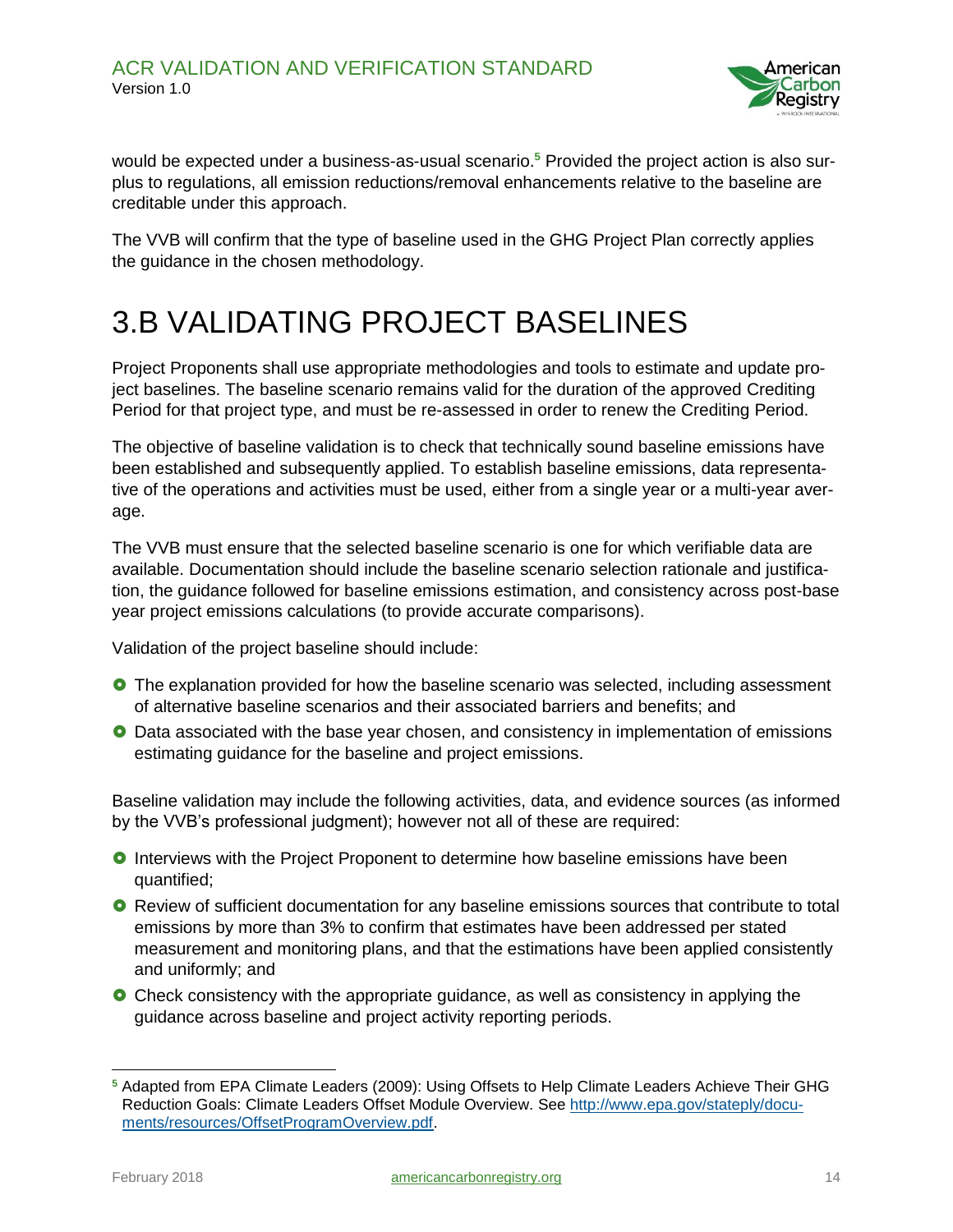

# <span id="page-14-0"></span>CHAPTER 4: VALIDATING ADDITIONALITY

Additionality is a test intended to ensure that project offsets are in addition to reductions and/or removals that would have occurred in the absence of the project activity and without carbon market incentives. Project Proponents must demonstrate that the GHG emission reductions and removals associated with an offset project are above and beyond the "business as usual" scenario. To qualify as additional, ACR requires every project to pass either an approved performance standard and a regulatory additionality test, or a three-pronged test of additionality in which projects demonstrate that the activity exceeds currently effective regulations, exceeds common practice in the relevant industry sector and geographic region, and faces at least one of three implementation barriers: financial, technological, or institutional. See the ACR Standard, Chapter 4, and relevant sector-specific requirements and methodologies. Some methodologies recommend, and some require, application of an additionality tool.

The VVB should evaluate each component of the additionality demonstration as required by the ACR Standard and chosen methodology.

### <span id="page-14-1"></span>4.A REGULATORY SURPLUS TEST

The regulatory surplus test involves existing laws, regulations, statutes, legal rulings, or any other regulatory frameworks that directly or indirectly affect GHG emissions associated with a project action or its baseline candidates, and that require technical, performance, or management actions. Project Proponents must provide clear evidence in the GHG Project Plan that the GHG reduction/removal activity is not required by any applicable federal, Tribal, state, or local laws, regulations, ordinances, consent decrees, or other legal arrangements. Only mandatory regulations, not voluntary guidelines, are considered in the regulatory surplus test.

To validate the results of the regulatory surplus test, the VVB shall review applicable regulations identified by the Project Proponent in the GHG Project Plan. If there are significant uncertainties associated with the regulatory requirements, the VVB shall conduct additional research and, if needed, contact the appropriate federal, state, Tribal, or local environmental compliance officer to collect additional documentation (e.g., notices of violation, consent decrees, and settlement agreements) and testimonial evidence.

Some project types may require that regulatory surplus be confirmed during every reporting period, which will be specified in the ACR approved methodology.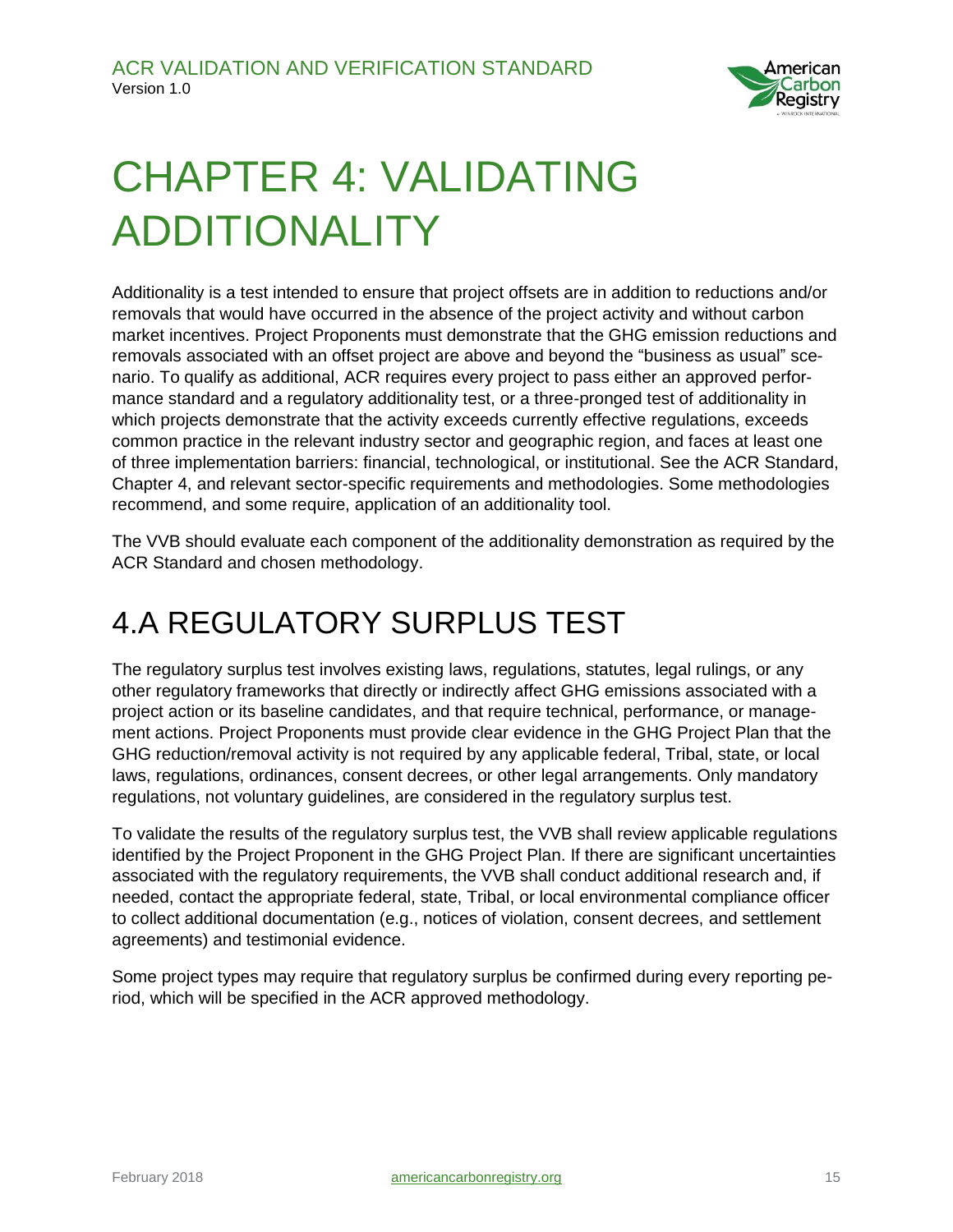

#### <span id="page-15-0"></span>4.B COMMON PRACTICE TEST

The common practice test requires Project Proponents to evaluate the predominant technologies implemented or industry practices undertaken in a particular industry sector and/or geographic region, as determined by the degree to which those technologies/practices have penetrated the market, and demonstrate that the proposed project will reduce GHG emissions below levels produced by common technologies or practices within a comparable environment (e.g., geographic area, regulatory framework, investment climate, and access to technology/financing).

To validate the results of the common practice test, the VVB shall review the documentation provided by the Project Proponent to demonstrate that the GHG project is not common practice. In addition to this documentation, the VVB should review all original reference sources cited in the Project Proponent's documentation, such as independent consultants' reports designed to describe common practice technologies/practices, to confirm the raw data and conclusions drawn thereupon.

### <span id="page-15-1"></span>4.C IMPLEMENTATION BARRIERS TEST

An implementation barrier represents any factor or consideration that would prevent the adoption of the project activity. Under the implementation barriers test, Project Proponents choose at least one of three barrier assessments: financial, technological, or institutional. Project Proponents may demonstrate that their project faces more than one implementation barrier, but ACR does not require more than one barrier.

#### <span id="page-15-2"></span>4.C.1 Financial Barriers Test

Financial barriers can include high costs, limited access to capital, or an internal rate of return in the absence of carbon revenues that is lower than the Project Proponent's established minimum acceptable rate. Financial barriers can also include high risks such as unproven technologies or business models, poor credit rating of project partners, and project failure risk. Carbon revenues can potentially address capital constraints, incentivize project implementation, or help to maintain the project's ongoing economic viability. If electing the financial implementation barrier test, Project Proponents shall provide solid quantitative evidence such as such as net present value and internal rate of return calculations. Use of an ACR-approved additionality tool is recommended.

The VVB shall review internal financial pro formas and historic/projected cash flow analyses prepared by the Project Proponent and/or an external party to confirm the validity of the financial barrier claim. The VVB should assess to what extent the assumptions used in the financial barriers analysis are defensible, how a variation on those assumptions (sensitivity analysis) could affect the outcome of the financial barriers test, and how likely such variations are during the project life.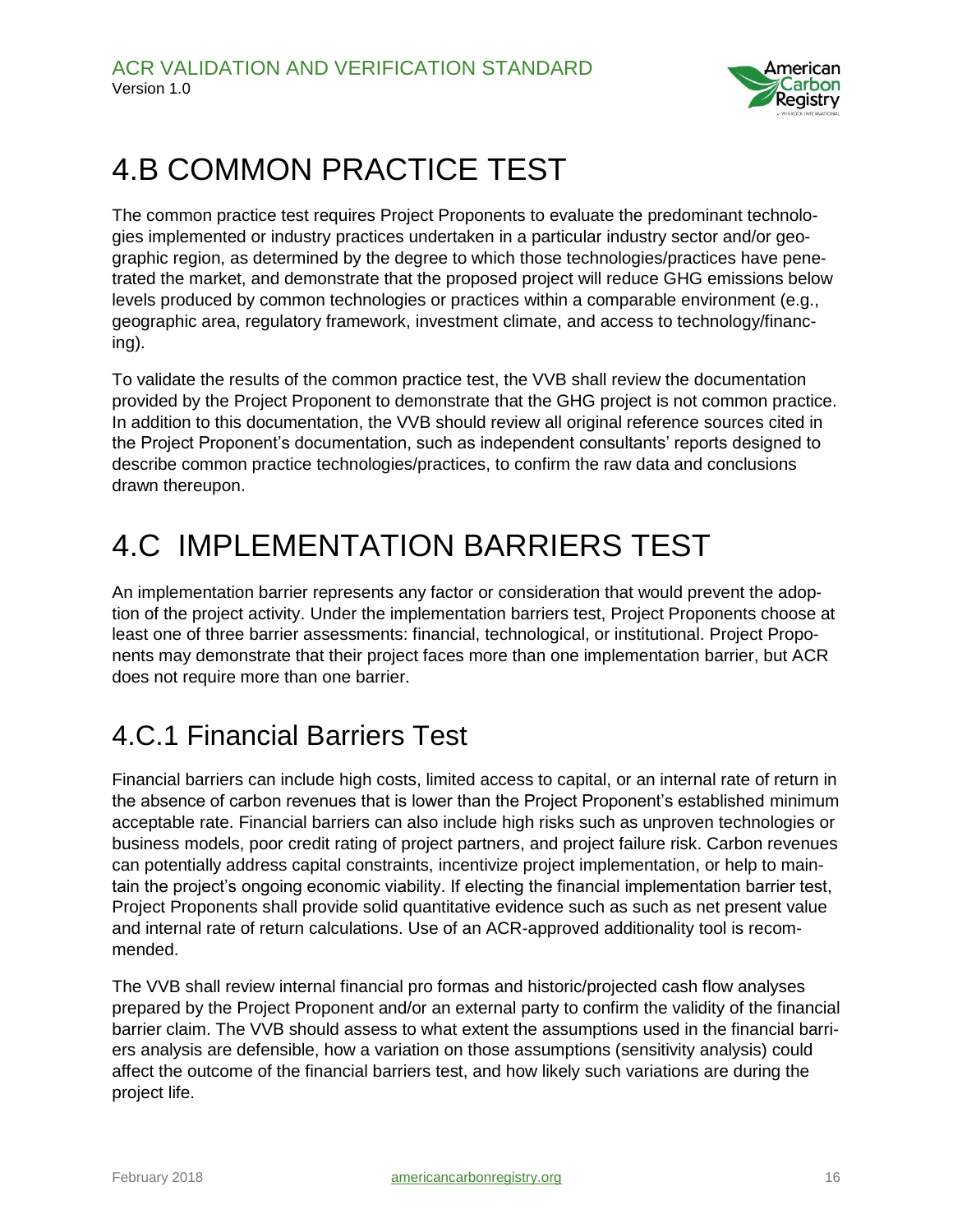

#### <span id="page-16-0"></span>4.C.2 Technological Barriers Test

Technological barriers can include R&D deployment risk, uncorrected market failures, lack of trained personnel and supporting infrastructure for technology implementation, and lack of knowledge on the practice/activity. Project Proponents electing the technological implementation barrier test should provide evidence that carbon market incentives are a key element in overcoming these barriers.

The VVB shall review documentation provided by the Project Proponent to demonstrate significant carbon credit creation activities occurring either before or no later than 2 years after the project start date. In addition, the VVB shall review all documentation provided by the Project Proponent regarding the development status of the technology being implemented by the project activity, supplementing those materials as needed with publicly available demographic and characteristic information on the industry sector and technology type.

#### <span id="page-16-1"></span>4.C.3 Institutional Barriers Test

Institutional barriers can include institutional opposition to technology implementation, limited capacity for technology implementation, lack of management consensus, aversion to upfront costs, and lack of awareness of benefits. If electing the institutional implementation barrier test, Project Proponents shall provide documentation of the Project Proponent or project participant, management policies or guidelines that corroborate the claim of an organizational or institutional barrier, and should provide evidence that carbon market incentives are a key element in overcoming these barriers.

To validate these claims, the VVB shall collect testimonial evidence from the appropriate management personnel with purview over the GHG project's approval and implementation.

### <span id="page-16-2"></span>4.D PERFORMANCE STANDARD TEST

In lieu of the three-prong test to demonstrate project-level additionality, ACR also recognizes the "performance standard" approach, in which additionality is demonstrated by showing that a proposed project activity is surplus to all applicable regulations, and either is characterized by very low adoption rates in the relevant industry and geographic region, or results in lower emissions (or higher sequestration) than a benchmark established for the relevant region, industry/sector, and practice.

Performance standards vary by project type but generally include the above two components. The Project Proponent must first demonstrate in the GHG Project Plan that the project activity is not required by any applicable federal, Tribal, state, or local laws, regulations, ordinances, consent decrees, or other legal arrangements. Only mandatory regulations, not voluntary guidelines, are considered in the regulatory surplus test. The VVB shall review applicable regulations identified by the Project Proponent in the GHG Project Plan. If there are significant uncertainties associated with the regulatory requirements, the VVB shall conduct additional research and, if needed, contact the appropriate federal, state, Tribal, or local environmental compliance officer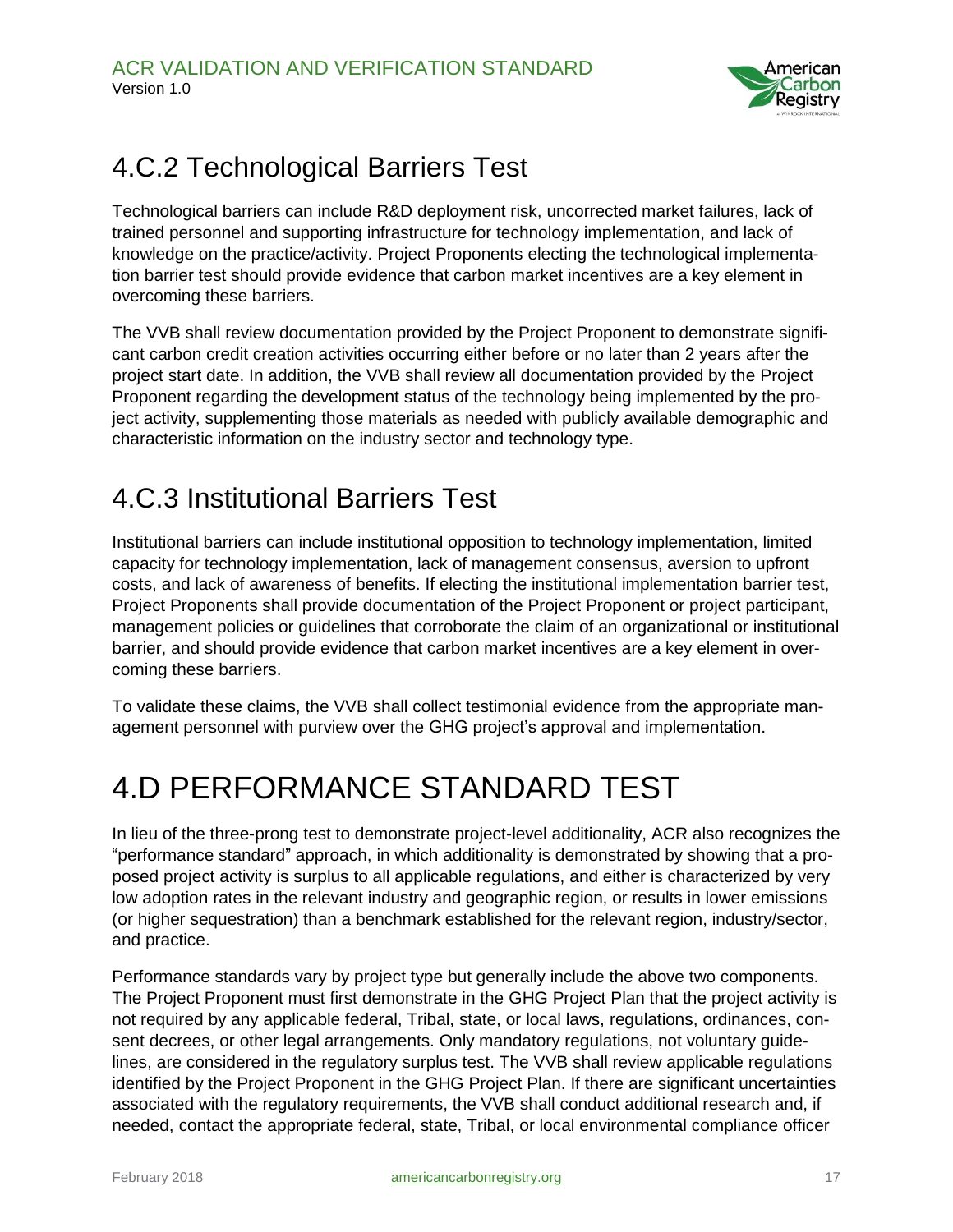

to collect additional documentation (e.g., notices of violation, consent decrees, and settlement agreements) and testimonial evidence.

Second, the Project Proponent must demonstrate in the GHG Project Plan that the project activity achieves a level of performance with respect to emission reductions and/or removals that is significantly better than business as usual. This is done by comparing the project activity to a performance threshold specific to each project type and established by examining data from similar recently undertaken practices in the same geographic region and industry/sector. In some cases, the performance standard will establish that common practice adoption rates of a particular GHG-reducing practice or technology are very low and, therefore, the practice or technology is deemed additional. In other cases, the performance standard benchmark represents a level of emissions or sequestration per unit output to which Project Proponents compare the measured performance of their project, demonstrating that the project activity achieves lower emissions or higher sequestration per unit output than the benchmark.

Validation of the performance standard will vary somewhat depending on the project type. For performance standards in which additionality is demonstrated by comparison to common practice adoption rates of a particular GHG-reducing practice or technology, the VVB need only check that an approved methodology was applied. For performance standards in which actual project performance (e.g., emissions or sequestration per unit output) is monitored and compared to a benchmark, the VVB will review measurement and monitoring methods as described elsewhere in this Guideline, but the performance benchmark itself will be as established in the ACR-approved methodology and need not be validated.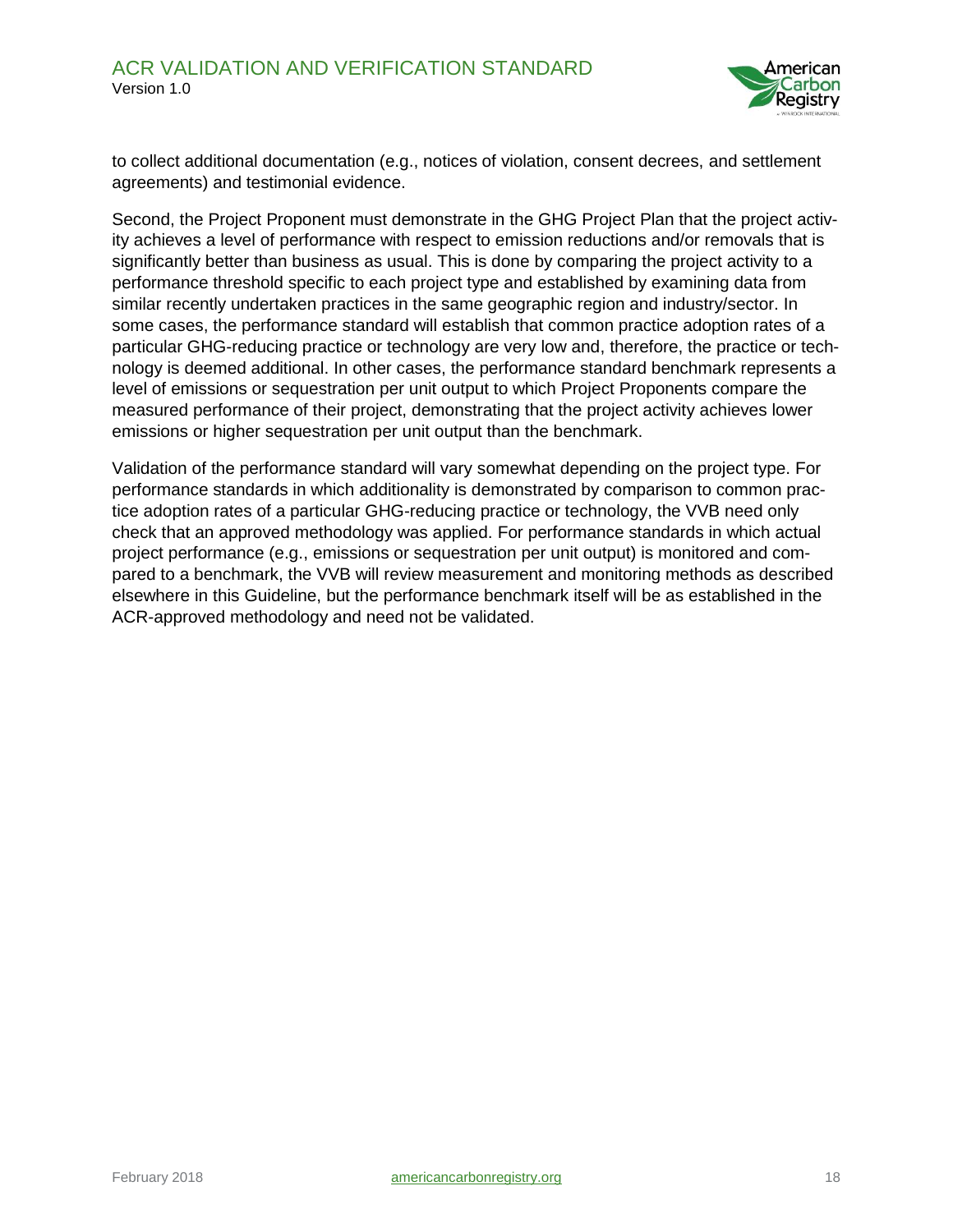

# <span id="page-18-0"></span>CHAPTER 5: VALIDATING QUANTIFICATION METHODS

ACR requires every project submitted for registration to use an ACR-approved methodology or secure ACR approval of a new methodology or methodology modification prior to validation.

This chapter addresses validation of GHG quantification methods for estimating emission reductions and removal enhancements. It includes brief descriptions of commonly used quantification methods and examples of their applicability and validation issues.

When validating quantification methods, the objective is to collect and test sufficient evidence to ensure that the methods are appropriately selected and applied to develop accurate and conservative estimates of emission reductions and removals.

Validating quantification methods requires review of four elements:

- **O** The quantification method for each data parameter is clearly defined, and supporting documentation provided is adequate to support the level of assurance required.
- **O** The methods are appropriate for accurately quantifying each data parameter based on the required level of assurance.
- **O** The methods are applied consistently to develop estimates of emission reductions and removal enhancements.
- **O** The ISO principle of conservativeness is applied (i.e., the choice of assumptions, calculation methods, parameters, data sources, and emission factors is more likely to lead to an underestimation than overestimation of net GHG emission reductions and removal enhancements).

#### <span id="page-18-1"></span>5.A EMISSIONS DATA

Emissions data can be measured directly (e.g., with continuous emissions monitoring equipment) or indirectly estimated (e.g., by monitoring a surrogate parameter or using a predictive model). Emissions data may also be derived from activity data and emission factors, as described in later sections.

For direct emissions monitoring or process monitoring methodologies for quantifying GHG emissions, validation activities should consider the following:

- O Operation and calibration of equipment;
- **O** Existence and appropriateness of operation and maintenance standard operating procedures;
- **O** Consistent and accurate data management;
- **O** Representativeness of sampling for operating parameters;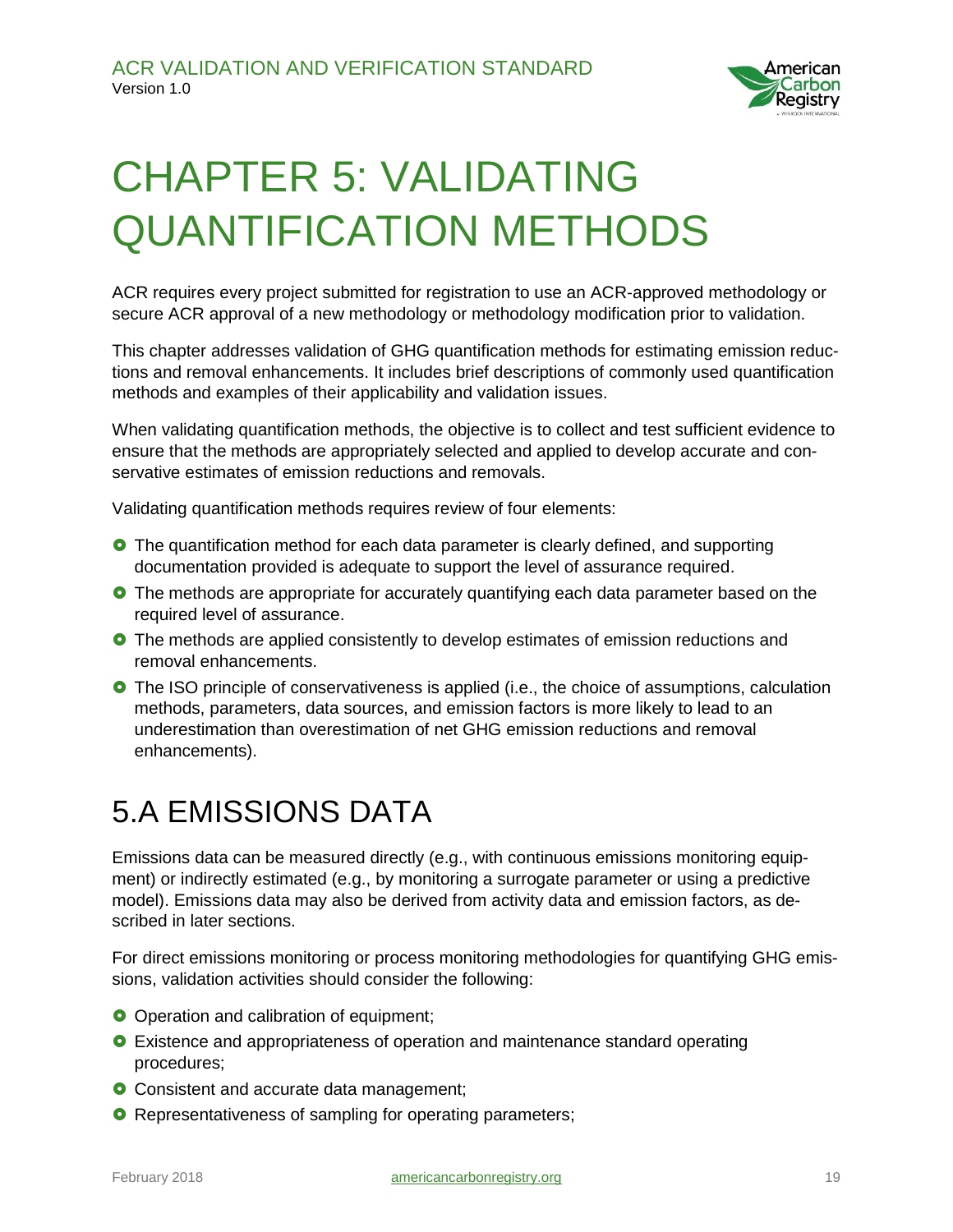

- **O** Robustness of test data to substantiate use of process parameters as "surrogates" or to substantiate use of predictive algorithms;
- **O** Accuracy of material and energy input and output estimates;
- **O** Appropriate operation and maintenance of instrumentation; and
- <span id="page-19-0"></span>**O** Review of calibration records, equipment manufacturer documentation, and service records.

#### 5.B ACTIVITY DATA

The accurate and conservative estimation of GHG emission reductions/removal enhancements is the key goal of quantification methodologies. Project Proponents will often estimate emissions based on activity data, which is the information that provides the magnitude of the activities that cause the emissions, emission reductions or enhancements (e.g., the amount of diesel consumed by a vehicle or pounds of nitrogen fertilizer applied to a field during a specified reporting period.)

The objective of validation is to confirm that the activity data used in the emission calculations (1) meet the requirements of the approved methodology and are appropriate for the emission sources; (2) have been correctly applied from the original documentation; and (3) is the most accurate data readily available. The VVB should confirm that the methodology accounts for all variations in activity data over the relevant Crediting Period.

#### <span id="page-19-1"></span>5.C EMISSION FACTORS

Estimating GHG emissions using activity data requires the application of an emission factor. Emission factors are usually expressed as the ratio of the mass of GHG emitted to the unit weight, volume, distance, or duration of the activity emitting the GHG. In general, emission factors are either default or site-specific:

- **DEFAULT** emission factors taken from an external source such as the Revised 1996 Intergovernmental Panel on Climate Change Guidelines for National Greenhouse Gas Inventories, U.S. Energy Information Administration, or U.S. Environmental Protection Agency publications. They are specific to a given parameter, such as fuel type, electricity prime mover, production method, and geographic area. Default emission factors are readily available for many sources, and their use may reduce the time and cost of estimating emissions. However, because they are not based on the emission characteristics of specific facilities, they may produce less accurate results than site-specific factors.
- **O** SITE-SPECIFIC emission factors are specific to a facility, plant, or unit, and must be developed for the facility based on historical data. They will tend to provide more facilityspecific or operationally appropriate emission estimates, but their derivation and use will be more complex than default factors. The use of site-specific factors is warranted when feasible, as they are usually more accurate than default factors. They should be used in cases where specialized equipment has been developed to fit the specific needs of the facility or project, where the pattern of use of equipment varies significantly from the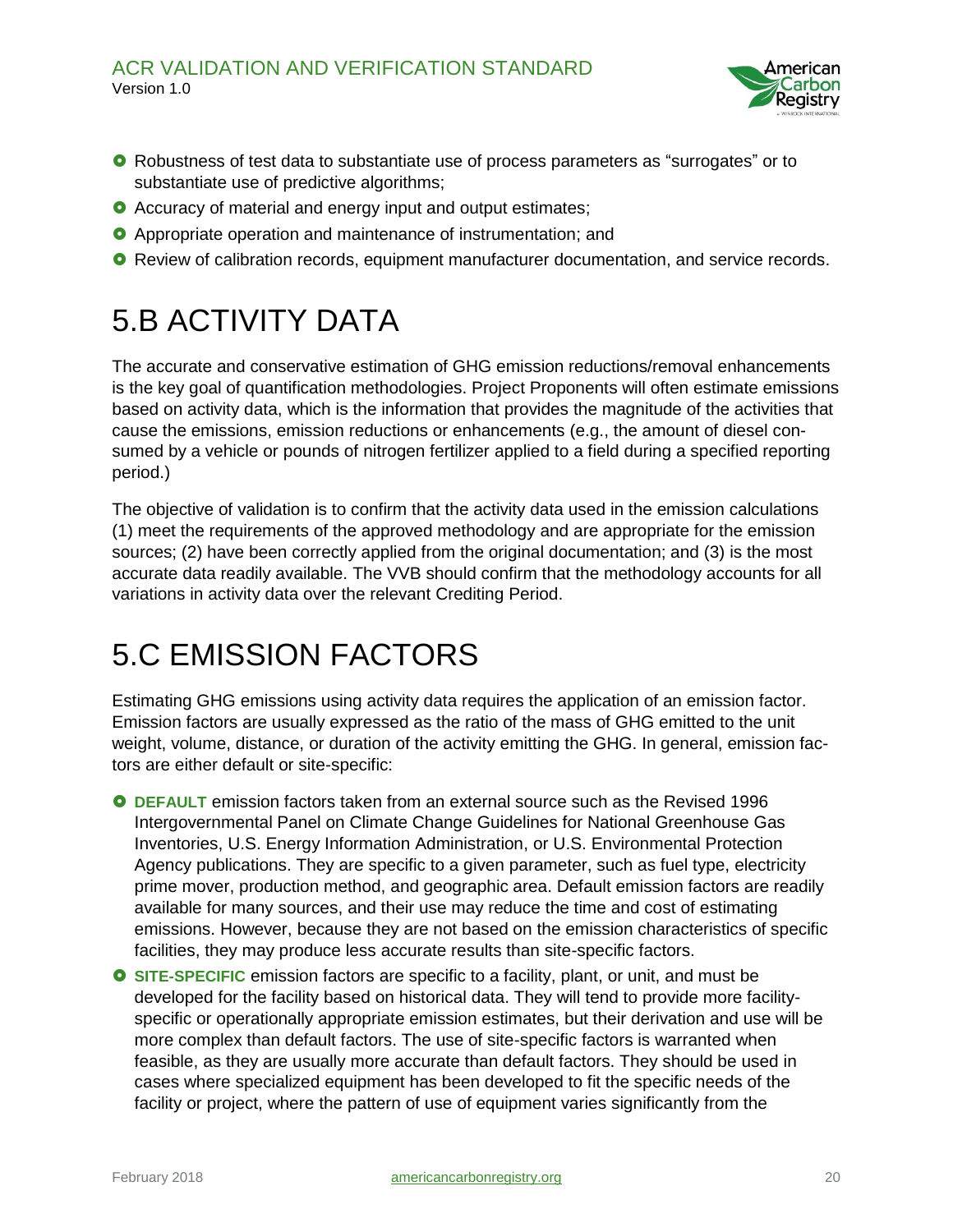

manufacturer's specifications, or where operating conditions may reduce the accuracy of default factors.

The objectives of validating emission factors are to:

- **O** Confirm that the emission factors used meet the requirements of the approved methodology and are appropriate to activity;
- **O** Confirm that the emission factors have been correctly applied from the original documentation to the relevant activity data, and that the most appropriate factors readily available have been selected;
- **O** Where there is a choice among equally defensible emission factors, confirm that the principle of conservativeness has informed the choice of emission factors; and
- Where site-specific emission factors have been used, examine the sampling methods and calculations used to derive them, and compare them to known and accepted default factors (when available) from independent sources to assess accuracy. The VVB should evaluate both the source data and the methodology used to derive site-specific emission factors.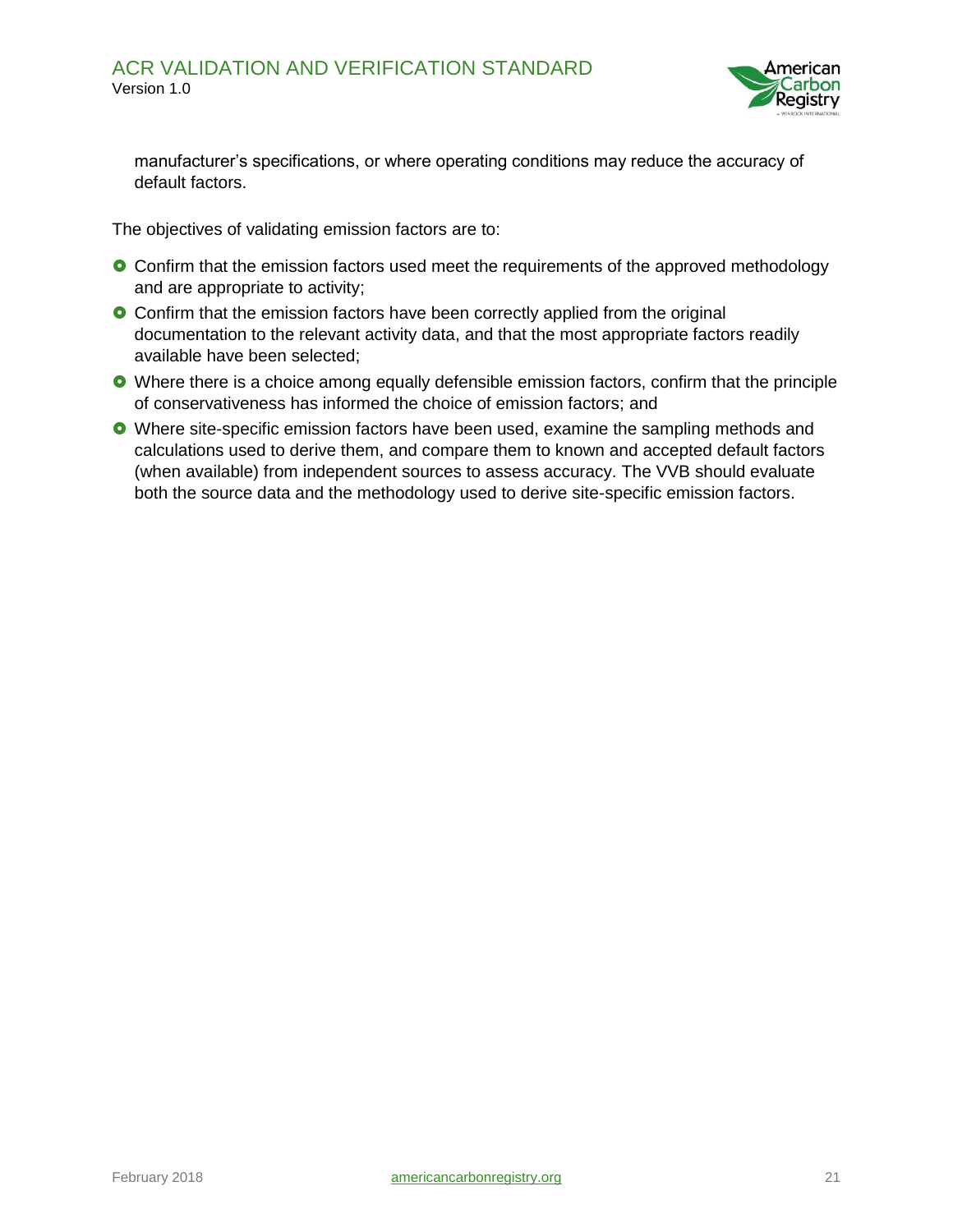

# <span id="page-21-0"></span>CHAPTER 6: VALIDATING OTHER PROJECT CRITERIA

The VVB shall review the elements of the GHG Project Plan discussed below.

#### <span id="page-21-1"></span>6.A START DATE

ACR defines the Start Date for all projects other than AFOLU as the date on which the project began to reduce GHG emissions against its baseline. ACR defines the Start Date for AFOLU projects as the date on which the Project Proponent began the activity on project sites, with more specific guidance in Appendix A of the ACR Standard and the applicable methodology.

To validate the Start Date, the VVB shall review documentary evidence that confirms the project Start Date as described in the GHG Project Plan. Evidence may include documentation such as construction and operating permits, contracts, lease agreements, historical operational records, and third-party reports.

For projects developed using an aggregated or programmatic development approach, the Start Date will be the first date that a project activity or technology was implemented at the first site in the entire project. Individual project participants and/or sites will have site-specific implementation dates, which cannot occur prior to the Start Date.

### <span id="page-21-2"></span>6.B CREDITING PERIOD

Crediting Period is the finite length of time during which the project's GHG Project Plan is valid, and during which a project can generate offsets for registration on ACR against its baseline. The Crediting Period is defined in the ACR Standard or approved methodology. It is 10 years for non-AFOLU projects, unless otherwise specified in the relevant approved methodology. Longer Crediting Periods are allowed for some project types (e.g., some AFOLU activities), while other types have shorter Crediting Periods due to triggers that make the activity no longer surplus to regulations after a certain number of years (e.g., some types of landfill gas collection).

The VVB shall confirm that the temporal boundaries of the GHG project are entirely within the approved Crediting Period timeframe.

### <span id="page-21-3"></span>6.C MINIMUM PROJECT TERM

The Minimum Project Term is the length of time for which a Project Proponent commits to project continuance, monitoring, and verification. Minimum Project Term for different project types is specified in the ACR Standard or the approved methodology. Some project types do not have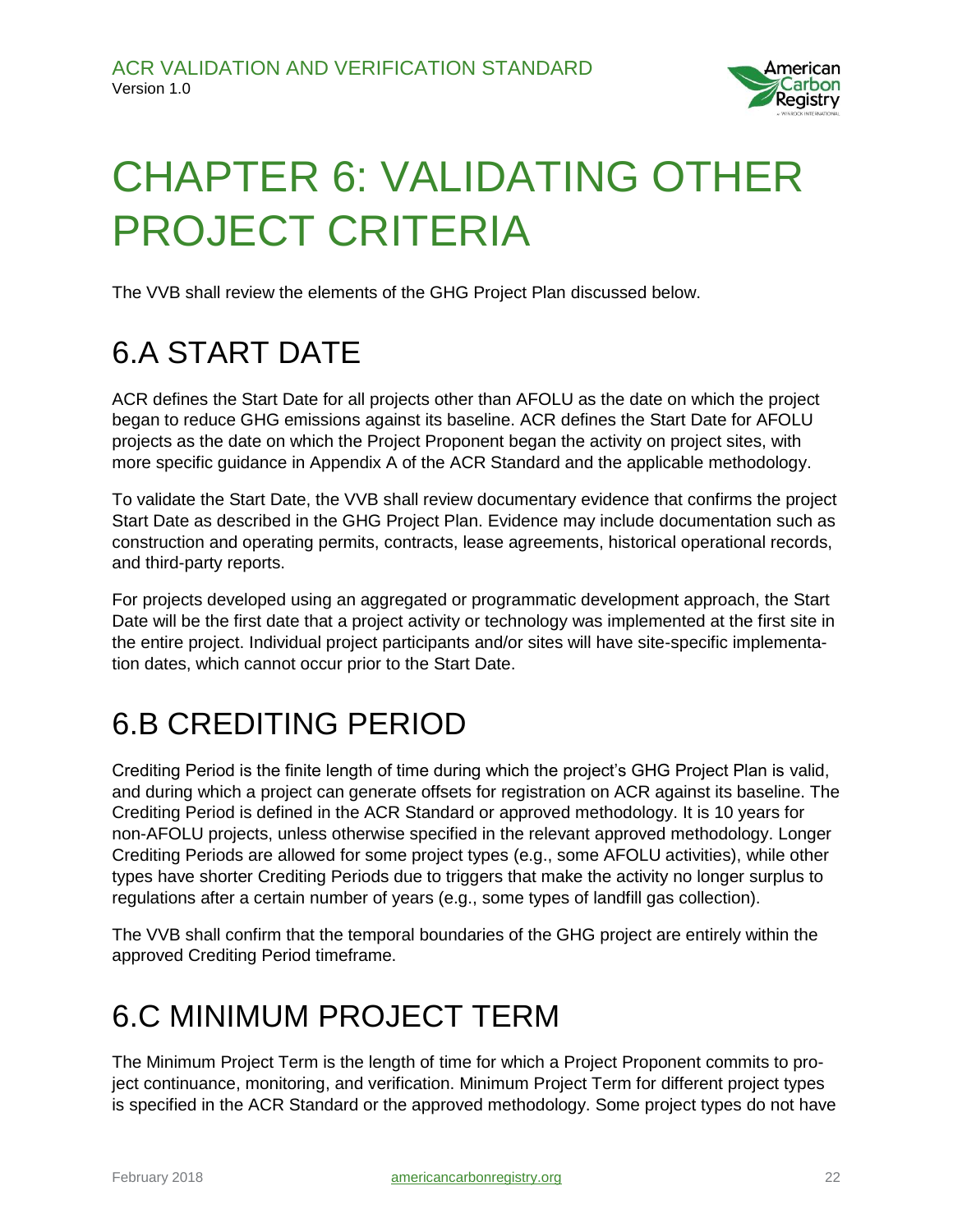

a minimum term; for those that do, the Project Proponent (not necessarily the landowner) commits to continue project implementation, monitoring, and verification for the minimum term and signs agreements with ACR to this effect.**<sup>6</sup>**

The VVB shall confirm whether a Minimum Project Term commitment is required for the project type. If one is required, it shall confirm that this minimum term is documented in the GHG Project Plan and the agreement between the Project Proponent and ACR. If no Minimum Project Term is required, the VVB shall confirm that the GHG Project Plan does not incorrectly indicate a Minimum Project Term.

#### <span id="page-22-0"></span>6.D OFFSET TITLE

The Project Proponent shall provide documentation and attestation of undisputed title to all offsets prior to registration, including chain of custody documentation if offsets have been sold in the past. Title to offsets shall be clear, unique, and uncontested.

The VVB shall review the Project Proponent's ownership attestation and supporting documentation that specifies ownership of offsets title and, if applicable, ownership of the emissions sources within the project assessment boundary. Examples of such documentation may include incorporation/joint venture agreements; financial/Securities and Exchange Commission reports; contracts; lease agreements; purchase orders, invoices, and receipts; and agreements with the landowner specifying ownership of offsets.

For some project types (e.g. AFOLU), the Project Proponent and project participant will often be different entities. The Project Proponent need not own the project lands or the GHG sources and sinks thereon, but is required to demonstrate that title to the offsets is clear, unique, and uncontested.

#### <span id="page-22-1"></span>6.E IMPERMANENCE AND RISK MITIGATION

GHG reductions/removals from terrestrial sequestration or carbon storage activities are impermanent in the sense that they may be subject to some risk of future reversal, including unintentional reversals (e.g., fire, flood, and insect infestation for terrestrial projects) and intentional reversals (e.g., landowners or project participants choosing to discontinue project activities).

For projects with a risk of reversal of GHG emission reductions/removals, Project Proponents must assess risk using an ACR-approved risk assessment tool and enter into a legally binding Reversal Risk Mitigation Agreement with ACR. Project Proponents must then mitigate reversal risk by contributing offsets to the ACR Buffer Pool (either from the project itself, or ERTs of any other type and vintage); by providing evidence of sufficient insurance coverage with an ACR-

 **<sup>6</sup>** For example, ACR AFOLU Carbon Project Reversal Risk Mitigation Agreement and ACR Buffer Pool Terms and Conditions – AFOLU Carbon Projects.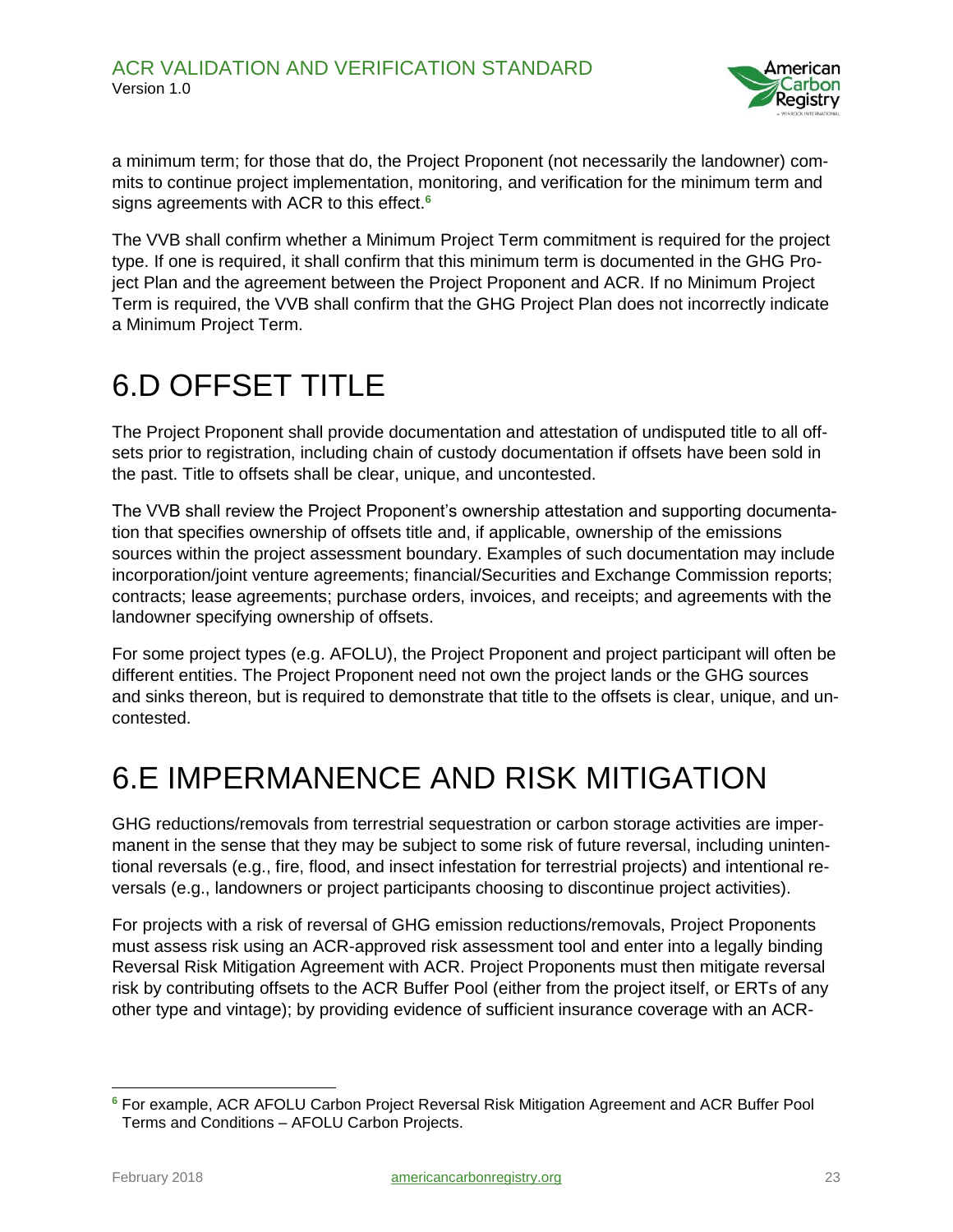

approved insurance product to recover any future reversal; or by using another ACR-approved risk management mechanism.

The VVB shall review the Project Proponent's project-specific risk assessment, which must be conducted using the ACR Tool for Risk Analysis and Buffer Determination, and its chosen risk mitigation mechanism, supporting documentation, and analytics. The VVB shall also review the risk reversal mitigation measures implemented to ensure they are consistent with the terms set forth in the ACR AFOLU Carbon Project Reversal Risk Mitigation Agreement.

Note that ACR requires that the risk analysis and corresponding buffer contribution (if applicable) be evaluated in the GHG Project Plan. This will be included in ACR's eligibility screening report. The VVB shall independently evaluate whether the risk assessment has been conducted correctly.

#### <span id="page-23-0"></span>6.F LEAKAGE

Leakage is an increase in GHG emissions or decrease in sequestration outside the project boundaries that occurs because of the project action. ACR requires Project Proponents to assess, account for, and mitigate leakage, and provide documentation to support mitigation assertions if the ACR Standard or approved methodology requires it. Project Proponents must deduct leakage that significantly reduces the GHG emissions reduction and/or removal benefit of the project. Specific leakage guidance is given in the ACR Standard, sector-specific standards, and approved methodologies.

The VVB shall confirm whether a leakage assessment is required. If one is required, it shall confirm that the leakage analysis and leakage deduction in the GHG Project Plan conforms to the requirements of the chosen methodology and the ACR Standard.

#### <span id="page-23-1"></span>6.G ENVIRONMENTAL AND COMMUNITY IMPACTS

GHG projects have the potential to generate both positive and negative community and environmental impacts. ACR requires that all projects develop and disclose an impact assessment to ensure compliance with environmental and community safeguards best practices. Projects' environmental and community impacts should be net positive, and projects must "do no harm" in terms of being in violation of local, national, or international laws or regulations.

Project Proponents must identify a project's community and environmental impacts. Projects may disclose positive contributions as aligned with applicable sustainable development goals. Projects must describe the safeguard measures in place to avoid, mitigate, or compensate for potential negative impacts, and how such measures will be monitored, managed, and enforced. For more information on what the assessment should include, please refer to Section 8.A of the ACR Standard.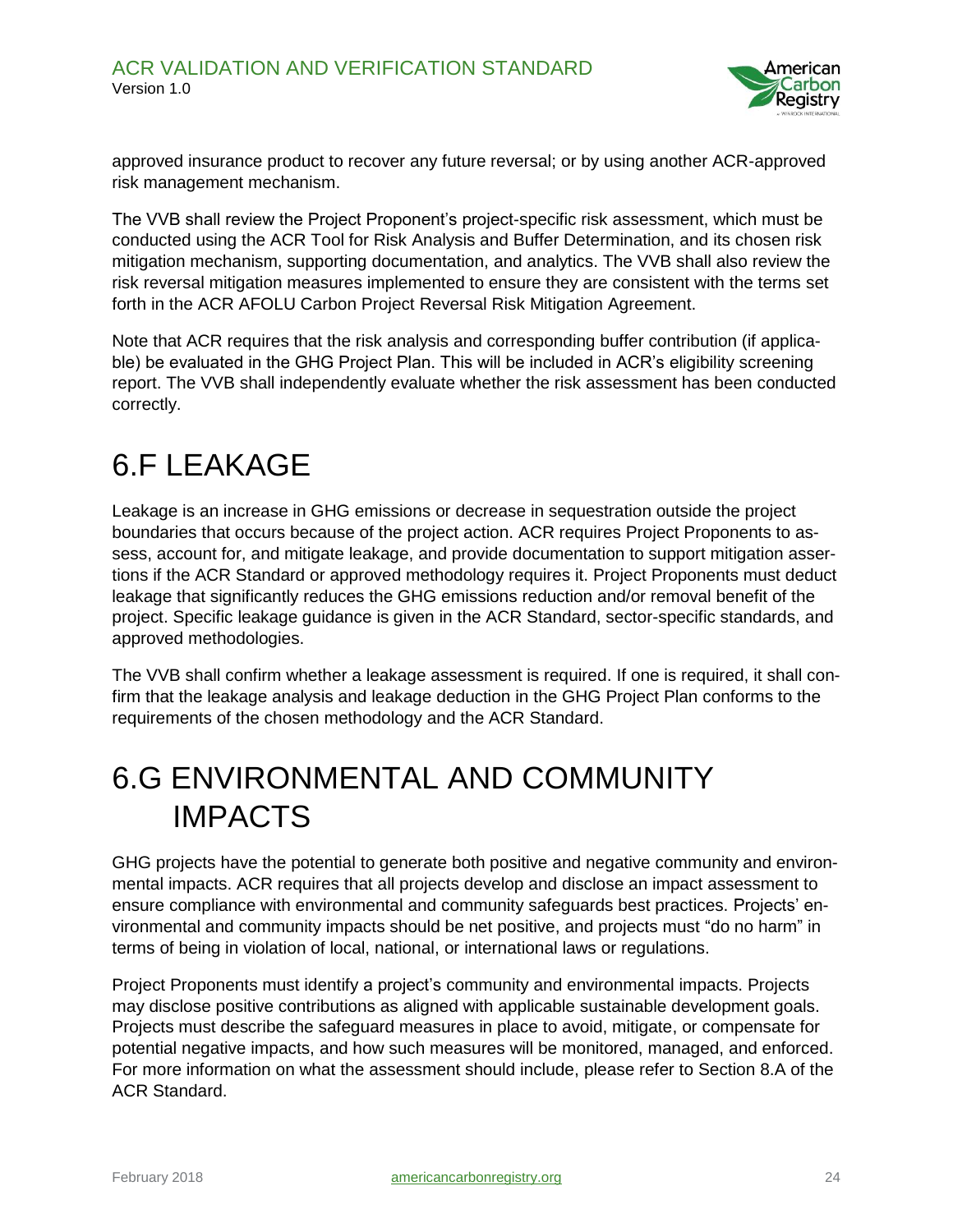

To examine a Project Proponent's claims of net positive community and environmental impacts, the VVB shall review publicly available information regarding the GHG project against the GHG Project Plan undergoing validation and the environmental community impact assessment; records of stakeholder consultations, if any; and results from methodologies and tools used for community and environmental impact analysis.

Net positive impacts, and the adequacy of community impact analysis and/or stakeholder consultations, are subjective criteria that are difficult to validate and verify. Therefore, the VVB is not required to provide a judgment on the adequacy of these processes or their qualitative results. However, it must confirm that the Project Proponent has evaluated community and environmental impacts, documented a mitigation plan for any foreseen negative community or environmental impacts, and disclosed any prior negative environmental or community impacts or claims of thereof.

#### <span id="page-24-0"></span>6.H DOUBLE ISSUANCE, DOUBLE SELLING, AND DOUBLE USE OF OFFSETS

The VVB shall confirm that projects undergoing validation are not claiming emission reductions for the same project and reporting period on any other GHG registry or platform. This shall be confirmed during every reporting period throughout the project's Crediting Period. For more information on ACR's policies regarding double issuance, double selling, and double use, please refer to Chapter 10 of the ACR Standard.

#### <span id="page-24-1"></span>6.I PROJECTS PARTICIPATING IN OTHER ASSET PROGRAMS

The VVB shall confirm if projects undergoing validation are enrolled in other asset programs (e.g., water quality trading). The VVB shall ensure that projects claiming other environmental assets have done so in accordance with the ACR Standard and the chosen methodology, and that the attributes quantified are for non-carbon benefits. This shall be confirmed during every reporting period throughout the project's Crediting Period. For more information on ACR's policies regarding participation in other asset programs, please refer to Chapter 2 of the ACR Standard.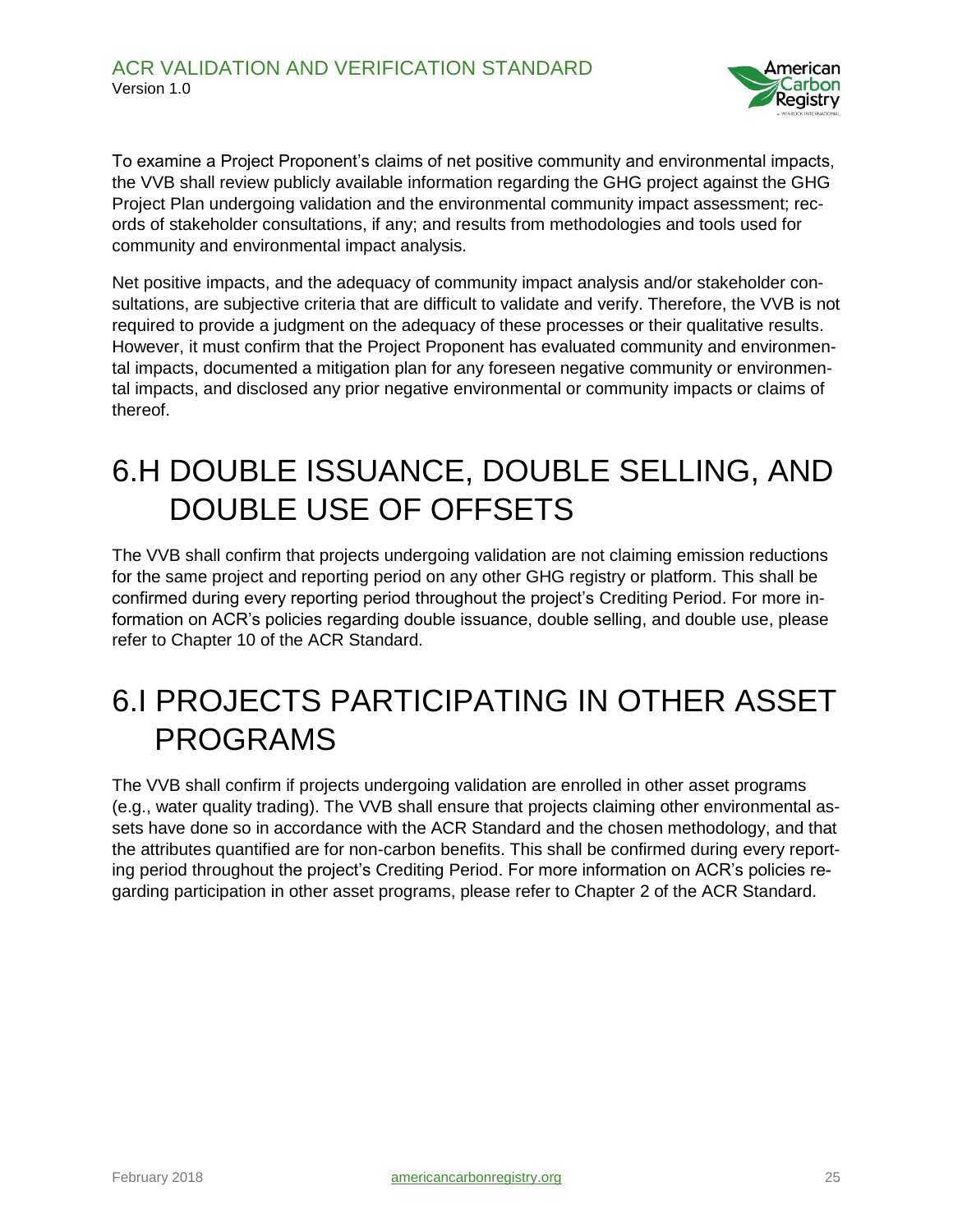

### <span id="page-25-0"></span>CHAPTER 7: VALIDATION REPORT

The product of validation is a Validation Report, which is posted publicly by ACR. The Validation Report is a detailed description of the validation activities and conclusions. This report shall:

- **O** Provide the name, address, and contact information of the VVB;
- **O** Identify the GHG project by name and Crediting Period covered;
- **O** Reference the ACR Standard, and approved methodology against which validation was conducted;
- Describe the validation objectives, scope, and activities, including but not limited to evaluation of:
	- $\diamond$  Project boundary and procedures for establishing it;
	- Physical infrastructure, activities, technologies, and processes of the GHG project;
	- ◆ GHGs, sources, and sinks within the project boundary;
	- **EXECTE** Temporal boundary;
	- Description of and justification for the baseline scenario;
	- Methods, algorithms, and calculations that will be used to generate estimates of emissions and emission reductions/removal enhancements;
	- Process information, source identification/counts, and operational details;
	- ◆ Data management systems;
	- ◆ QA/QC) procedures;
	- ◆ Processes for uncertainty assessments; and
	- $\textcircled{*}$  Project-specific conformance to ACR eligibility criteria, including additionality.
- Describe any findings, including opportunities for improvement raised during the validation and their resolutions, including issues that required consultation with ACR and ACR's determinations on these issues, citing the specific communication and date;
- **O** State the VVB's conclusion on the conformance of the GHG Project Plan to the ACR Standard and methodology chosen; and
- **O** Be signed and dated by the lead validator and internal reviewer.

Note that validation and the first verification may be conducted simultaneously, and may be conducted by the same approved VVB. Therefore, it is acceptable to combine the Validation Report and Verification Report (see Chapter 12 for contents) into a single report which should also include the above information.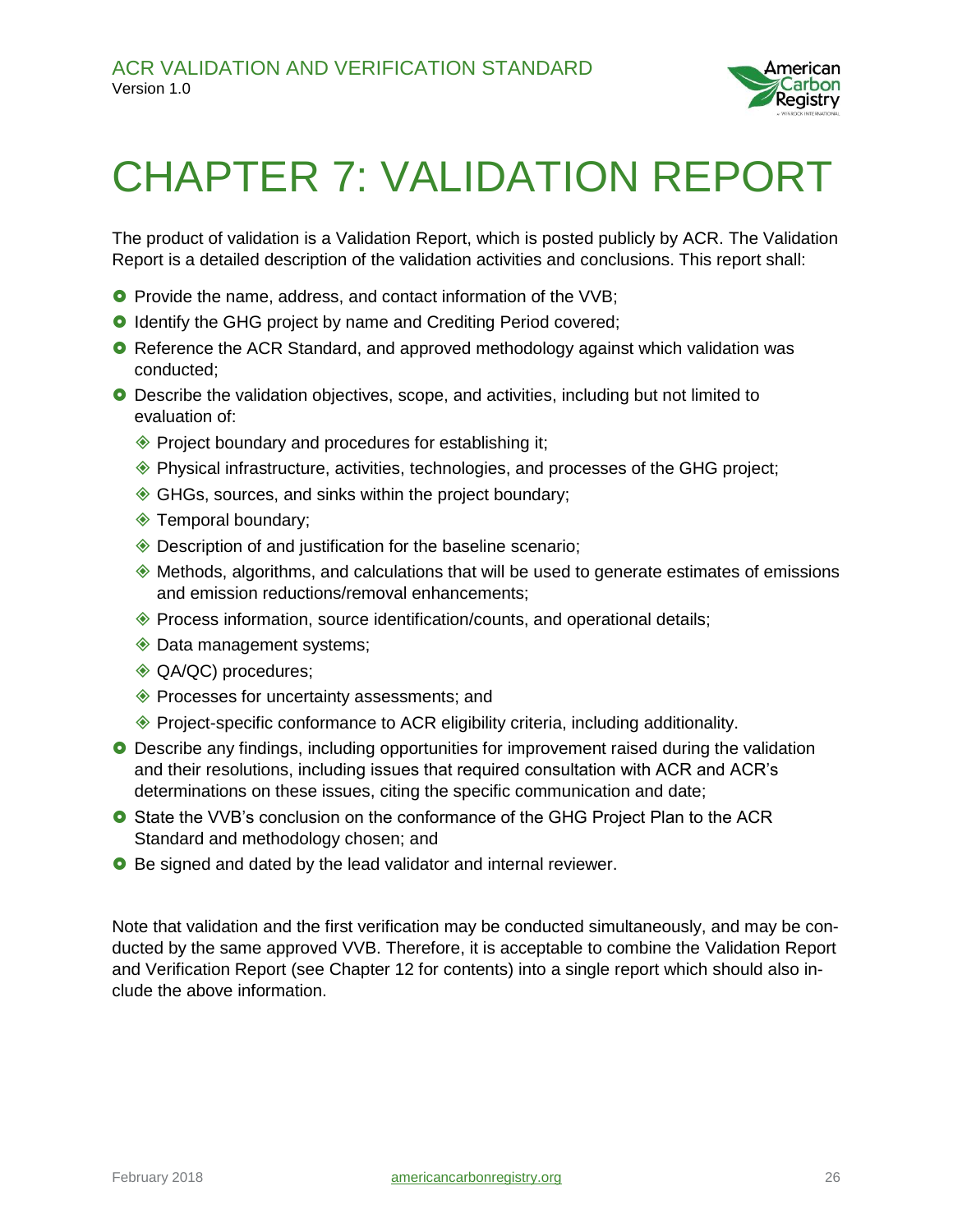

# <span id="page-26-0"></span>CHAPTER 8: VERIFICATION **OVERVIEW**

This chapter summarizes the objectives and scoping elements of verification necessary to register GHG project net emissions reductions/removals as ERTs. ACR's verification requirements are built on the foundation of the ISO 14064-3:2006, *Greenhouse gases — Part 3: Specification with guidance for the validation and verification of greenhouse gas assertions*.

#### <span id="page-26-1"></span>8.A DEFINITION

Verification is the systematic, independent, and documented process for the evaluation of a GHG assertion against specific criteria. The verification process is intended to assess the degree to which a project has correctly quantified net GHG reductions or removals per the validated GHG Project Plan and correctly utilizes ACR methodologies and tools. A successful verification provides reasonable assurance that the GHG assertion is without material misstatement.

#### <span id="page-26-2"></span>8.B OBJECTIVES OF VERIFICATION

The overall goal of third-party verification is to review impartially and objectively a Project Proponent's claimed GHG emission reductions/removal enhancements against relevant ACR standards and the approved methodology. The VVB must independently evaluate the GHG assertion, based on supporting evidence and GHG verification best practice.

The objectives of verification are to evaluate the following:

- **O** Reported GHG baseline, project emissions and emission reductions/removal enhancements, leakage assessment, and impermanence risk assessment and mitigation (if applicable);
- **O** Any significant changes to the project procedures or criteria since the last verification; and
- Any significant changes in the GHG project's baseline emissions and emission reductions/removal enhancements since the last verification.

The VVB shall review the GHG Project Plan, GHG assertion, and any additional relevant documentation provided by the Project Proponent to determine:

- **O** That the reported emissions reductions and/or removal enhancements are real;
- **O** Degree of confidence in and completeness of the GHG assertion;
- **O** That project implementation is consistent with the GHG Project Plan;
- **•** Eligibility for registration on ACR; and
- **O** Sources and magnitude of potential errors, omissions, and misrepresentations, including: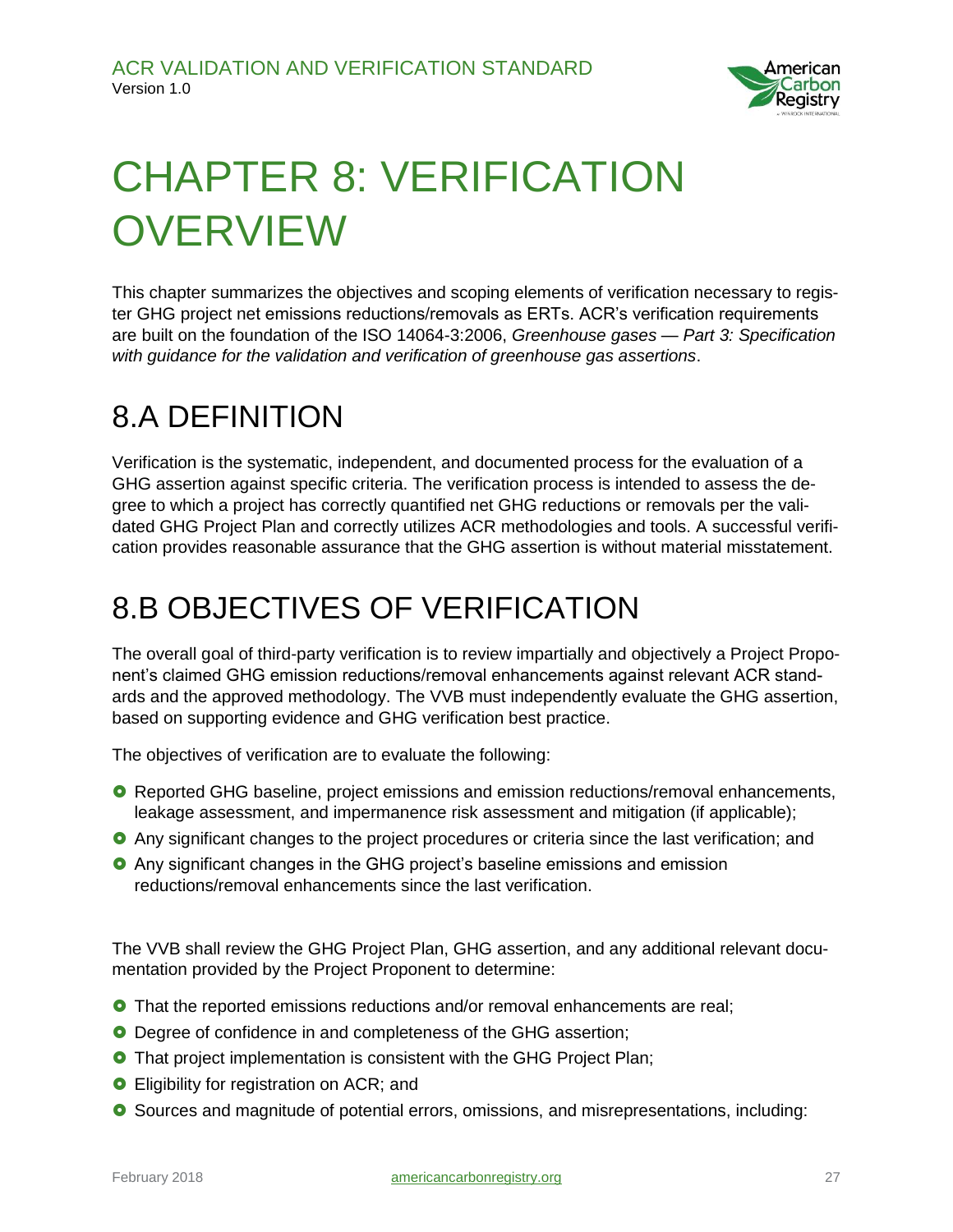

- $\Diamond$  Inherent risk of material misstatement; and
- ◆ Risk that the existing controls of the GHG project will not prevent or detect a material misstatement.

#### <span id="page-27-0"></span>8.C SCOPE OF VERIFICATION

Verification shall include examination of some or all of the following elements of a GHG Project Plan:

- Physical infrastructure, activities, technologies, and processes of the GHG project;
- **GHG SSRs within the project boundary;**
- **O** Temporal boundary;
- **O** Baseline scenarios;
- **O** Methods and calculations used to generate estimates of emissions and emission reductions/removal enhancements;
- Original underlying data and documentation as relevant and required to evaluate the GHG assertion;
- **O** Process information, source identification/counts, and operational details;
- **O** Data management systems;
- **•** Roles and responsibilities of project participants or project proponent staff;
- **QA/QC** procedures and results;
- **O** Processes for and results from uncertainty assessments; and
- **O** Project-specific conformance to ACR eligibility criteria.

The VVB shall examine the reported data, quantification methodologies, calculation spreadsheets or databases, source data, project data management systems, data quality controls in place, measurement and monitoring systems, and records pertaining to emissions quantification. Calculation and error checks, site inspections, interviews with project participants, an iterative risk assessment, sampling plan, and audit checklist shall be performed to the extent necessary for the VVB to develop an understanding of how data are collected, handled, and stored for a specific project.

#### <span id="page-27-1"></span>8.D INTERVAL OF VERIFICATION

The ACR Standard generally requires:

- **•** A desk-based verification audit at each request for issuance of new ERTs. This is usually conducted annually, but may be more or less frequent at the discretion of the Project Proponent.
- A full verification including a field visit at the first verification and again at least every 5 years. Field verifications may be conducted more frequently (e.g., in the case of changes in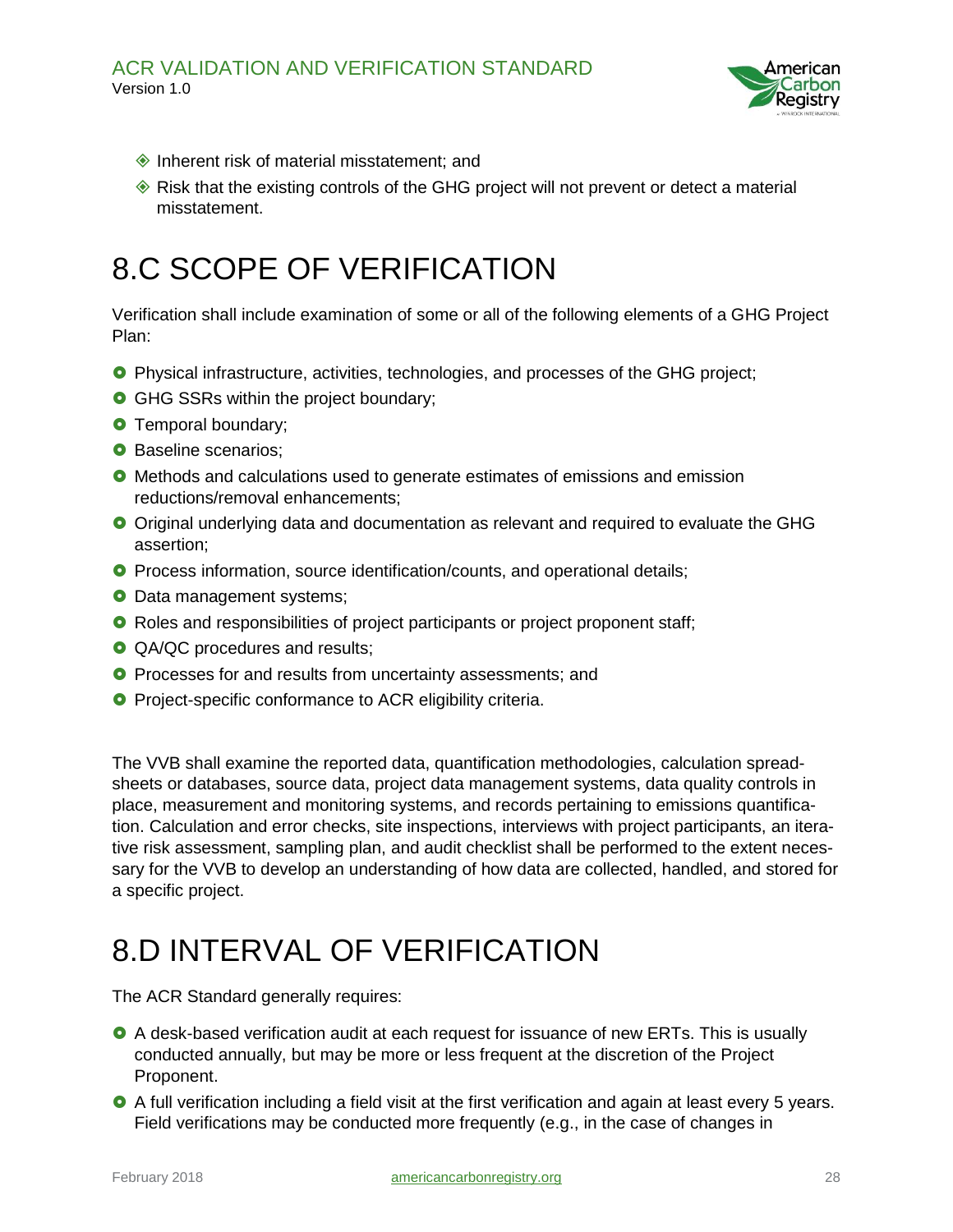

monitoring and data management practices, or for particular project types with material parameters that can only be verified on site). Generally, for most project types, field verification is required at minimum every 5 years. **7**

**O** Following any reversal of sequestration that requires updating the project baseline.

If the Project Proponent selects a different VVB in the interval between field verifications, the new VVB shall continue desk audits until the next required field verification.

Please note that some ACR methodologies may not require additional site visits during a full verification after the initial verification if no significant changes have occurred to the project since successfully undergoing validation. If no additional site visits are necessary, it shall be specified in the methodology, along with what constitutes a significant change and how to fulfill the requirements of a remote full verification. All other projects must meet the full site visit requirement specified in the ACR Standard.

#### <span id="page-28-0"></span>8.E LEVEL OF ASSURANCE

ACR considers verification to be a risk-based process in which the VVB conducts an iterative risk assessment that shall inform the sampling plan, allowing the VVB to provide a reasonable level of assurance that the GHG assertion is free of material misstatement and provides a true and fair representation of the project's net GHG emission reductions/removal enhancements.

ACR requires all Verification Statements to provide a reasonable (as opposed to absolute or limited) level of assurance. Chapter 11 includes the required wording of Verification Statements. Under this level of assurance, a GHG assertion is deemed materially correct, and a fair representation of the GHG data and information. This also indicates that the GHG assertion is prepared in accordance with the ACR Standard and the ACR-approved methodology.

#### <span id="page-28-1"></span>8.F MATERIALITY

A material misstatement is an inaccurate assertion of an offset project's GHG emission reductions/removals, which may reasonably be expected to influence decisions or actions taken by the users of the GHG project information. To accept a Verification Statement, ACR requires that discrepancies between the emission reductions/removal enhancements claimed by the Project Proponent and estimated by the VVB be immaterial (i.e., less than ACR's materiality threshold of  $\pm 5\%$ ).

**<sup>7</sup>** Subject to the clarification that verification is required only prior to issuance of ERTs. If the Project Proponent (e.g., of an afforestation/reforestation project) does not seek ERT issuance for longer than 5 years after the Start Date, it is not required to verify until the first request for ERT issuance. Once this first verification takes place, subsequent field verifications must occur at least every 5 years. Additional rules regarding the field visits during a full verification is provided in Section 9.C and Appendix A of the ACR Standard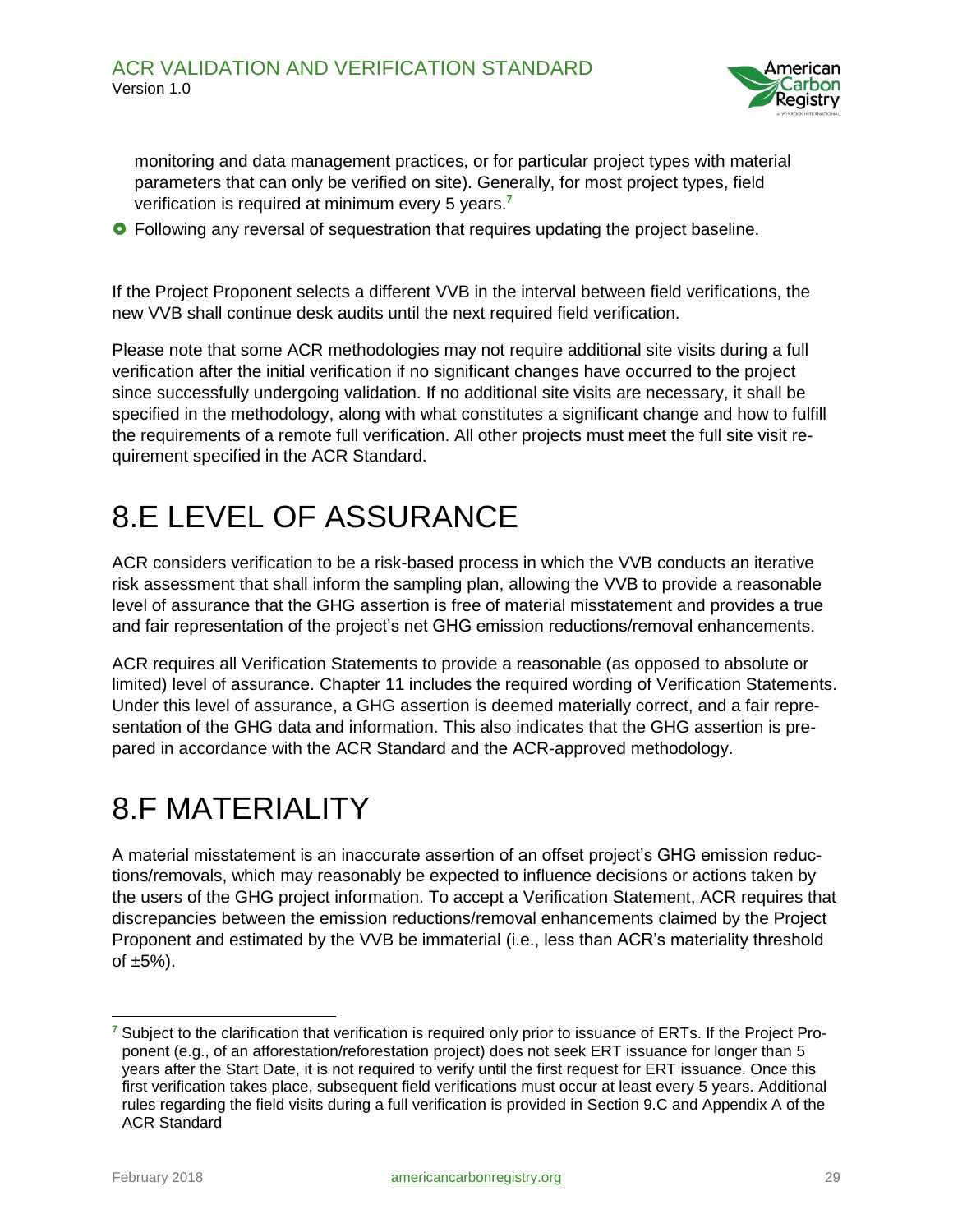

Individual or aggregation of errors or omissions greater than the ACR materiality threshold of ±5% require restating before a Verification Statements will be accepted. Individual and aggregation of errors or omissions greater than  $\pm$ 1% but less than  $\pm$ 5% must be qualified in the Verification Statement but do not require restating.

#### <span id="page-29-0"></span>8.G MATERIALITY VS. PRECISION

The precision of GHG estimates is distinct from the concept of materiality. Materiality dictates that the individual or aggregation of errors and omissions exceeding the ±5% materiality threshold requires restatement (i.e., correcting of material errors) prior to ERT issuance.

For precision, ACR prescribes a target for the final calculation of GHG emission reductions/removal enhancements, and requires an uncertainty deduction if this target is not achieved. This is to provide flexibility to the Project Proponent, in the case that the costs of additional sampling to achieve the precision target outweigh the benefits of not having to take a deduction. The relevant text is:**<sup>8</sup>**

ACR sets a precision target of  $\pm$ 10% of the mean at 90% confidence, applied to the final calculation of emission reductions/sequestration. If the Project Proponent cannot achieve precision of ±10% of the mean at 90% confidence, then the reportable amount shall be the mean minus the lower bound of the 90% confidence interval, applied to the final calculation of emission reductions/removal enhancements.

The conservativeness principle dictates that if projects cannot achieve the precision target, then:

- **•** For activities reducing emissions, proponents should report the lower bound of the confidence interval on baseline emissions and the upper bound of the confidence interval on project emissions.
- **•** For activities enhancing terrestrial sequestration, proponents should report the upper bound of the confidence interval on baseline sequestration and the lower bound of confidence interval on project sequestration.

This approach will minimize the potential that measurement uncertainty causes an overestimation of net emission reductions/removals.

Thus, uncertainty may be greater than  $\pm 5\%$ , and may not be possible to reduce in a cost-effective manner. In such cases, provided there are no material errors or misstatements exceeding the ACR materiality threshold, the project may be registered but with the uncertainty deduction applied.

Because ACR requires all projects to use an approved methodology and meet the requirements of the ACR Standard, all projects must adhere to these uncertainty requirements (achieve precision of ±10% of the mean at 90% confidence, or else report the mean minus the lower bound of

 $\overline{a}$ 

**<sup>8</sup>** See the ACR Standard.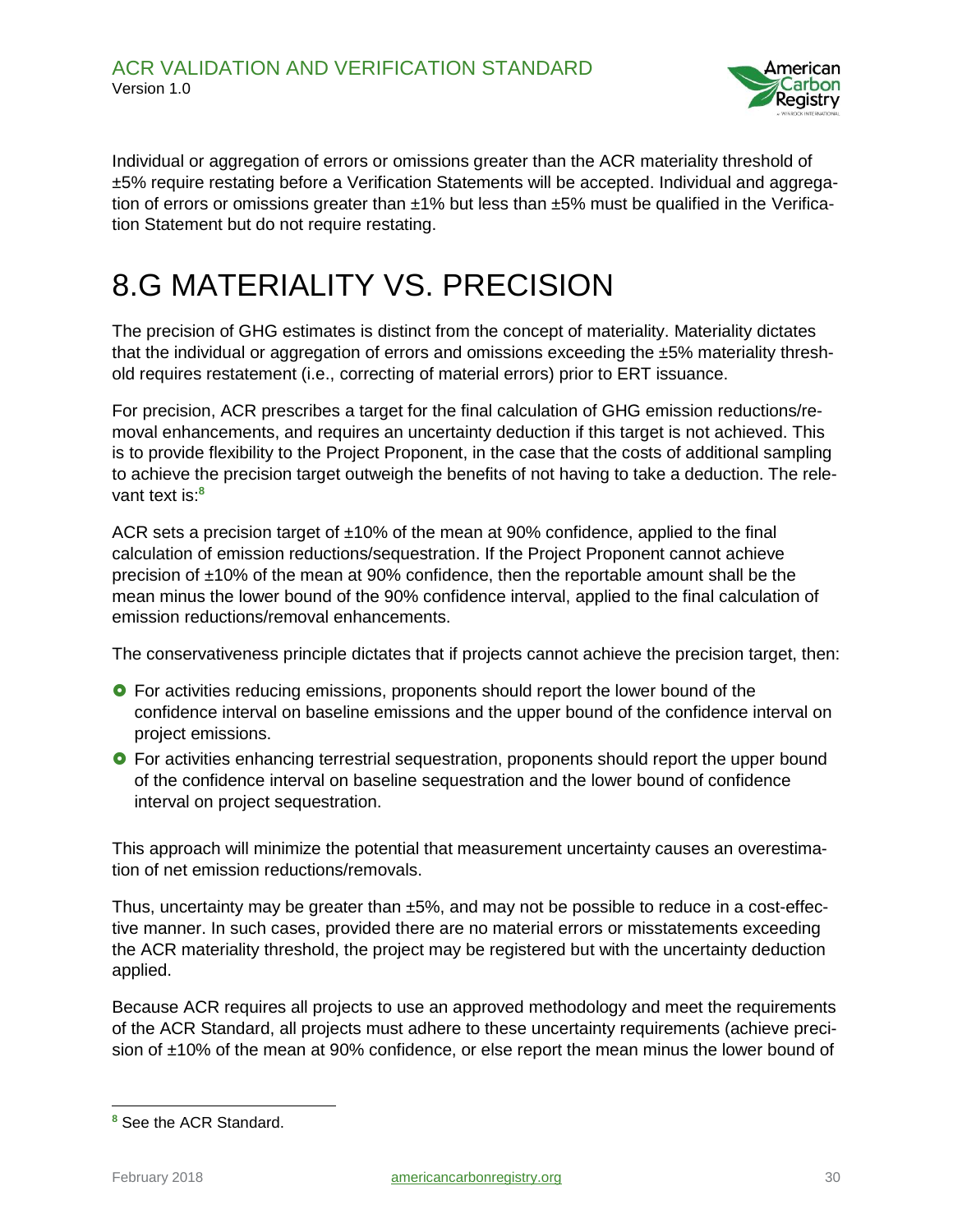

the 90% confidence interval). Any required uncertainty calculations or deductions will be outlined in the applicable approved methodology.

#### <span id="page-30-0"></span>8.H PROCEDURE FOR VERIFICATION **DISCREPANCIES**

If the verification requirements are not met, then a project will not be eligible to generate ERTs during that reporting period. However, if a Project Proponent believes that the verification requirements were adequately met and the VVB does not agree, the Project Participant may choose to initiate ACR's Complaints and Appeals Procedure. For more information on this process, please refer to Chapter 11 of the ACR Standard.

If a Project Proponent aborts a verification after verification services have begun but before the VVB is able to reach a conclusion with a reasonable level of assurance, the VVB shall inform ACR in writing of the status of the verification and reasons why the verification has been aborted.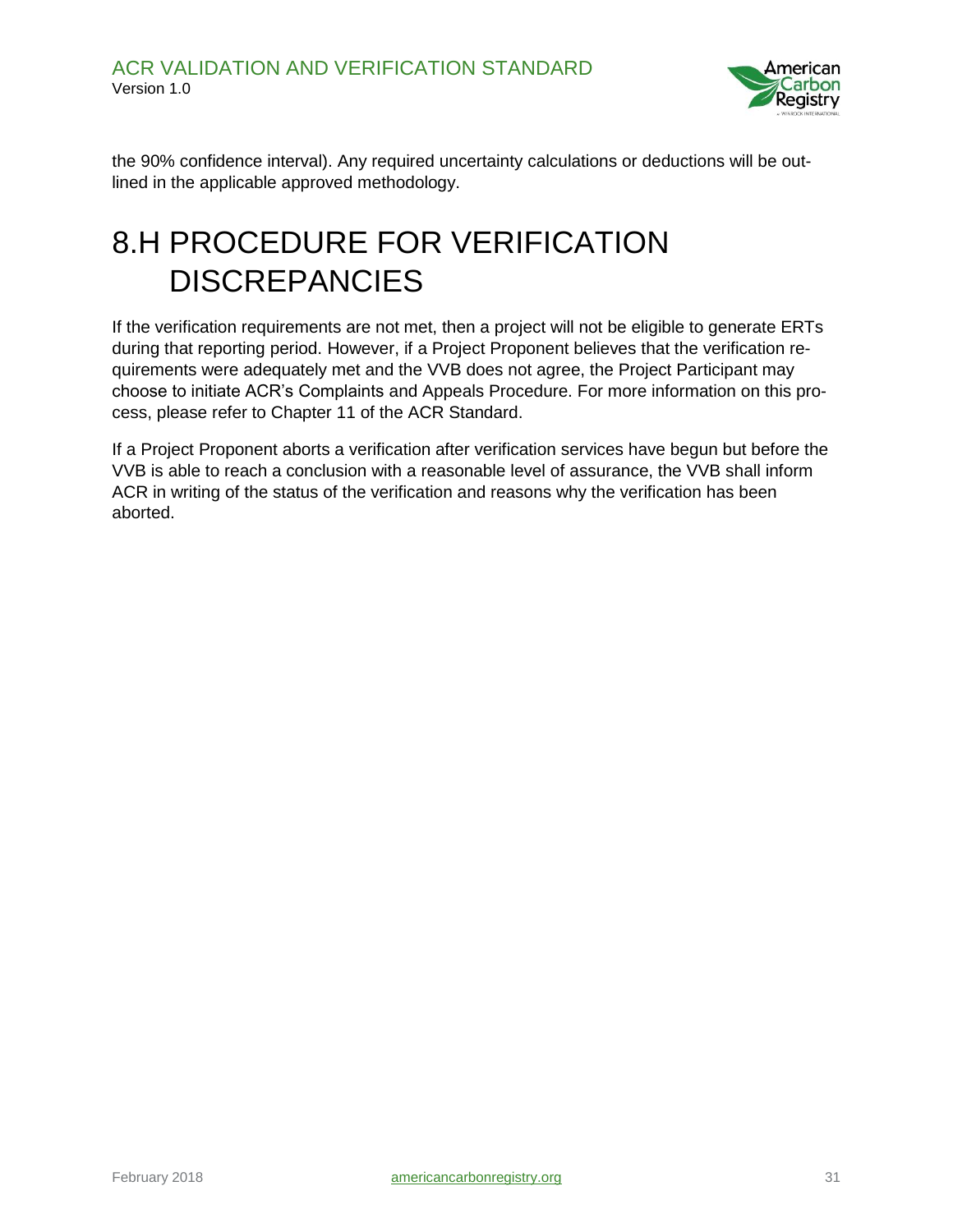

# <span id="page-31-0"></span>CHAPTER 9: VERIFICATION ACTIVITIES

This chapter provides an overview of the activities the VVB shall perform, and the information and documentation it shall review.

#### <span id="page-31-1"></span>9.A INFORMATION/RECORDS TO BE REVIEWED

The GHG information and records the VVB shall review include, but are not limited to:

- **GHG Project Plan;**
- **O** GHG assertion:
- **O** Previous Verification Statements:
- O Operational and control procedures and records for ensuring GHG data quality;
- **O** Documentation of GHG SSRs;
- **O** Documentation of quantification methodologies; and
- **O** Documentation of monitoring and measurement systems.

Verification of source-level data and records shall include the following activities:

- **O** Determine whether the data used are appropriate and sufficient to allow for the accurate calculation or estimation of GHG emission reductions and/or removals;
- **O** Confirm that appropriate calculation methodology was used for data that were estimated as indicated in the GHG Project Plan;
- Confirm that the units of measure used are correct, appropriate, internally consistent, and consistent with the ACR Standard, including raw data recorded in the data collection process and data stored in the project spreadsheet or database/management system and used in calculations;
- **O** Confirm that any unit conversions have been made correctly; and
- Confirm that there are no missing data unaccounted for and that all data have been entered properly.

#### <span id="page-31-2"></span>9.B DATA ASSESSMENT AND MANAGEMENT **SYSTEMS**

It is important for the VVB to develop an understanding of the GHG project data collection and management system and processes. The VVB should examine the process flow for collecting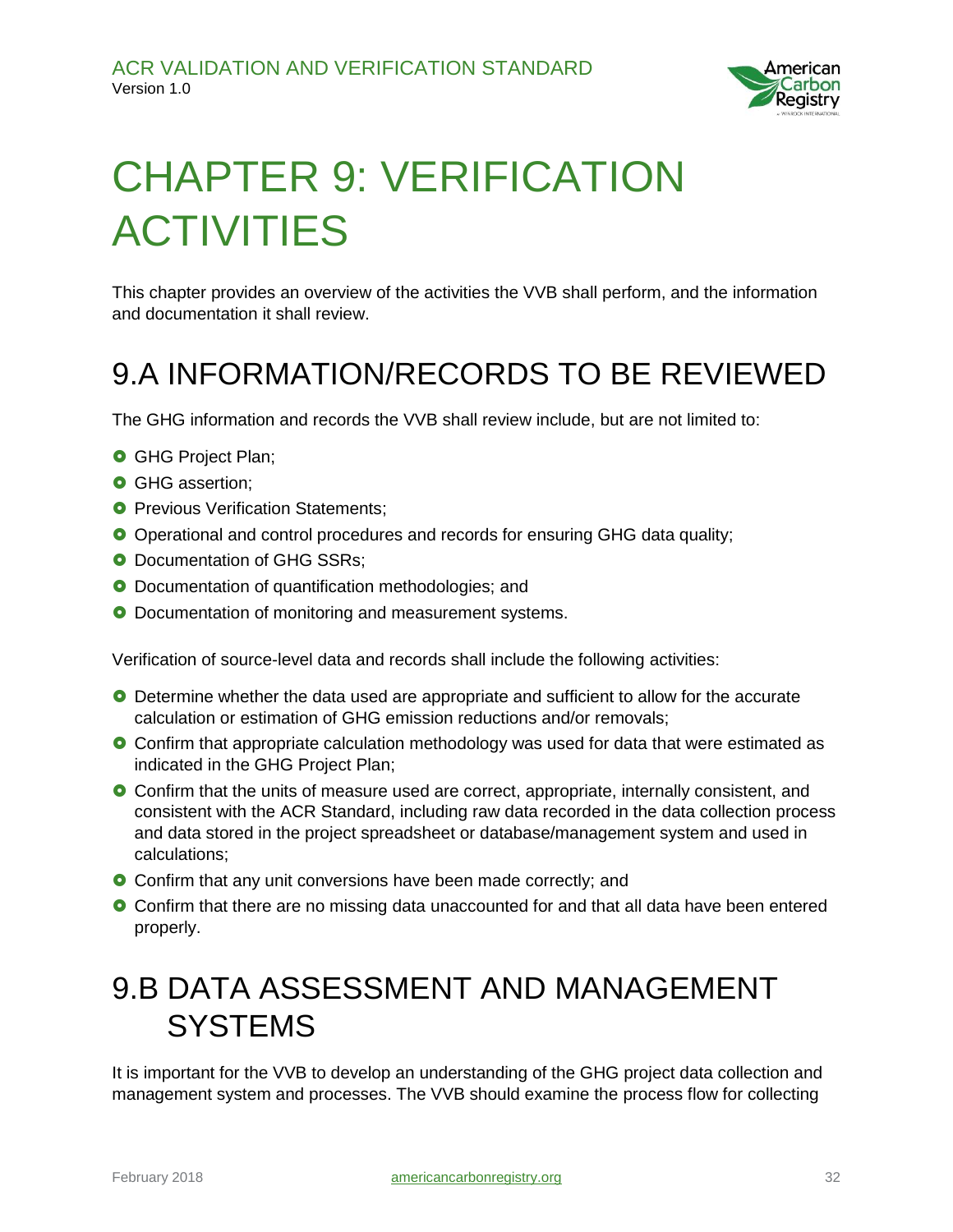

and processing activity or monitoring data. This will enable the tracing of data or references from their original root source to the final emissions data entered into the GHG assertion.

The VVB shall assess the project GHG data management system and its controls for sources of potential errors and omissions, including the following:

- **O** Selection and management of GHG data and information;
- **O** Processes for collecting, processing, aggregating, and reporting;
- **O** Systems and processes to ensure accuracy; and
- **O** Design and maintenance of the GHG data management system, including systems and processes that support it.

The VVB shall use the results of this GHG data management system assessment and its controls to modify the sampling plan, as needed.

The VVB shall review data management system documentation that describes the process of data collection, entry, calculation, and management. This will allow evaluation and cross-checking of factors, activity data, calculations, and estimates in the data system. Such data management system elements to review may include:

- **O** Competency of data managers or employees responsible for collecting data;
- **O** Emissions source type;
- **O** Units of measure;
- **O** Periodicity of data monitoring/collection;
- **O** Data granularity and degree of aggregation;
- **O** File type/format;
- **O** Method of transfer;
- **O** Assumptions; and
- **O** Calibration records.

The VVB should assess the effectiveness of methods for data collection and processing, identify likely areas for data corruption or potential errors, and characterize GHG data collection and management system integration weaknesses.

#### <span id="page-32-0"></span>9.C COLLECTION OF EVIDENCE

Verification of GHG projects shall involve collecting the following types of evidence:

- **O** Physical evidence: direct observation of equipment or processes to demonstrate that the Project Proponent is collecting relevant data;
- **O** Documentary evidence: paper or electronic records, which may include procedures, logs, invoices, and analytical results;
- **O** Testimonial evidence: interviews with key personnel (e.g., technical, operations, managerial).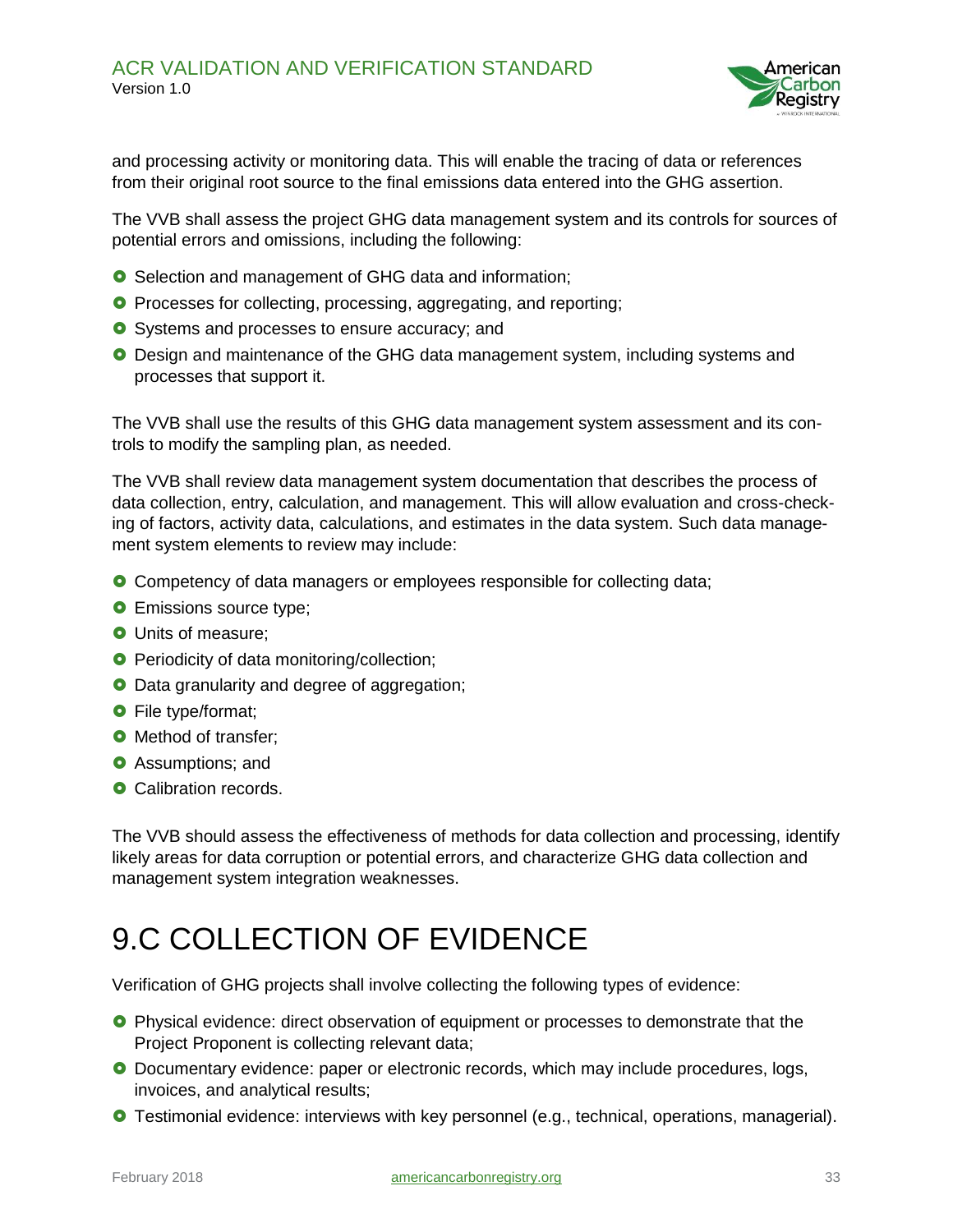

### <span id="page-33-0"></span>9.D DATA SAMPLING PLANS; RISK-BASED APPROACH

Because it is generally impractical to assess in detail all GHG information the Project Proponent collects, especially when the project assessment boundary may include many different sites, only a subset of the operations will be under the VVB's scrutiny. Thus, a key element of a successful verification is the sampling and examination of the sites/operations and sources that are chosen to undergo only a desktop review and not a full field audit.**<sup>9</sup>**

A risk-based approach, based on considerations of inherent, control, and detection risks, should be used to determine the intensity of sampling needed to collect adequate evidence to support the required level of assurance. Sampling plans shall take into account the following:

- **O** Level of assurance targeted;
- **O** Verification scope and criteria;
- Amount and type of evidence necessary to achieve the required level of assurance;
- **O** Availability of evidence;
- **O** Materiality threshold;
- **O** Complexity of quantification methodologies;
- **O** Quality and completeness of emissions factors and activity data;
- **O** Method for determining representative data samples; and
- **O** Risks of material errors, omissions, or other discrepancies.

The implementation of a verification plan should be treated as an iterative process, as the sampling plan or other aspects may need to be modified when weaknesses in controls, GHG information, and materiality issues are identified during the verification. Revisions to the verification plan should consider the sufficiency and appropriateness of evidence from testing whether any errors or inconsistencies are systematic or anomalous, together with any control evidence to support the project's GHG assertions.

Regardless of the type of verification to be performed, in nearly all cases the VVB will examine only a subset of the entire population of project data. The total amount of data available will often be too large to allow for a complete and comprehensive examination of all data. An exhaustive review of all supporting data may also be unnecessary for verification. For example, a Project Proponent may utilize summary data that have been aggregated, in which case the review of data management procedures and systems may be more important than the examination of all of the original unprocessed data. These concerns are particularly significant in the case of

**<sup>9</sup>** Even at intervals when verification includes a field visit, it may be impractical to review all sites, landholdings, operations, and data. In all cases, a risk-based approach as described in this section should be applied. Additional guidance is provided in sector-specific requirements for cases in which the VVB may visit only a subset of project sites (e.g., in the ACR AFOLU Appendix, with regard to verification of aggregated land-based projects).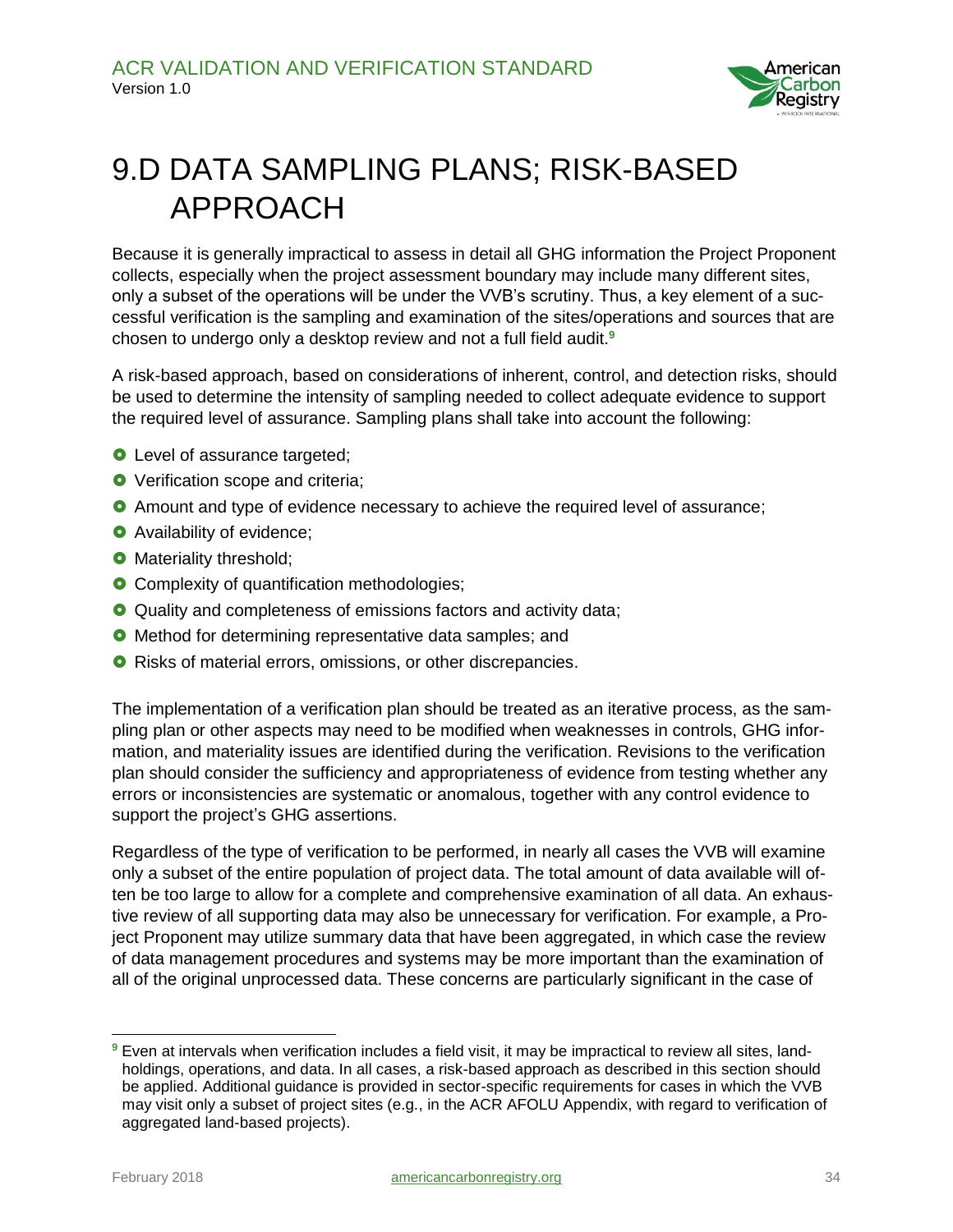

activity data, which may encompass hundreds or thousands of records for a wide range of sources over multiple years.

The design of a sampling plan typically involves three steps: (1) the selection of risk parameters that present a higher risk of misstatement and should be reviewed in further detail; (2) the selection of an appropriate subset of data or sites to be visited, and issues to be examined during the field audit; and (3) the selection of issues and data to examine from sites that are not selected for a focused field audit.

The proper selection of the sample of data to be examined is a crucial step in preparing a verification plan. The amount and types of data selected for examination is ultimately at the professional judgment of the VVB. Sufficient information must be examined for the VVB to make a credible statement about the quality of the project's data, data collection and management procedures, quantification methods, and related processes, balanced with considerations of time and cost. It is important for the VVB to prioritize and carefully select sample data and other issues with a medium to high risk of misstatement to investigate further. This can be done through data sampling, a process that allows the VVB to form an opinion on the data as a whole. To draw reasonable conclusions, the sample data must be representative of the total data.

#### <span id="page-34-0"></span>9.E FIELD AND DESKTOP DATA AUDITS

During the verification planning process, the VVB must identify the key variables with the potential to cause a material misstatement in the GHG assertion. The VVB should seek to understand what types of emission SSRs are present, what types of data management systems are used, and what types of management structures are present in the Project Proponent's company and at the project site/facility. The purpose of this profile analysis is to identify and characterize individual sources of emissions project-wide, and to categorize emissions at the facility level according to the key verification parameters. After the emission sources have been characterized, the VVB shall assess the types of data management systems and management systems the Project Proponent uses.

The selection of data to be reviewed in a desktop audit shall be based upon the following:

- **O** The assigned risk rating;
- **O** The number of data points or facilities within the database;
- **O** The degree of data variability; and
- **O** The degree of missing/estimated data.

VVBs should not be limited to these criteria when selecting different parameters for field and desktop audits. Expert judgment should be exercised to ensure that a representative sample of data sets is selected and reviewed.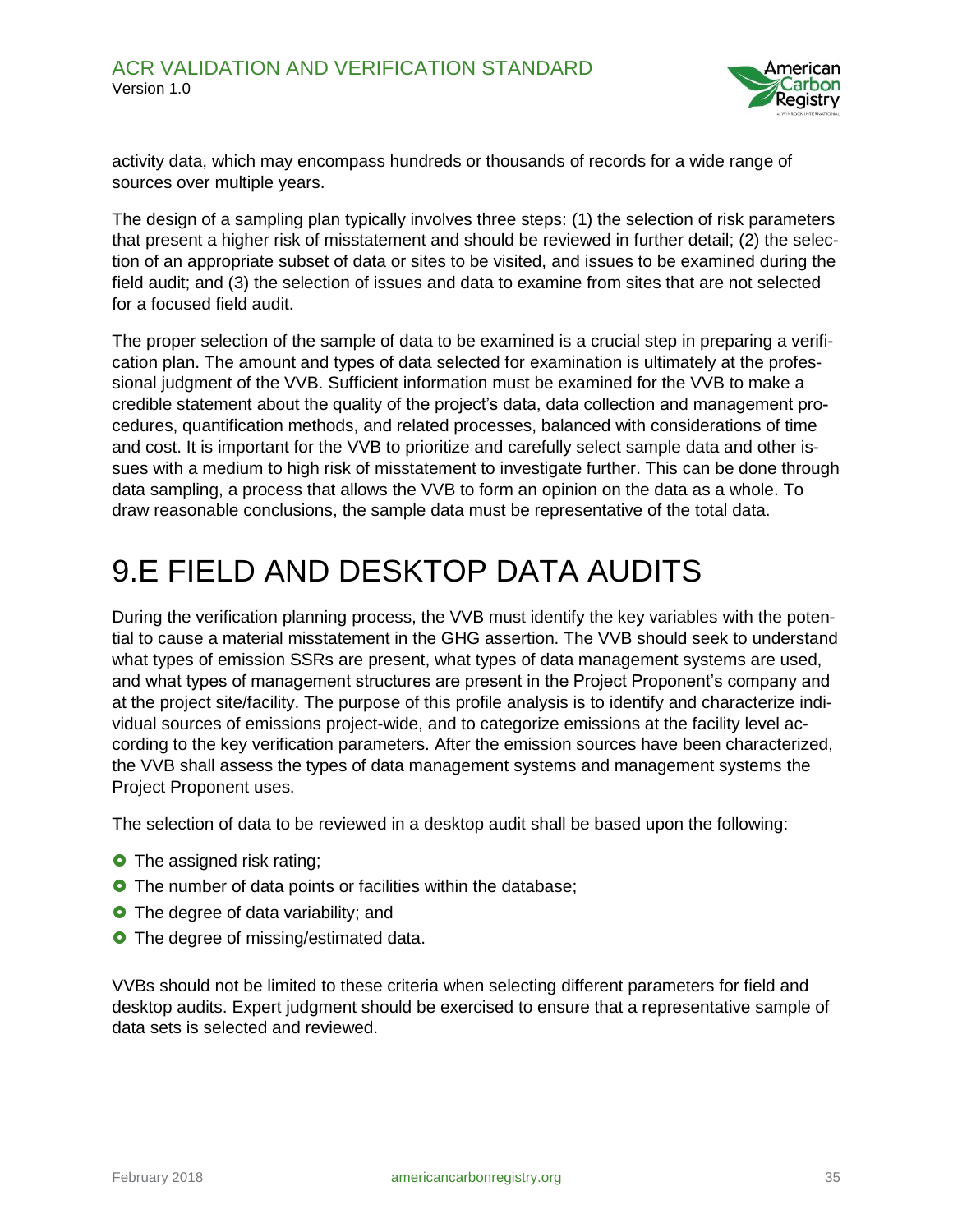

#### <span id="page-35-0"></span>9.F ERROR CHECKING/TESTING

Methods for checking for potential errors associated with GHG information can be categorized into input, transformation, and output controls. Each is described below, with the applicable error checking tests to be used by the VVB.

**INPUT CONTROLS.** Procedures for checking the data from the measured or quantified values to a project database, and to original records. Tests for accuracy include:

- **O** Record count: ensuring the number of data entries matches the number of units/sites reported in the GHG Project Plan;
- Valid character tests: ensuring the data entered are in a relevant format and checking for improperly entered data;
- Missing data tests: scanning for empty cells in the GHG database that are not accounted for; and
- Limits and reasonableness tests: comparing the data with predetermined limits as a reasonable test.

**TRANSFORMATION CONTROLS.** Checking for errors during the process of collating, transferring, processing, calculating, estimating, aggregating, disaggregating, or adjusting input data. Tests for accuracy include:

- **O** Consistency tests: ensuring the methodologies and data handing process are consistent throughout project reporting;
- **O** Re-computation tests: recalculating conversions, estimations, etc. using the same data and methodology provided in the database output; and
- Cross-checking tests: comparing reported results with other known results and alternative quantification methodologies.

**OUTPUT CONTROLS.** Controls surrounding the distribution of GHG information and comparisons between input and output information. Tests for accuracy include:

**O** Matching input with output: verifying that the data entered into the GHG database match the results in the GHG report.

Where applicable and available, the following types of cross-checking procedures will provide greater assurance that the reported GHG information is within the expected range. Significant departures should be investigated fully so the VVB can obtain a reasonable level of assurance.

- **O** Internal checks within a process: compare current-year emission reductions with previous years, noting any changes to the size or usage capacity of the site;
- **O** Checks within a sector/national grid (e.g., check if the sites' emission rates are comparable with the regional average emission rates published by the applicable regional grid authority); and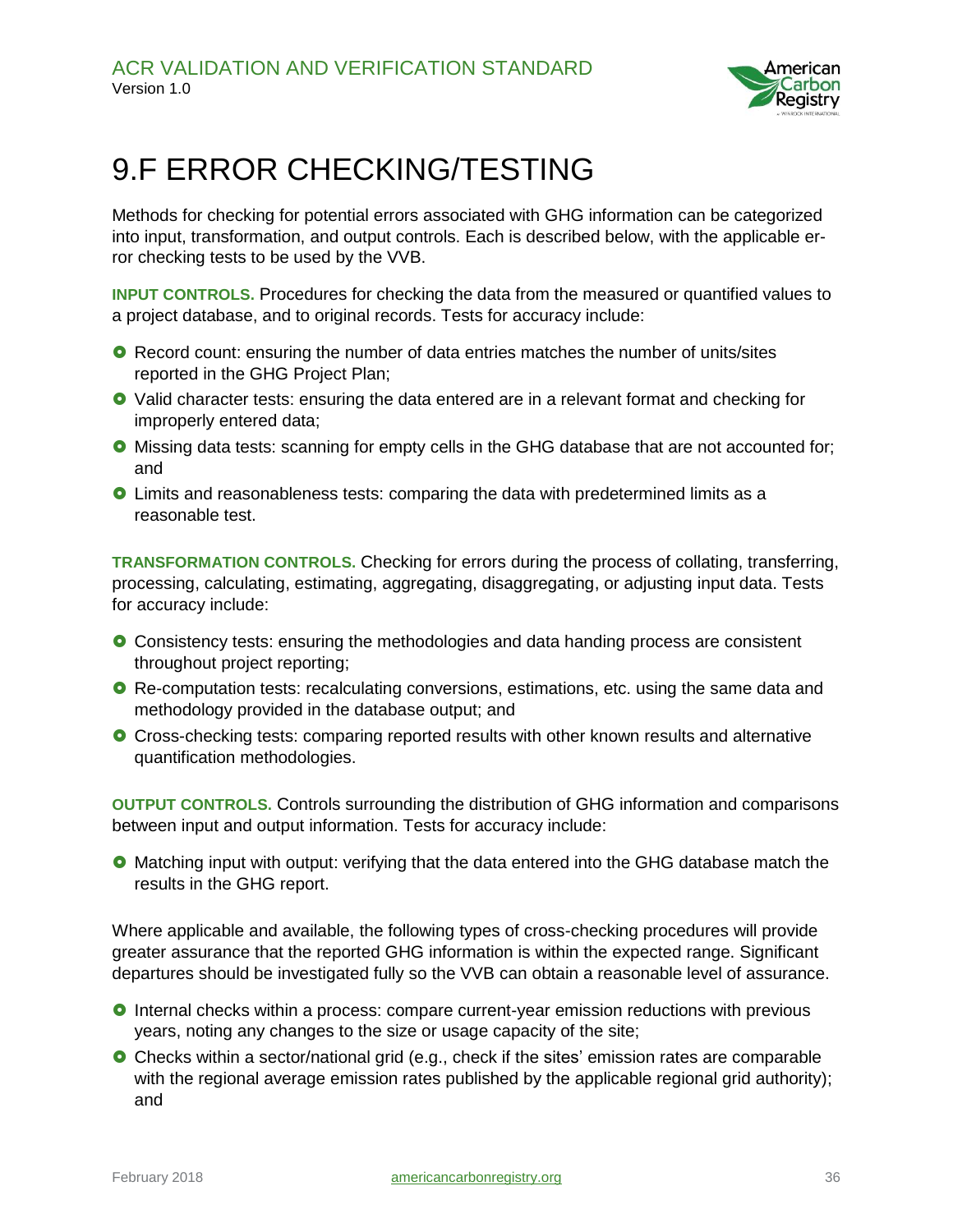

 Checks against international information (e.g., IPCC's typical emission intensity figures for different technologies in different countries).

#### <span id="page-36-0"></span>9.G VERIFICATION OF QUANTIFICATION METHODS AND DATA SOURCES

The objectives for verification of quantification methods are to:

- **O** Identify quantification errors in overall GHG project emissions, identify any outliers in facilitylevel and temporal boundaries results, and detect any methodological inconsistencies;
- Ensure the appropriateness of the estimation methods applied to the GHG project-specific situation, based on size of the sources, data availability, and associated levels of uncertainties;
- **O** Review calculations and quantification methods used in the GHG Project Plan and/or GHG assertion to determine if results reported reflect emission estimation approach and supporting data;
- Examine quantification method documentation at the facility/source level, reviewing key facility-specific results, calculations, emission factors, and assumptions to determine validity of the quantification method;
- **O** Examine the reported levels of accuracy and uncertainty of the emission estimates;
- **O** Verify application of the quantification methodology by examining supporting evidence for key selected sites and major sources;
- **O** Review methods, underlying data/assumptions, reference citations, and data management systems, from project roll-up to individual source root data, with field audits and use of external data and third-party records to confirm reported GHG emissions and reductions results;
- **O** Determine accuracy of quantification data and whether metering and monitoring equipment operate within acceptable limits; and
- **O** Conduct desk audits of data and calculations for a select number of sites or landholdings not included in field verification.

The process for verification of quantification methods may include the following activities, data, and, evidence (as informed by the VVB's professional judgment; not all are required):

- **O** Review spreadsheets and aggregated data used to create estimates of GHG emission reductions and removal enhancements.
- **O** Review raw or source data and emission factors to evaluate whether the data used are appropriate for the associated activities and sufficient to provide a reasonable estimate of the emissions from the source category.
- **O** Identify any missing or incomplete data. In cases where a large number of data records exist and have been aggregated, the VVB should review data management practices used to compile final aggregated data.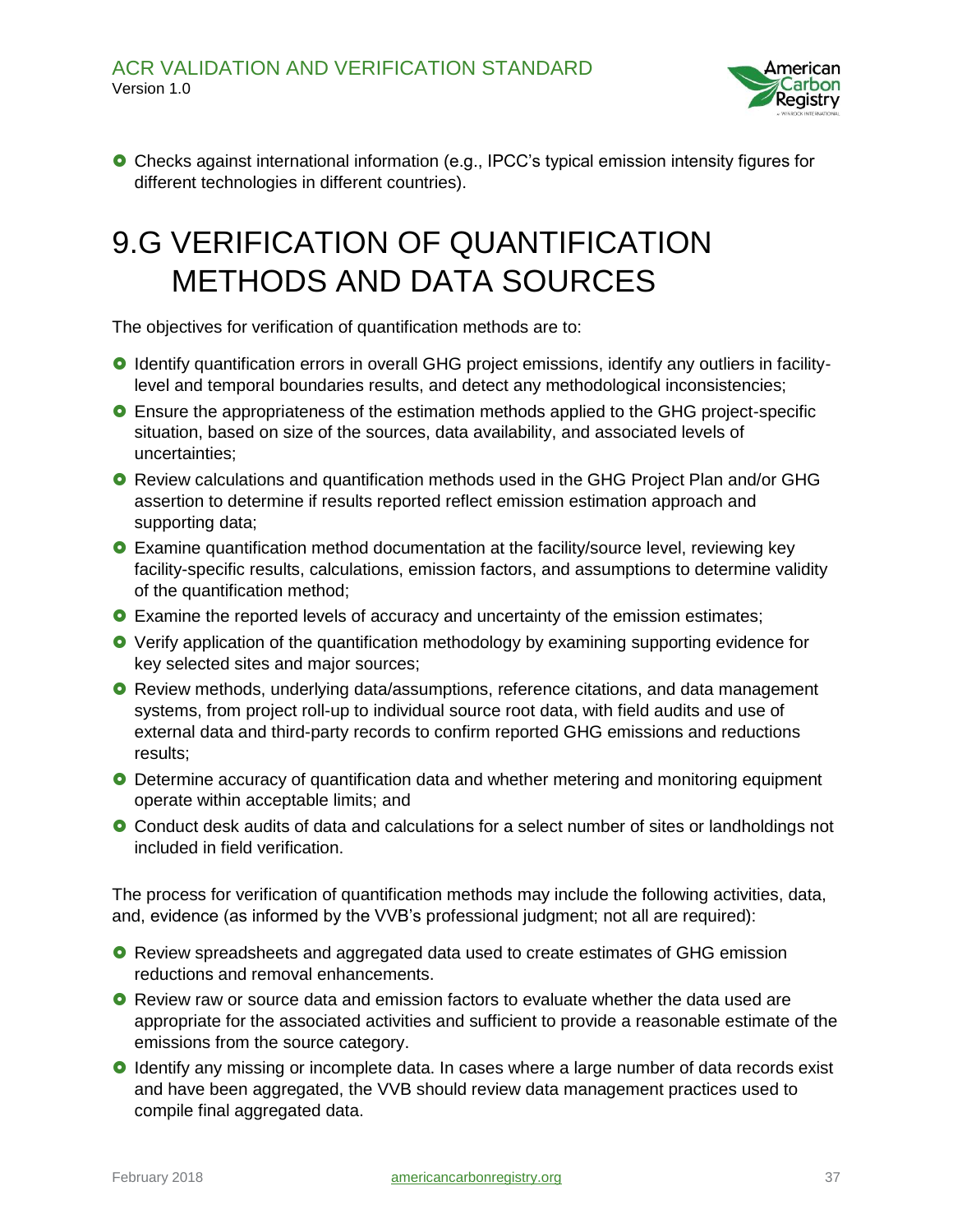

- Evaluate trends in calculated GHG emissions over multiple data collection and reporting periods, including comparison against relevant production data at the facility-, field-, forest- or parcel- level.
- **O** Evaluate how data are collected and aggregated, including desktop data reviews of some key individual source data at select sites, comparing against aggregated totals.
- **O** Perform field audit verification activities, potentially including:
	- $\Diamond$  Key personnel interviews (e.g., data management specialists, process engineers, and monitoring maintenance personnel);
	- ◆ Raw data recording, daily/monthly rollups, and data transfer practices;
	- Meter calibration, maintenance records, and frequency; and
	- ◆ Root data, quantification methods, and analytical results.
- **O** Review key meter/instrument calibration and maintenance logs to determine adherence to QA/QC procedures.
- **O** Perform re-computation checks for accuracy of calculations and algorithms.
- **O** Check validity of detailed calculations, assumptions, and emission factors.
- **O** Check spreadsheet and database calculations.
- Cross-check monitoring data with site-specific emission factors, fuel use data, and material/energy balance engineering calculations. Databases, reports, and other information systems should be checked, and manually recorded data logs, hand calculations, and spreadsheets checked in the field and compared against inventory data.
- **O** Review original data records, identify errors and omissions in reported GHG data, and ensure accurate reporting (e.g., energy use verified by energy supplier data such as fuel shipment bills of lading, invoices, utility bills, and fuel analysis reports).
- **O** In cases where data values can be expected to vary or be updated over the project Crediting Period, confirm that data have been adjusted accordingly.
- **O** In cases where a single category of a data parameter has been estimated using several different sources, confirm that double counting or omission has been avoided.
- When data calculations incorporate several interrelated parameters, review to ensure that they have been calculated appropriately.
- Evaluate whether the most accurate and appropriate data parameters readily available were used, which may be affected by factors such as facility location, ambient operating conditions, and choice of measure (e.g., default vs. specific factors); identify and evaluate notable outlier data.
- **O** Compare data to known and accepted external sources to assess accuracy and appropriateness.
- Evaluate whether the ISO principle of conservativeness has been applied in the choice of assumptions, calculation methods, emission factors, etc.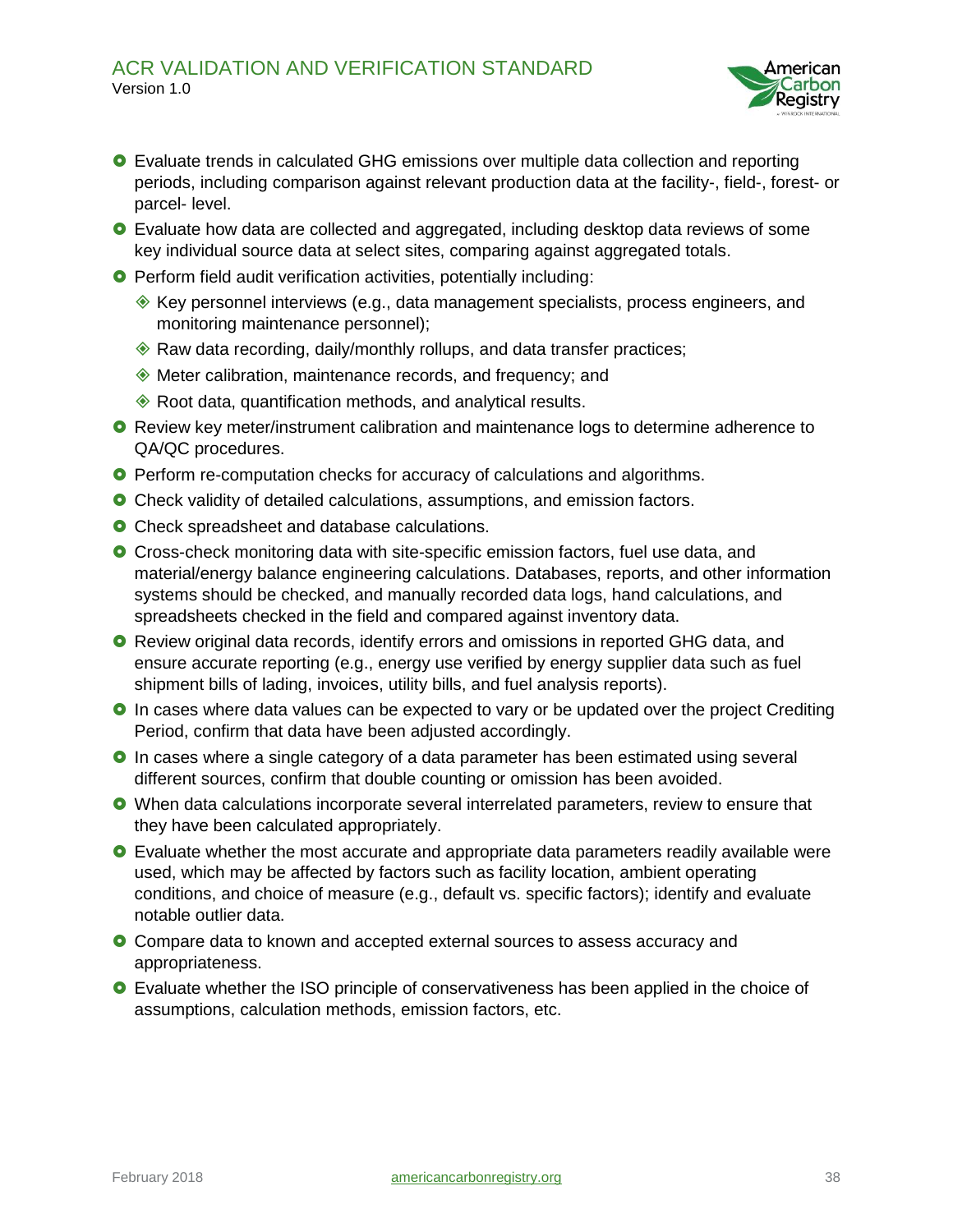

#### <span id="page-38-0"></span>9.H VERIFICATION OF LEAKAGE ASSESSMENTS

Leakage is a decrease in sequestration or increase in emissions outside project boundaries as a result of project implementation. Leakage may be caused by shifting of the activities of people in the project area or by market effects whereby emission reductions are countered by emissions created by shifts in supply of and demand for the products and services affected by the project.

Some ACR-eligible project types require leakage to be assessed and, if deemed significant, deducted from the calculation of net emission reductions. Requirements to assess and deduct leakage will be included in the ACR-approved methodology.

Verification of estimates of leakage as part of a GHG project verification is integrally related to the validation of project assessment boundaries per Chapter 3. The VVB shall use the results of the project assessment boundaries validation, the Project Proponent's estimation of the GHG project leakage, leakage guidance in the approved methodology, and the VVB's sectoral knowledge to make an independent assessment of leakage. If there is a material discrepancy between the leakage assessment and deduction included in the GHG Project Plan or GHG assertion and the VVB's independent assessment, this discrepancy must be resolved with the Project Proponent and corrected prior to ERT issuance.

#### <span id="page-38-1"></span>9.I VERIFICATION OF PERMANENCE AND RISK REVERSALS

GHG reductions/removals from terrestrial sequestration or carbon storage activities are impermanent in the sense that they are subject to some risk of future reversal, including unintentional reversals (e.g., fire, flood, and insect infestation for terrestrial projects) and intentional reversals (e.g., landowners or project participants choosing to discontinue project activities).

For sequestration or carbon storage projects, the VVB shall confirm that the project has conformed with the monitoring requirements for reversals and whether any reversals have occurred during the reporting period. If a reversal has occurred, the VVB shall confirm that the reversal was reported in accordance with the Reversal Risk Mitigation Agreement, the ACR Standard, and the ACR approved methodology.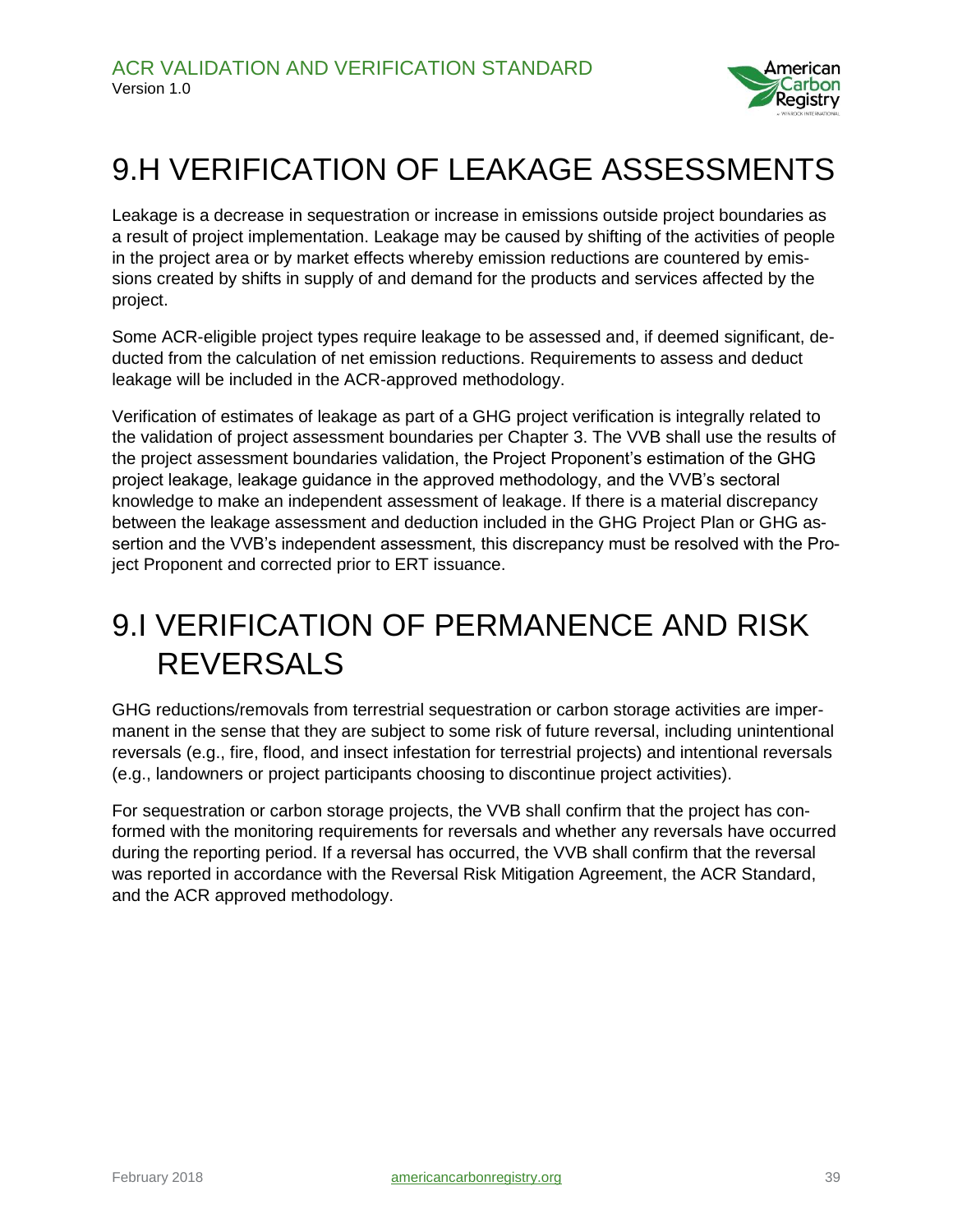

# <span id="page-39-0"></span>CHAPTER 10: VERIFYING AGGREGATED PROJECTS

Aggregation — the pooling of activities at more than one project site into a single GHG project — is an important mechanism to make it feasible for smaller project participants to participate in carbon markets. Aggregation may provide transaction cost efficiencies for initial inventory, monitoring, and verification, and may also diversify risk. ACR does not require aggregation or discourage any project participants from bringing a project to ACR directly; however, recognizing the increasing prevalence of aggregated projects, ACR provides guidelines to Project Proponents aggregating multiple project participants.

Additional requirements for aggregated projects are provided in ACR program documents. This chapter reiterates the portions relevant to verifying aggregated carbon offset projects. Other aggregated projects may be treated similarly from a verification perspective.

#### <span id="page-39-1"></span>10.A VERIFICATION OF AGGREGATED PROJECTS

ACR applies its requirements for initial baseline assessments, monitoring, and verification at the level of the overall project, whether it is a single large project participant or an aggregated group of smaller project participants.

Aggregated projects require that all project participants and sites be identified in the GHG Project Plan at the time of validation, as well as a single Start Date, Crediting Period, and verification schedule.

The field verification every 5 years should include such measurements as the VVB requires to provide a reasonable level of assurance that the GHG assertion is without material discrepancy as defined by ACR. ACR expects the VVB to conduct a risk-based assessment of the probability that verified GHG reductions/removals will be materially different from those reported by the Project Proponent. For aggregated projects, an initial random sample may be sufficient to detect whether more intensive sampling is required to verify the GHG assertion at the ACR materiality threshold. The VVB may randomly select a subset of the project for field verification; if any discrepancies are discovered in the initial selection, the VVB shall visit additional sites to investigate further. ACR does not require the VVB to visit every site or to conduct a minimum number of measurements, provided the GHG assertion for the overall project can be verified at a reasonable level of assurance and the Verification Statement worded accordingly.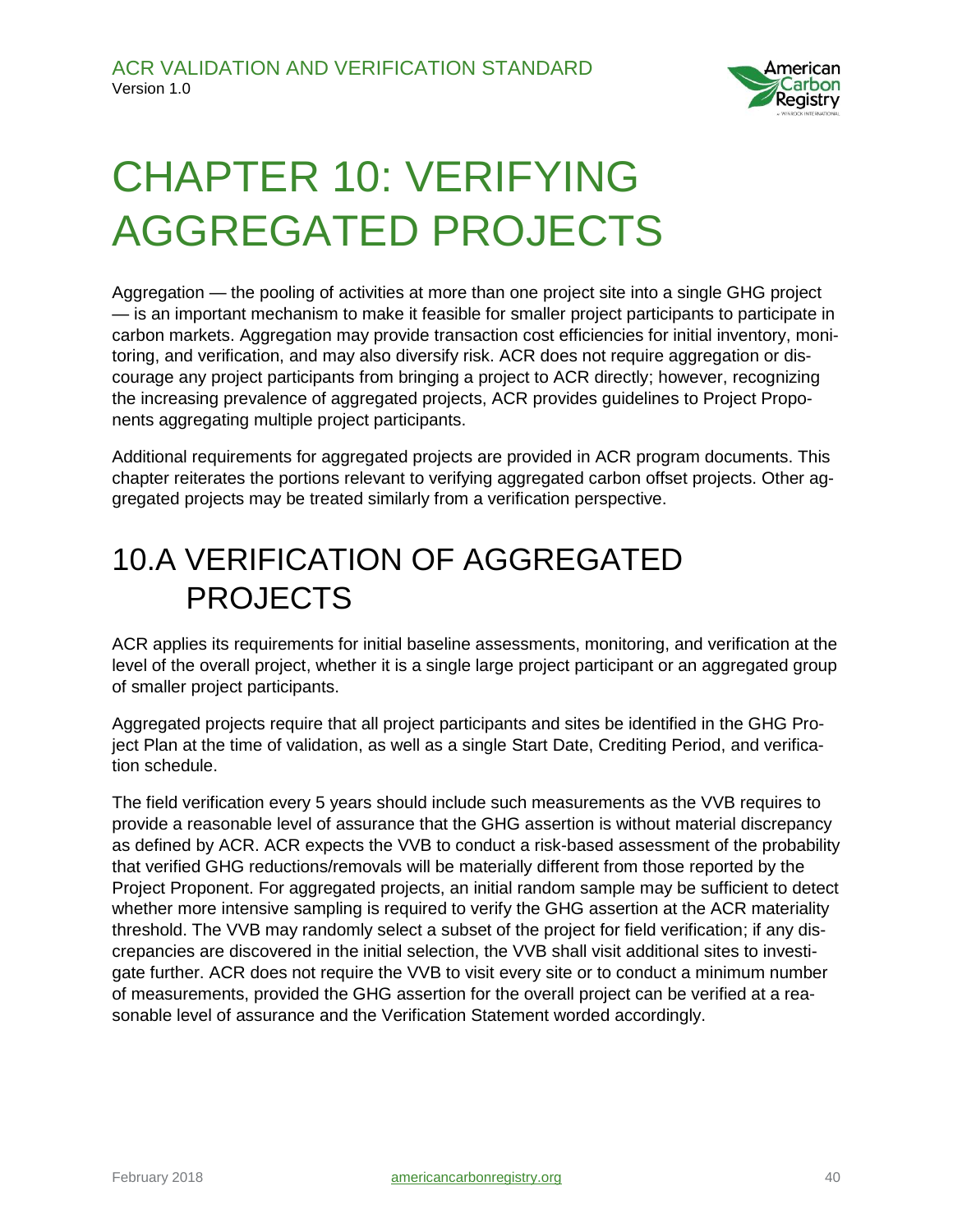

### <span id="page-40-0"></span>10.B PROGRAMMATIC DEVELOPMENT APPROACH

Related to but distinct from aggregation is the concept of a Programmatic Development Approach (PDA) to project development. While an aggregated project may include a variety of sites all with the same overall baseline and Start Date, a programmatic approach adds the further nuance of incrementally adding sites into the project over time through the use of cohorts. This is important for flexibility but makes project design, baseline definition, Start Date, Crediting Period, monitoring, and verification more complex.

A PDA project is treated as a single project with an overall baseline and monitoring/verification plan. The methodology for such projects will need to establish applicability conditions and procedures for the addition of new cohorts to the project, so that it does not become necessary to redefine the baseline each time a new site is added. Individual sites within the programmatic project may have different dates of initial implementation but maintain a single start date. This will require the Project Proponent to design a clear plan and schedule for project accounting, monitoring, and verification. Practical and cost considerations may dictate that each cohort be limited to a single geographic region and relatively similar land types, and that new cohorts be added at the required verification interval every 5 years.

For verification purposes, programmatic projects are treated like an aggregated project with the Start Date corresponding to the 5-year full verification interval. A field verification should occur no less frequently than 5 years after the Start Date, as defined in the validated GHG Project Plan, and will need to occur for each cohort's validation.

The VVB should conduct such measurements as it requires to provide a reasonable level of assurance that the GHG assertion is without material discrepancy. The VVB may randomly select a subset of the project for field verification; if any discrepancies are discovered in the initial selection, the VVB shall visit additional sites to investigate further. Sites in new cohorts that have yet to be validated must be included in the VVB sampling plan during full verifications. ACR does not require the VVB to visit every site or to conduct any minimum number of measurements, provided the GHG assertion for the overall project can be verified at a reasonable level of assurance and the Verification Statement worded accordingly.

During verification of a PDA project, the VVB shall:

- Ensure that the project meets the requirements for a PDA project as specified in the ACR Standard.
- **O** Select a subset of sites for in-depth review and site visits in lieu of 100% sampling of all sites, at the VVB's discretion. The VVB is not required to visit each site during a full verification, but site visits should include a mix of new sites and sites from previously validated cohorts.
- **O** Review any revisions to previously validated cohort design documents, monitoring reports, and any other supporting documentation that memorializes project updates from all participating sites. This information can be compiled and presented in a single document at the project proponents discretion.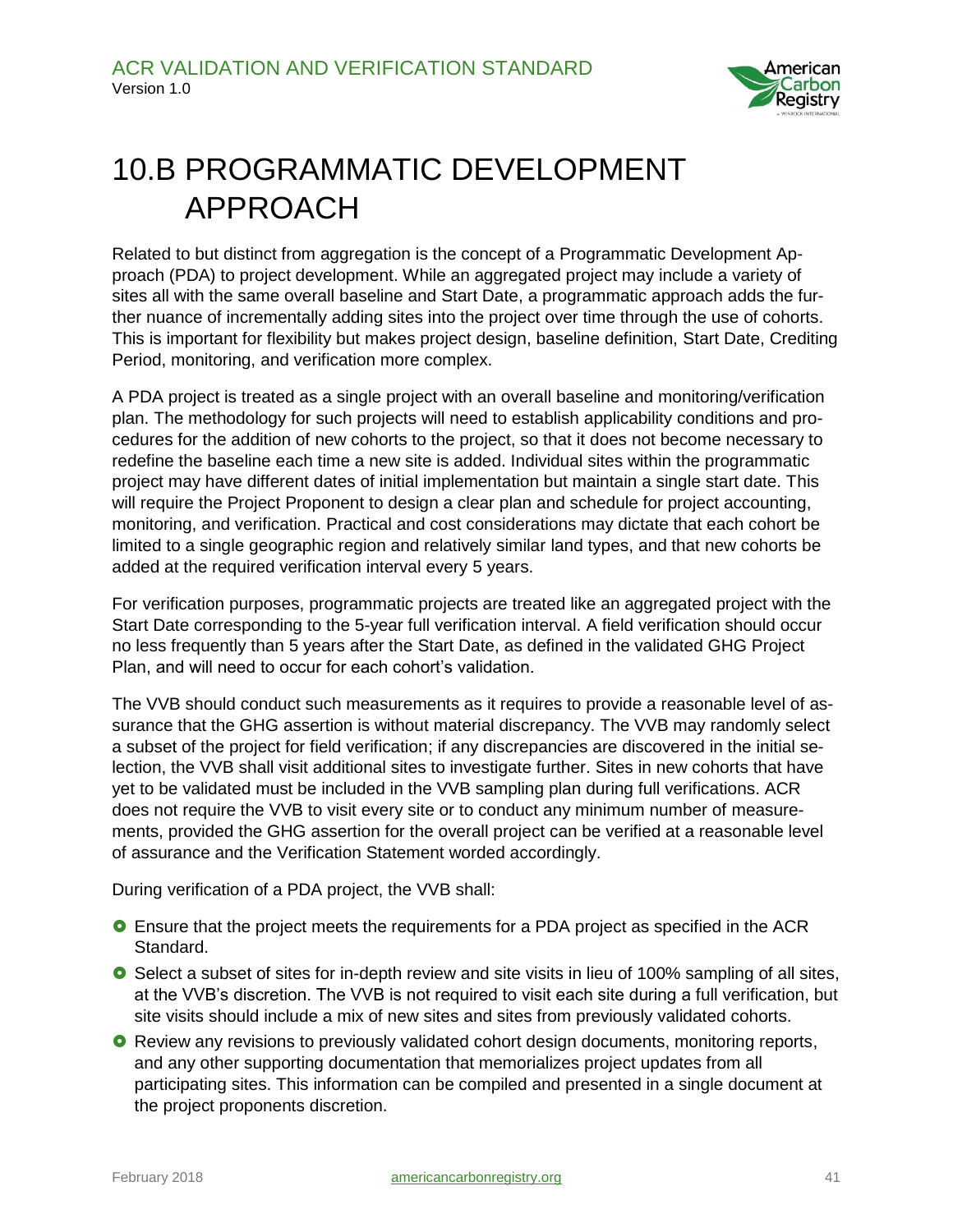

**O** Provide to ACR its opinion on inclusion of the cohort, prior to registration or issuance of ERTs by way of a validation assessment that can be included in the relevant Verification Report.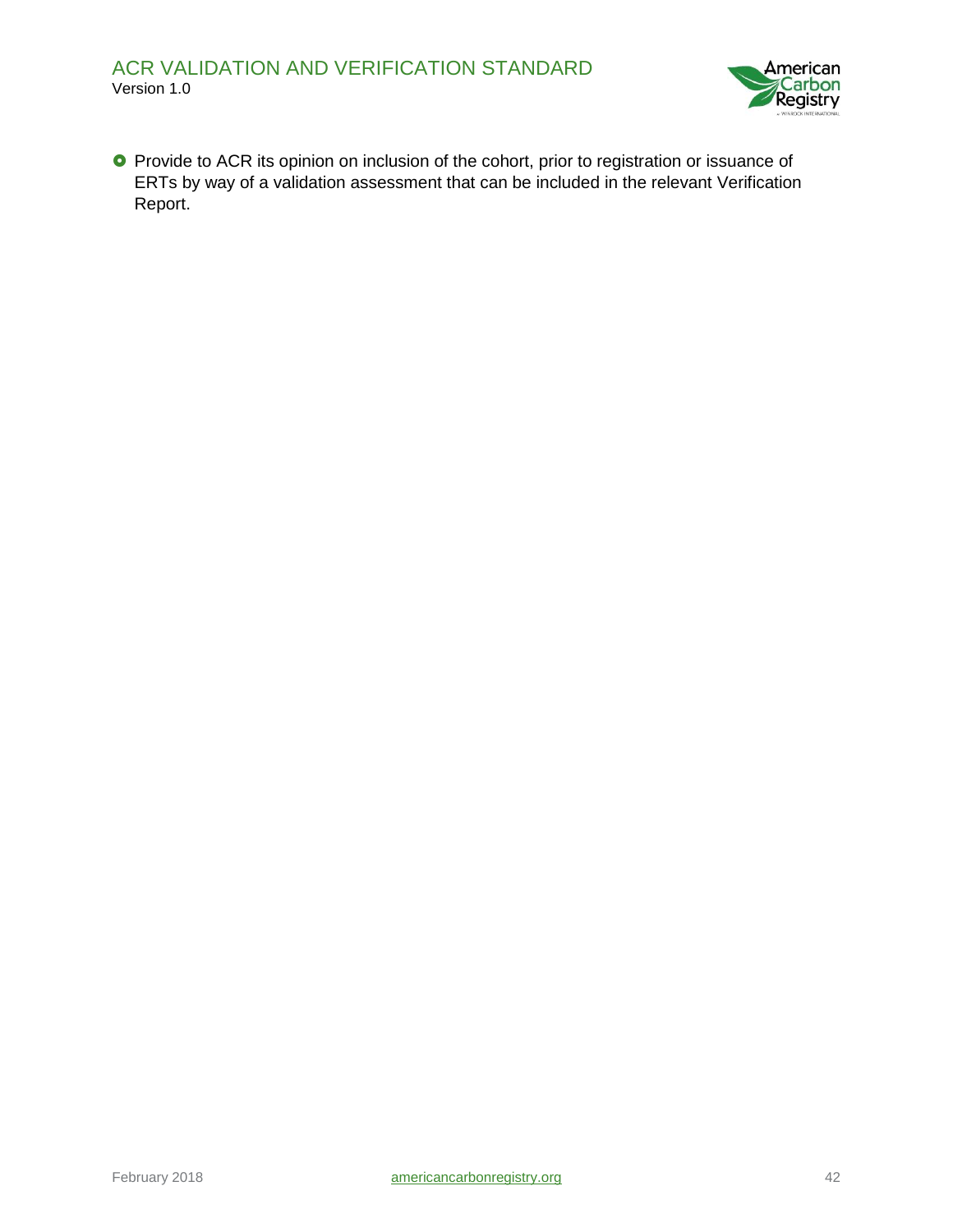

## <span id="page-42-0"></span>CHAPTER 11: QUALITY ASSURANCE AND QUALITY **CONTROL**

The Project Proponent shall establish and apply QA/QC procedures to manage data and information, including the assessment of uncertainty, relevant to the baseline and project scenarios. QA/QC procedures and the minimization of overall uncertainty are integrally related to the level of assurance required for verification, the materiality of sources included in the GHG assessment boundary, and the risk of material misstatements.

### <span id="page-42-1"></span>11.A SOURCES OF UNCERTAINTY

Assessment of uncertainty is a key element of a GHG emission reduction project QA/QC program. Significant sources with the largest uncertainty in their emission estimates should be targeted for improvements. The goal of this iterative QA/QC process is to minimize overall uncertainty in the reported GHG information.

Uncertainty is defined as a statistical parameter associated with the result of a direct measurement or indirect quantitative estimate that characterizes the dispersion of the values that could be reasonably attributed to the measured/estimated quantity (e.g., the sample variance or coefficient of variation). For GHG emissions and reductions estimates, it refers to the lack of certainty in emissions-related data resulting from factors such as:

- **O** Application of non-representative or inaccurate quantification methodologies or emission factors;
- **O** Incomplete data on, or omission of, material sources;
- **O** Lack of transparency;
- **O** Measurement accuracy or error; and
- Weaknesses in data management systems in place to control data quality.

Reported uncertainty typically specifies a quantitative estimate of the likely difference between or dispersion among reported values, and a qualitative description of the likely causes of said differences. Quantitative uncertainty estimates performed according to the "Guide to the Expression of Uncertainty in Measurement (GUM)" (ISO 1995; updated 2008) or a similar methodology are recommended for those GHG emission reductions/removal enhancements whose estimation methodologies do not include multiple measurements that allow quantification of confidence intervals. These quantitative uncertainty estimates are an integral component of the ACR verification process.

The major sources of uncertainty associated with GHG emissions estimates include: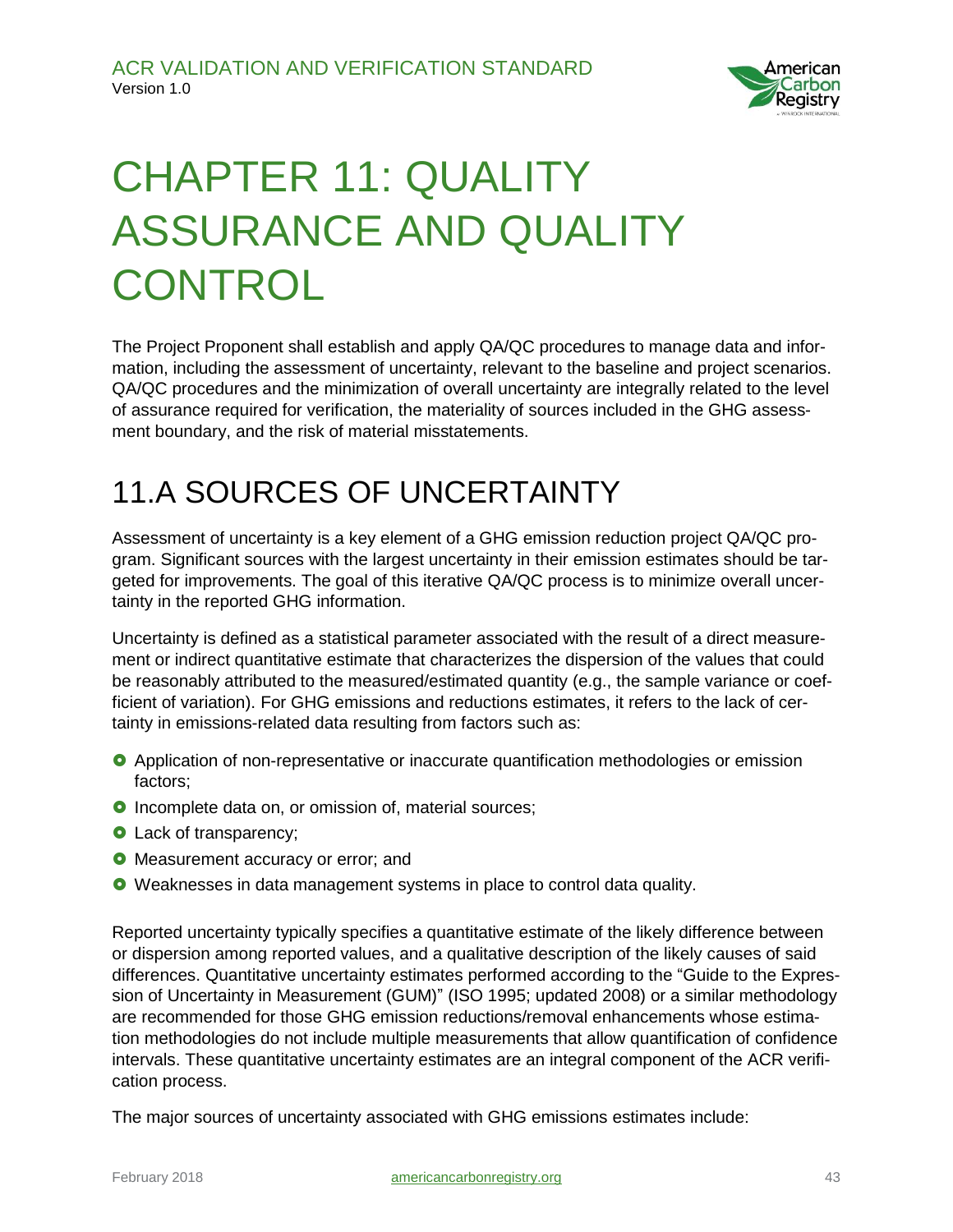

- **O** Estimation or model: quantification methods and mathematical equations;
- Parameter: quantifying parameters in method (emission factor, activity data);
- **O** Systematic: estimation bias (e.g., non-representative data, faulty equipment);
- **O** Statistical: random variability of sample data; and
- **P** Project baseline: associated with assumptions used in development of baseline scenarios, projecting a set of circumstances possibly not likely to occur (e.g., technology, performance, timing, equivalent services uncertainties).

If adequate data are not available to quantify these uncertainties, expert judgment is often used to estimate them. GHG data uncertainties should be addressed in the QA/QC procedures and assessed by the VVB for adequacy and implementation results. Methods for estimating GHG emissions uncertainty to be assessed by the VVB may include:

- Qualitative discussion: sources listed and relative magnitude of uncertainties discussed;
- **O** Subjective data quality rankings: rankings based on professional judgment assigned to each key emission factor and activity parameter;
- Data attribute ranking system: relative uncertainty numerical value criteria;
- **O** Expert estimation used to estimate uncertainty;
- **O** Propagation of errors: statistical techniques applied to expert estimates; and
- **O** Direct simulation: Monte Carlo or other numerical modeling methods.

It is the VVB's role to assess which GHG uncertainty analysis method was utilized in the project's QA/QC program, its appropriateness for data quality objectives and end use, and its results. In all cases, the VVB should confirm that the appropriate uncertainty assessment procedures have been used.

### <span id="page-43-0"></span>11.B QA/QC PROCEDURES

QA/QC procedures are critical to estimating GHG reductions over time. The nature and extent of QA/QC activities, and whether the Project Proponent implements a formal QA/QC plan, will vary depending on the end uses of the reported GHG data. It is not the VVB's role to develop a GHG emissions reductions QA/QC plan as part of the verification, but rather to verify:

- **O** The existence of QA/QC procedures for each of the major data gathering and processing steps, and general areas of conformance and non-conformance with said QA/QC procedures;
- **O** The appropriateness of the QA/QC procedures or plan, with respect to its design and elements, and their relationship to the GHG project applications for the reported GHG emissions data;
- **O** The existence of a QA/QC plan and/or documented QA/QC procedures, either developed specifically for the GHG project or developed for more general environmental or financial programs and applied to the GHG project; and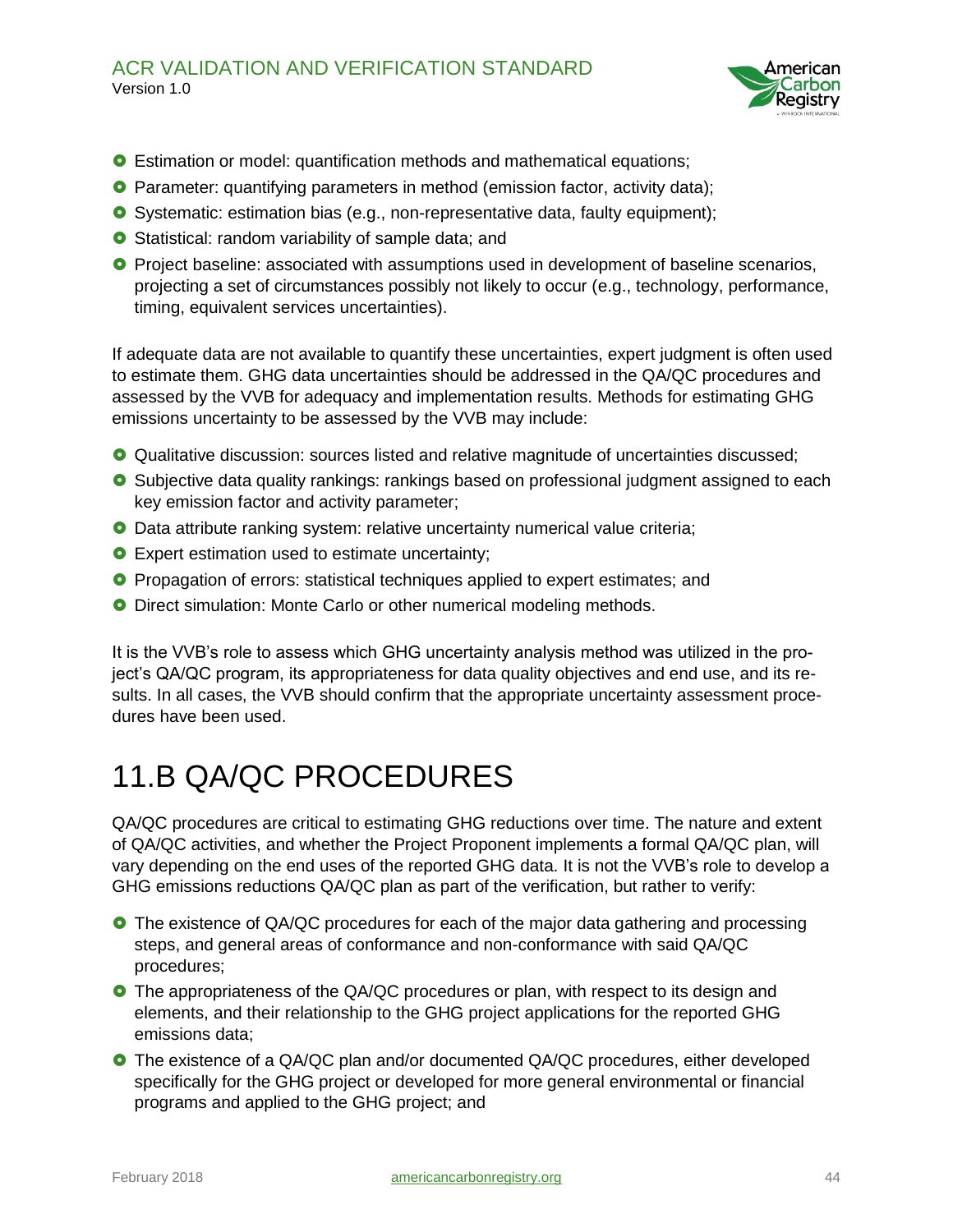

**O** The actual application of QA/QC procedures as part of the GHG project emissions reduction activities, and availability of QA/QC results for review by the VVB.

A primary objective of QA/QC procedures is to identify the sources of error or uncertainty in both the data and data management system(s), and to reduce uncertainty and improve data quality. Verification activities should take advantage of any available results from the Project Proponent's ongoing QA/QC program, as it relates to emission reductions/removal data. QA/QC activities performed by the Project Proponent should provide reference data against which the VVB can check results of the verification and use as input to help plan for and guide execution of the verification activities.

QA/QC activities should be designed to address emissions estimation uncertainty and data quality. The uncertainty associated with the VVB's assessment of risk is reflected in the degree of confidence stated in its assertion: the greater the uncertainty, the lower degree of confidence in the reported results and, hence, a higher concern about risk.

QA/QC procedures for GHG projects will vary, ranging from institutional knowledge of the Project Proponent and documented general QA/QC procedures to a formal written QA/QC plan. Elements of a reporting party's QA/QC program that may be assessed include (as informed by the VVB's professional judgment; not all are required):

- **O** Identify whether definitions of data quality objectives exist and are consistent with end uses of the reported GHG data;
- **O** Determine if major sources of uncertainty have been identified, and whether an approach to reduce uncertainty and improve the quality of reported results has been developed and implemented;
- **O** Confirm that applicable QC and independent QA activities have been performed;
- **O** Confirm that data collection and management processes, and QA/QC procedures have been properly implemented;
- **O** Confirm that QA/QC results and resolution of problems have been adequately documented, and results communicated to the GHG project team;
- **O** Determine the degree to which any existing data quality objectives have been met, including assessments of accuracy (or uncertainty) of estimates, data completeness, representativeness, aggregation/disaggregation, comparability/consistency, and documentation; and
- Ensure the reasonableness of data and emissions estimates, validity of assumptions, methodology, and data used, and algorithmic correctness.

The QA/QC methods and results the VVB assesses may include (as informed by the VVB's professional judgment; not all are required):

- **O** Reality checks: compare data or estimates to a standard reference value, estimates for similar sources, and expert judgment on reasonableness of value;
- **O** Peer review: checklist of elements covered by peer review and written reviewer comments identifying issues;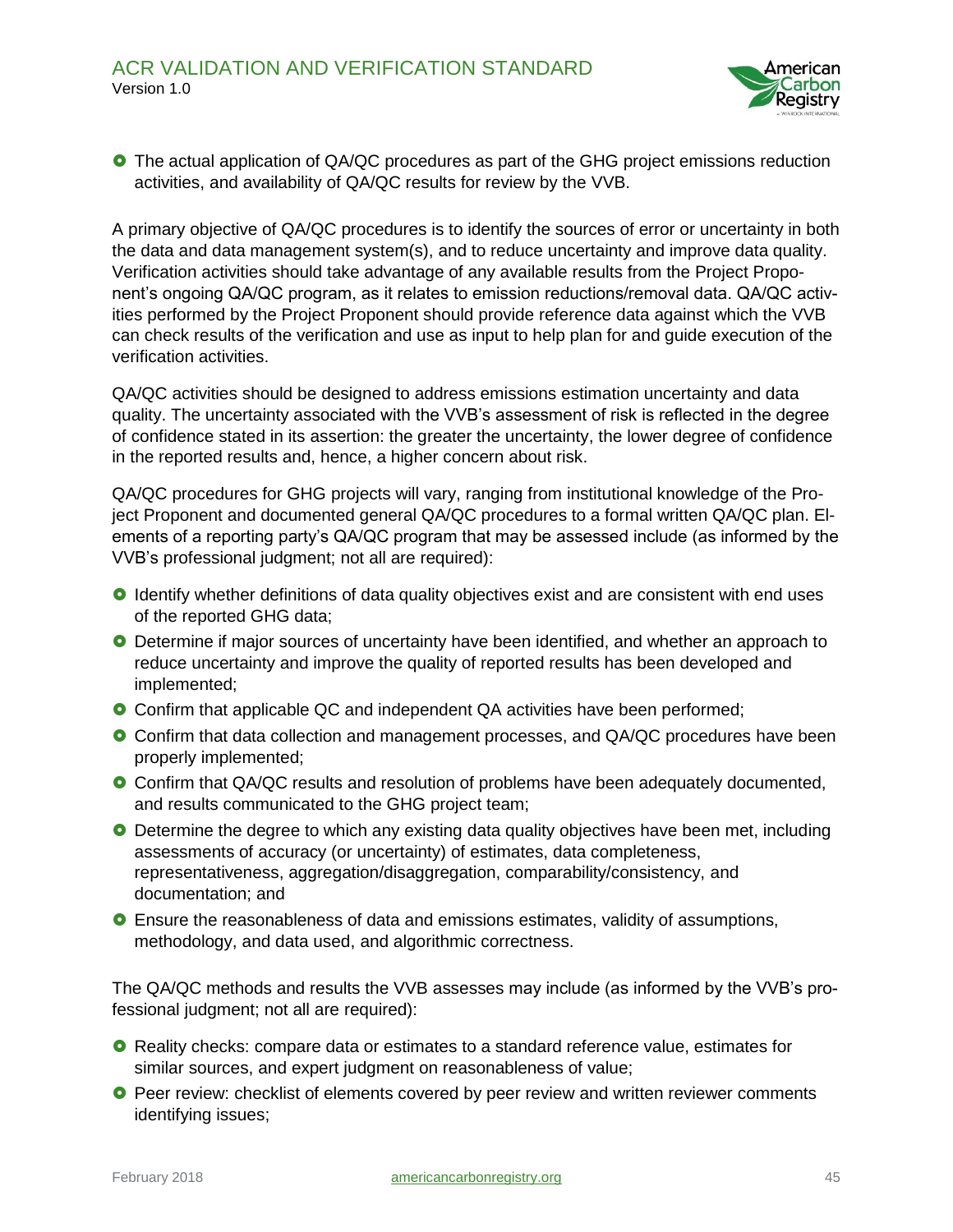

- **O** Sample calculations: replication of a complete calculation set, hand replication of the most complex calculations, and recalculation using a different method;
- **O** Computerized checks: review built-in QA/QC functions, variable type and value range checks, lookup tables, cell dependency, cell precedence, and error identification;
- **O** Sensitivity analysis: focus on key variables and effects on results of emissions models and previous inventories/sensitivity analyses;
- **O** Statistical checks: descriptive statistics and outlier detection for range checks;
- **O** Independent internal reviews: evaluation to determine data quality, confidence in accuracy and completeness of results, and QC effectiveness; and
- Emission estimation comparisons: comparison of estimated emissions to real-world measurements (or their surrogates).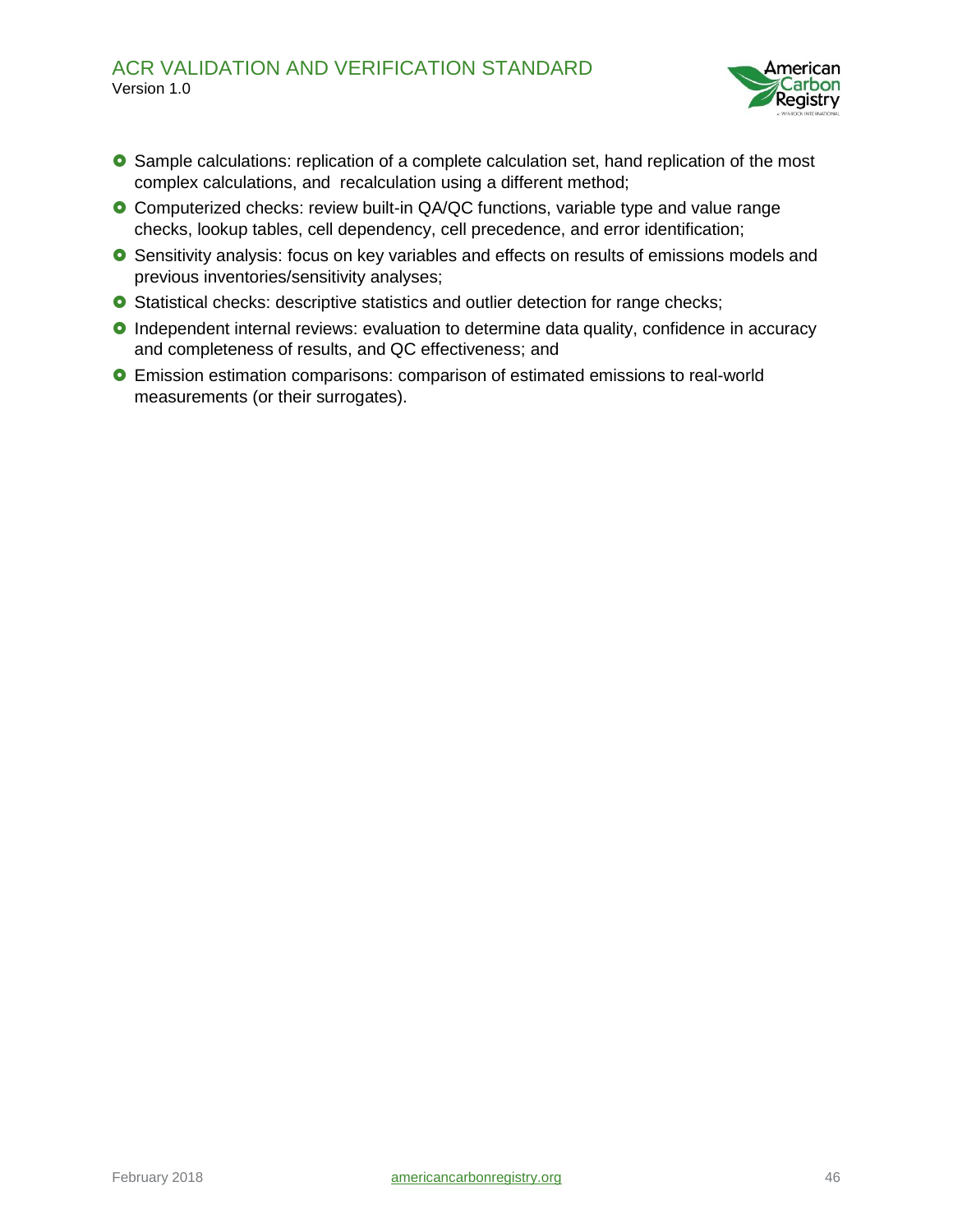

# <span id="page-46-0"></span>CHAPTER 12: VERIFICATION STATEMENT AND VERIFICATION REPORT

The end products of verification are a Verification Statement and Verification Report. ACR posts both publicly.

The Verification Statement is a brief statement of the VVB's opinion of the GHG assertion. This statement shall:

- **O** Be addressed to ACR.
- **O** Provide the VVB's name, address, and other contact information.
- **O** Include an introductory paragraph that:
	- $\Diamond$  Identifies the project name and the project proponent;
	- ◆ Describes the level of assurance, objectives, and scope;
	- $\triangleleft$  Identifies the reporting period covered by the verification; and
	- $\Diamond$  References the ACR Standard and approved methodology against which the verification was conducted.
- **O** State the quantity of GHG emission reductions or removal enhancements in the GHG assertion for the reporting period.
- **O** State the VVB's conclusion on the GHG assertion, including any qualifications or limitations. For acceptance by ACR, the Verification Statement shall confirm that the GHG assertion is without material discrepancy, as defined by ACR, and that the verification activities provide a reasonable level of assurance.
- **O** Be signed by the lead verifier and internal reviewer.

The Verification Report is a more detailed description of the verification activities, corrective actions, and conclusions. This report shall:

- **O** Provide the VVB's name, address, and other contact information.
- **O** Include the date of report issue.
- **O** Identify the GHG assertion verified and reporting period covered.
- **O** Reference the ACR Standard and approved methodology against which the verification was conducted.
- **O** Describe the verification objectives, scope, and activities, including:
	- GHG information or performance data verified (e.g., baseline GHG emissions, project GHG emissions, GHG emissions reductions and/or removal enhancements);
	- ◆ Project personnel interviewed;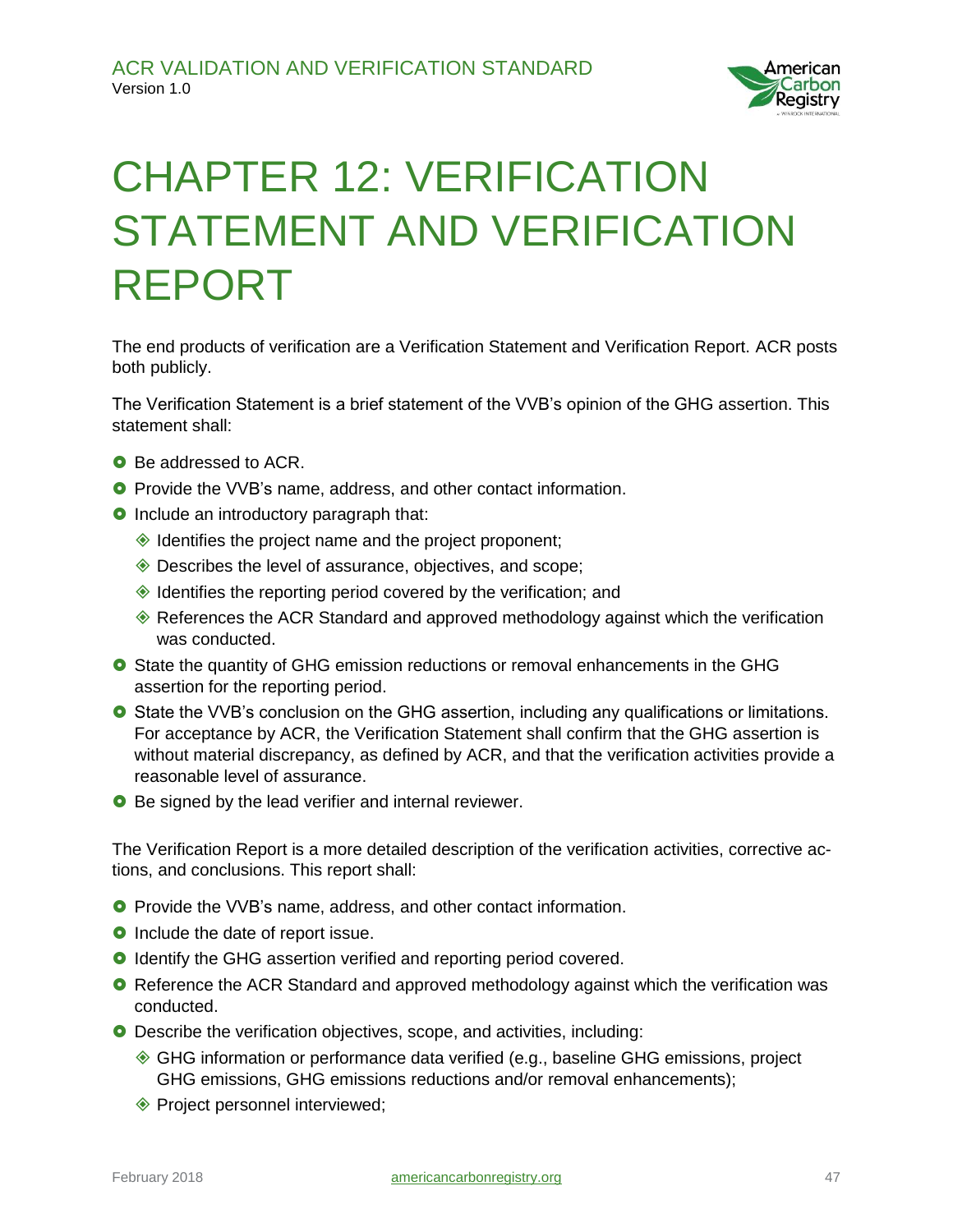

- Techniques and processes used to test the GHG information and associated GHG assertion;
- $\Diamond$  The results of quantitative uncertainty assessment and analysis of the quantification methodologies and applicable data sets and sources;
- Whether the data and information supporting the GHG assertion were based on assumptions and industry defaults, future projections, and/or actual historical records;
- ◆ Describe the leakage assessment, if required; and
- $\Diamond$  Describe any findings, including opportunities for improvement raised during the verification and their resolutions, including issues that required consultation with ACR and ACR's determinations on these issues, citing the specific communication and date.
- **O** Include dates for any site visits, which sites were visited, and any onsite activities conducted.
- **O** For projects requiring Project Proponents to assess risk of reversal and apply an ACRapproved risk reversal mechanism, include the VVB's opinion on the risk assessment.
- **O** Describe the level of assurance.
- **O** State the VVB's conclusion on the GHG assertion, including any qualifications or limitations. For acceptance by ACR, the Verification Statement shall confirm that the GHG assertion is without material discrepancy, as defined by ACR, and that the verification activities provide a reasonable level of assurance.
- **O** Be signed and dated by the lead verifier and internal reviewer.

Note that validation and the first verification may be conducted simultaneously, and may be conducted by the same approved VVB. Therefore, it is acceptable to combine the Validation Report (see Chapter 7 for contents) and Verification Report into a single report.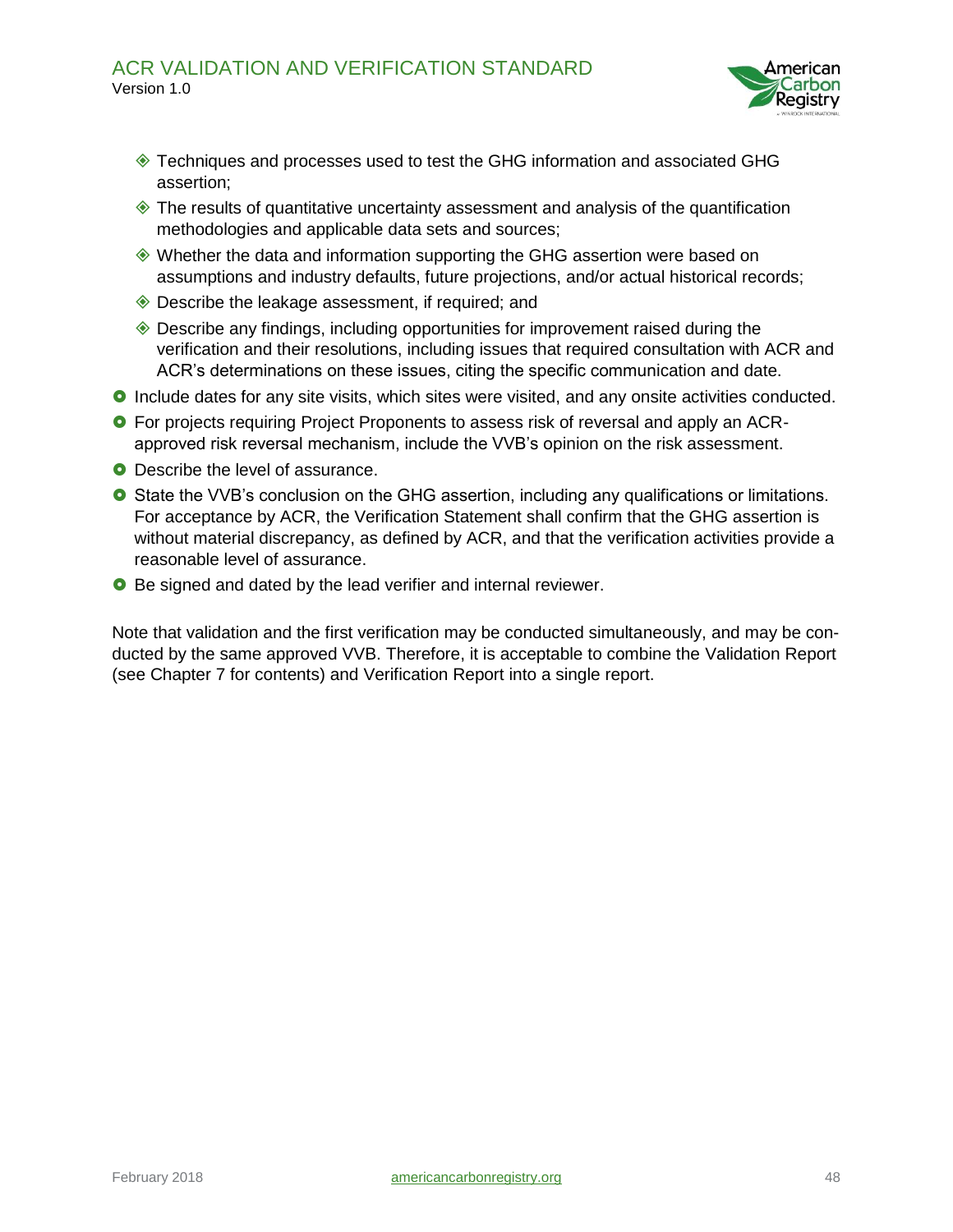

# <span id="page-48-0"></span>CHAPTER 13: REQUIREMENTS FOR VVBs

This chapter reiterates information about current requirements for ACR-approved validators and verifiers provided on [www.americancarbonregistry.org.](https://winrockintl-my.sharepoint.com/personal/rori_cowan_winrock_org/Documents/Standards/Val%20Ver%20Guideline/www.americancarbonregistry.org) The information on the ACR Web site the current list of approved VVBs, accreditation and other requirements of VVBs, VVB application process and fees, and conflict of interest requirements — supersedes the information in this chapter in the case of any conflicts.

#### <span id="page-48-1"></span>13.A REQUIREMENTS OF PROJECT VALIDATORS AND VERIFIERS

VVBs shall be accredited for project validation and verification in the scope of the applicable methodology, and VVB teams shall meet the competence requirements as set out in ISO 14065:2013. All ACR validators and verifiers must be accredited by the American National Standards Institute (ANSI), or Designated Operational Entities approved under the Clean Development Mechanism to ISO 14065:2013 (or the latest version of the standard) in the applicable sectoral scope to conduct validation(s) and/or verification(s).<sup>10</sup> All entities must submit required documentation and evidence of accreditation for ACR approval prior to conducting work for any project registered or seeking registration on ACR.

ANSI accredits VVBs separately for validation and verification of assertions related to GHG emission reductions and removals at the project level.

ACR requires that all VVBs submit an application and verifier attestation, which defines the VVB role and responsibilities, ensuring technical capabilities and no conflicts of interest. Validation and verification activities may not be conducted until the VVB has received approval from ACR. Once approved, it is the VVB's responsibility to update ACR immediately about any changes in accreditation status or scope, enforcement activities, investigations, revocations or suspensions of the body itself, or any verifiers working on the VVB's behalf.

VVBs must also complete a project-specific conflict of interest form prior to initiating any validation or verification work. VVBs must complete the conflict of interest form for each reporting period, regardless of prior approval.

The VVB application process is detailed at [www.americancarbonregistry.org.](http://www.americancarbonregistry.org/)

 <sup>10</sup> ACR will consider, on a case-by-case basis, VVBs pursuing accreditation under ANSI to perform validations or verifications on behalf of ACR.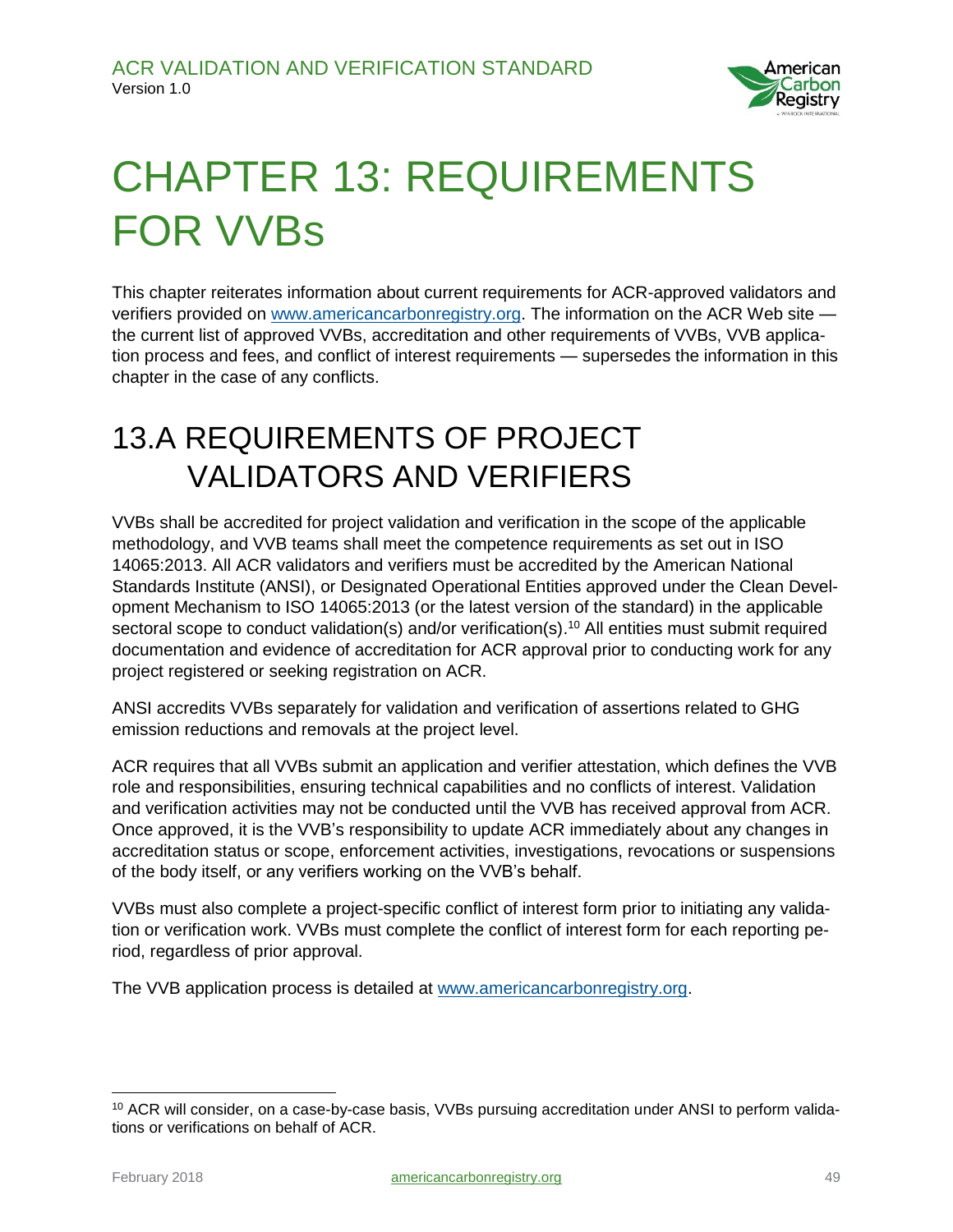

### <span id="page-49-0"></span>13.B APPROVED VVBs

See [www.americancarbonregistry.org.](http://www.americancarbonregistry.org/)

### <span id="page-49-1"></span>13.C ROTATION REQUIREMENT FOR VVBs

Projects may elect to contract with the same VVB for both validation and the first verification. ACR requires that Project Proponents utilize a different VVB at a minimum of every 5 years or five verifications, whichever comes first. For Crediting Period renewals, a different VVB than conducted the initial project validation must be chosen.

#### <span id="page-49-2"></span>13.D VVB OVERSIGHT

In addition to the accreditation processes to which all VVBs must adhere, ACR reserves the right to conduct oversight activities during validation and/or verification performance by the VVBs operating under the ACR program. Oversight activities are conducted to ensure an adequate level of quality control, and are intended to supplement accreditation body oversight and audit processes. Oversight activities conducted by ACR representatives include the following:

- **O** Review of information and supplementary documentation submitted by VVBs regarding project-specific conflict of interest determinations;
- **O** Review of VVB documentation such as verification and sampling plans;
- **O** Review of Validation Reports, Verification Reports, and Verification Statements; and
- **O** Participation during project-level audits.

#### <span id="page-49-3"></span>13.D.1 Oversight of ANSI-Accredited VVBs

Should ACR select an ANSI accredited VVB for a project-level audit, the VVB must include ACR on communications with the Project Proponent, include ACR in substantive meetings with the Project Proponent, and make project-level data and information subject to validation and/or verification available to ACR for review. During a project-level audit, ACR may choose to send, at its own expense, a representative to the validation and/or verification site visit to observe on-site verification activities. After a project-level audit is complete, ACR will communicate its observations via written report directly to the VVB, which may also be made available to the accreditation body. The report will document, as applicable, any items of concern noted during validation and/or verification performance, including areas for improvement and nonconformities with ACR validation and verification procedures.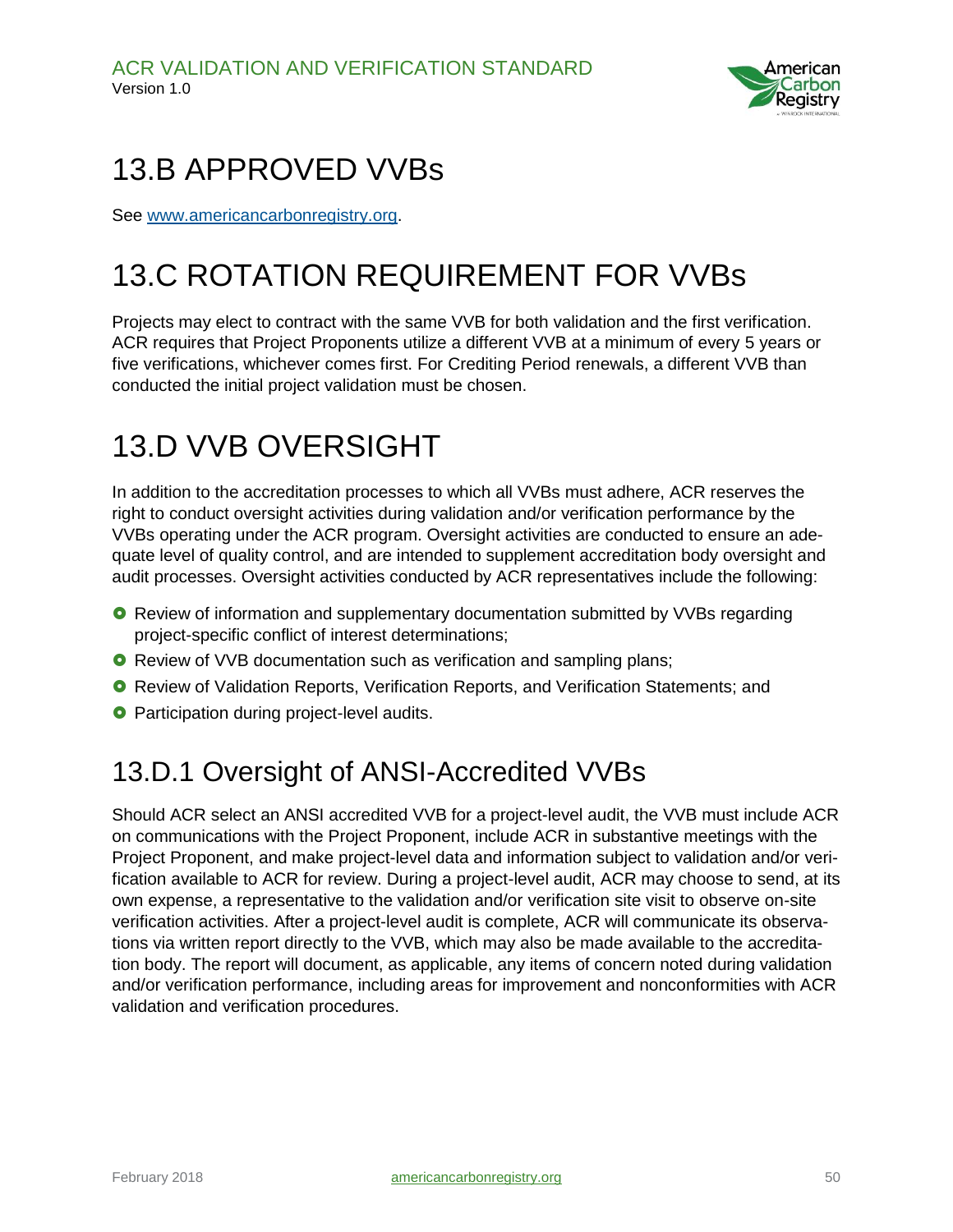

#### <span id="page-50-0"></span>13.D.2 Oversight of Designated Operational Entities

Designated Operational Entities (DOEs) will be subject to at least one oversight audit per year by ACR, at the DOE's expense. The number of oversight audits conducted by ACR will be commensurate with a representative sampling of the DOE's annual validation/verification portfolio of ACR projects.

ACR will conduct an office visit to the DOE no less than once every 2 years to interview DOE staff and subcontractors, review audit documentation, and inspect the DOE's quality system and recordkeeping activities.

During a project-level witness audit, ACR may choose to send a representative to the validation and/or verification site visit to observe on-site verification activities. Should ACR select a DOE for a project-level audit, the DOE must include ACR on communications with the project proponent, include ACR in substantive meetings with the project proponent, and make project-level data and information subject to validation and/or verification available to ACR for review.

After an oversight audit, ACR will communicate its observations directly to the DOE via written report. The report will document, as applicable, any items of concern noted during validation and/or verification performance, including areas for improvement and nonconformities with ACR validation and verification procedures.